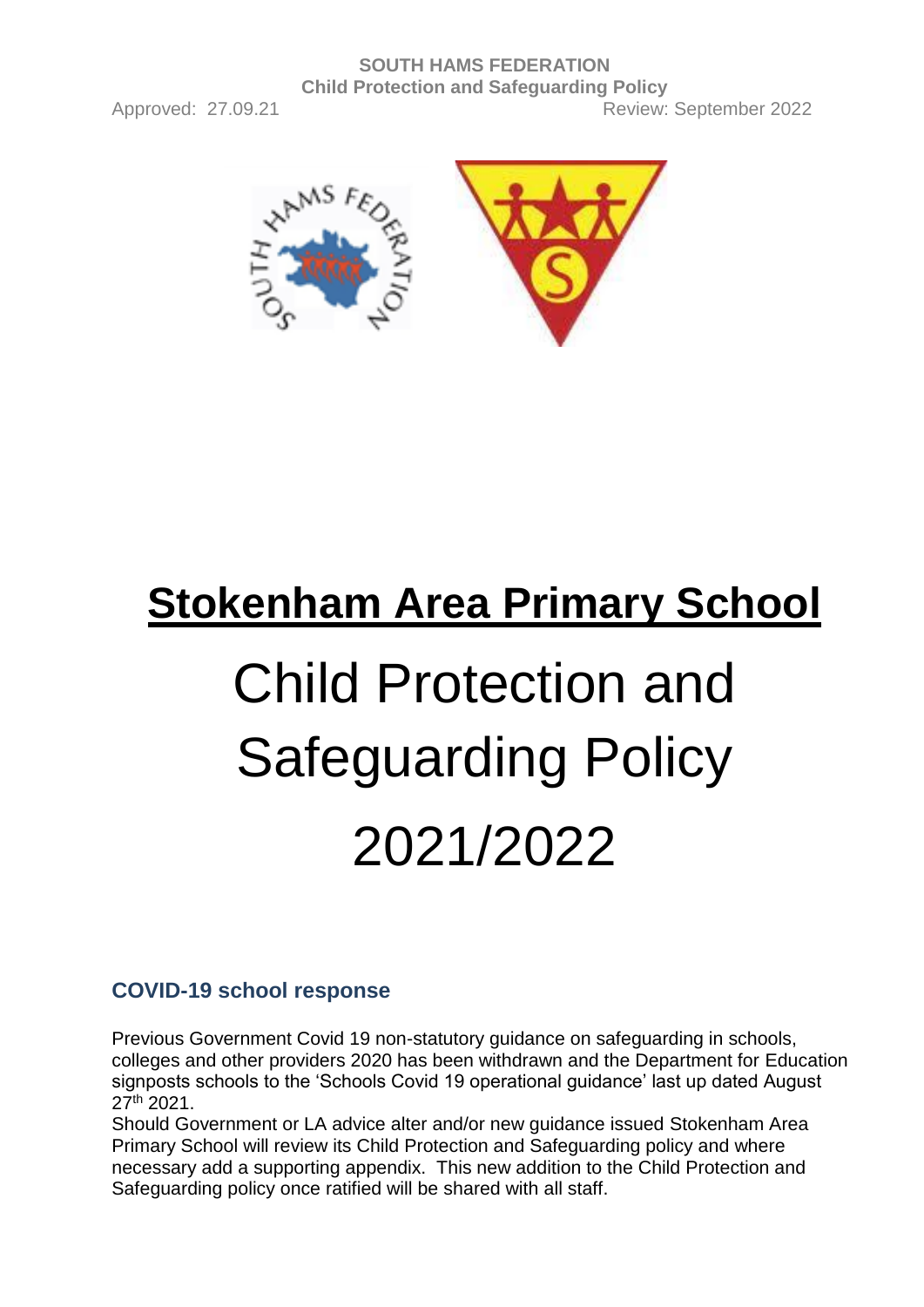Approved: 27.09.21 Review: September 2022

## **Contents**

| <b>Safeguarding Statement</b>                                              | Page 4  |
|----------------------------------------------------------------------------|---------|
| Key personnel                                                              | Page 4  |
| Terminology                                                                | Page 5  |
| 1. Introduction                                                            | Page 5  |
| 2. Policy Principles                                                       | Page 5  |
| 3. Policy Aims                                                             | Page 6  |
| 4. Values                                                                  | Page 6  |
| 5. Safe School, Safe Staff                                                 | Page 7  |
| 6. Roles and Responsibilities                                              | Page 8  |
| 7. Confidentiality                                                         | Page 11 |
| 8. Child Protection Procedures                                             | Page 12 |
| 9. Children who are particularly vulnerable                                | Page 15 |
| 10. Anti-Bullying / Cyberbullying                                          | Page 15 |
| 11. Racist Incidents                                                       | Page 16 |
| 12. Radicalisation and Extremism                                           | Page 16 |
| 13. Domestic Abuse                                                         | Page 17 |
| 14. Children Sexual Exploitation (CSE) & Child Criminal Exploitation (CCE) | Page 17 |
| 15. Female Genital Mutilation (FGM)                                        | Page 18 |
| 16. Forced Marriage                                                        | Page 19 |
| 17. Honour based Abuse                                                     | Page 19 |
| 18. One Chance Rule                                                        | Page 19 |
| 19. Mental Health                                                          | Page 19 |
| 20. Private Fostering Arrangements                                         | Page 20 |
| 21. Looked After Children & Previously Looked After Children               | Page 20 |
| 22. Children Missing Education                                             | Page 20 |
| 23. Online Safety                                                          | Page 21 |
| 24. Peer on peer abuse (Child on child)                                    |         |
| incl sexual violence & sexual harassment                                   | Page 21 |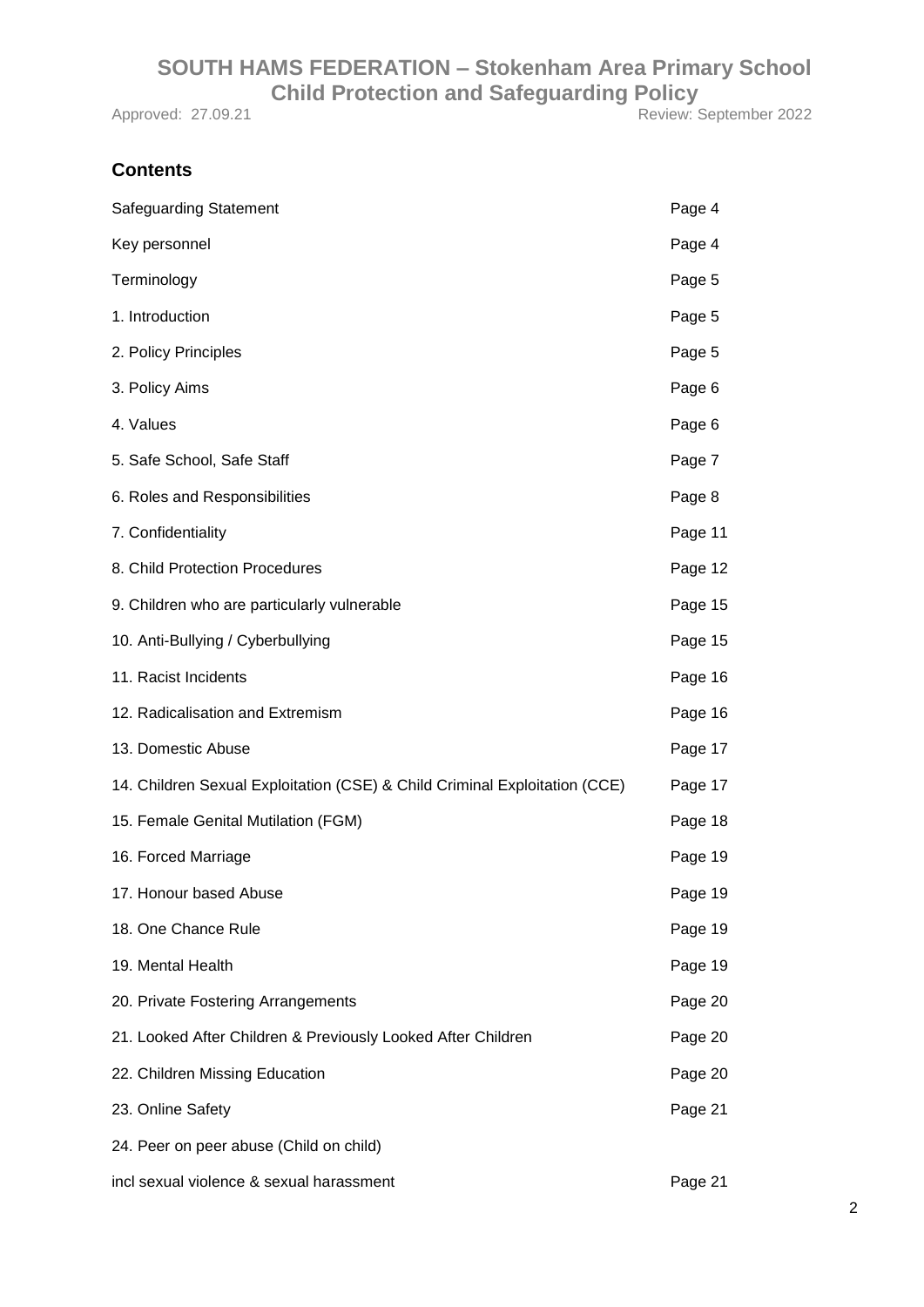Approved: 27.09.21 Review: September 2022

| 25. Youth Produced Sexual Imagery (Sexting)                  | Page 22 |
|--------------------------------------------------------------|---------|
| 26. Allegations against Staff                                | Page 24 |
| 27. Whistle-blowing                                          | Page 25 |
| 28. Physical Intervention                                    | Page 25 |
| 29. Confidentiality and Information Sharing                  | Page 25 |
| 30. Linked Policies                                          | Page 26 |
| Appendix 1 - Recognising signs of child abuse                | Page 27 |
| Appendix 2 - Sexual Abuse & Sexual Harassment                | Page 31 |
| Appendix 3 – Exploitation (incl CSE & CCE and County Lines)  | Page 33 |
| Appendix 4 - Female Genital Mutilation                       | Page 35 |
| Appendix 5 - Domestic Abuse (incl Operation Encompass)       | Page 37 |
| Appendix 6 - Indicators of vulnerability to Radicalisation   | Page 38 |
| Appendix 7 – What to do if you have an online safety concern | Page 40 |
| Appendix 8 - Resources                                       | Page 41 |
| Appendix 9 - MASH contacts                                   | Page 42 |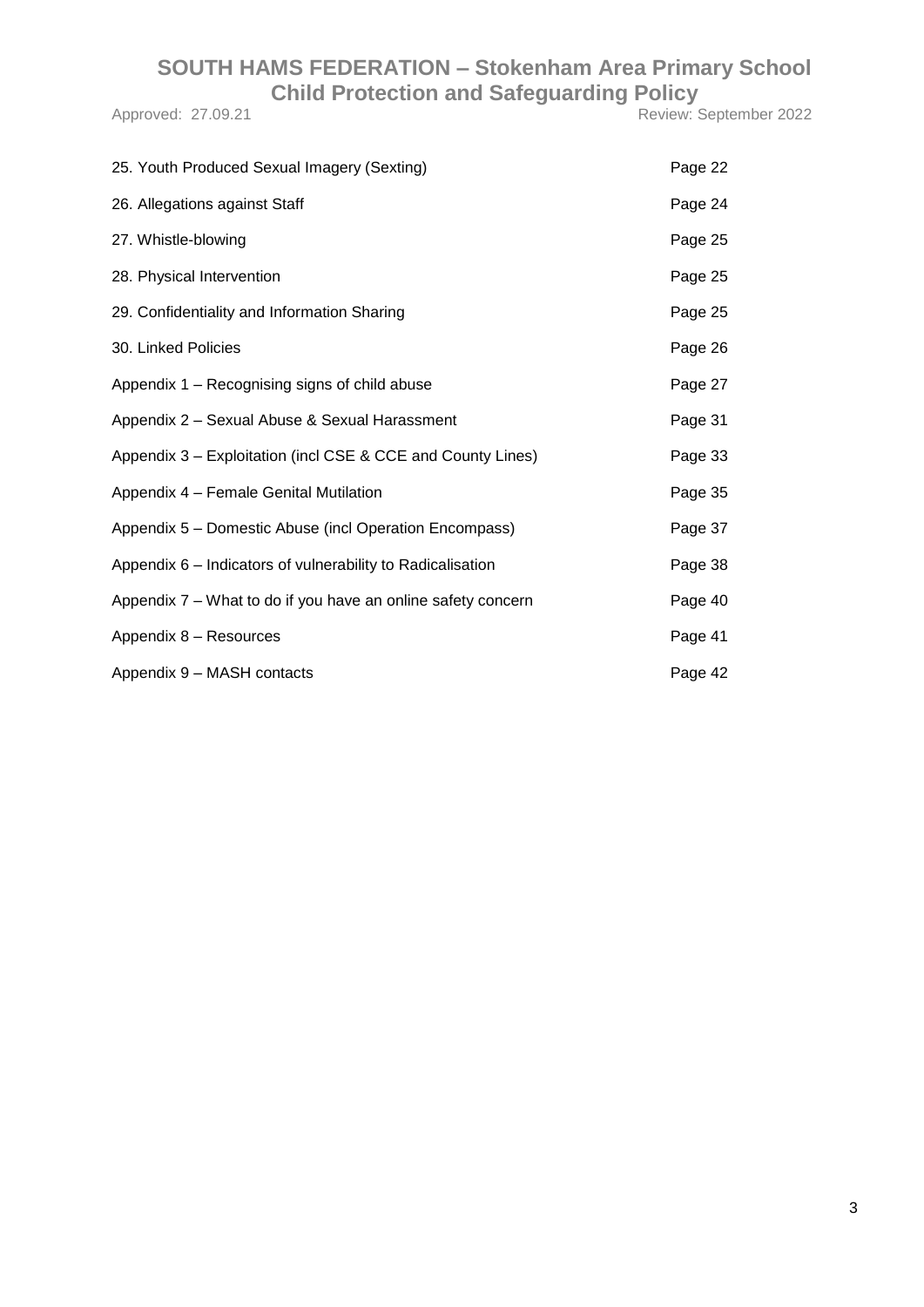Approved: 27.09.21 Review: September 2022

## Child Protection and Safeguarding Policy

| Safeguarding Governor Lead:          | Miss Vicky Heath          |
|--------------------------------------|---------------------------|
| <b>Safeguarding Governor Deputy:</b> | <b>Mrs Kristy Giles</b>   |
| Designated Safeguarding Lead:        | <b>Mrs Tess Coulthard</b> |
| Status & Review Cycle:               | Statutory/Annual          |
| <b>Next Review Date:</b>             | September 2022            |

#### Safeguarding Statement

Stokenham Area Primary School recognise our moral and statutory responsibility to safeguard and promote the welfare of all pupils. We endeavour to provide a safe and welcoming environment where children are respected and valued. We are alert to the signs of abuse and neglect and follow our procedures to ensure that children receive effective support, protection and justice. Child protection forms part of the school's safeguarding responsibilities. The Child Protection and Safeguarding policy underpins and guides Stokenham Area Primary School's procedures and protocols to ensure its pupils and staff are safe.

#### Key Personnel

| Role                       | Name                     | Email                                | Telephone    |
|----------------------------|--------------------------|--------------------------------------|--------------|
| Designated                 | Mrs Tess Coulthard       | stokenham@southhamsfederation.org.uk | 01548 580551 |
| Safeguarding Lead<br>(DSL) |                          |                                      |              |
| Deputy DSL(s)*             | Mrs Hazel Acton          | stokenham@southhamsfederation.org.uk | 01548 580551 |
|                            | Mrs Megan Searle         | stokenham@southhamsfederation.org.uk | 01548 580551 |
|                            |                          |                                      | 01548 580551 |
|                            | Miss Lauren Murray       | stokenham@southhamsfederation.org.uk | 01548 580551 |
|                            |                          |                                      |              |
|                            | <b>Miss Clare Carter</b> |                                      | 01548 580551 |
| Executive                  | Mrs Tess Coulthard       | stokenham@southhamsfederation.org.uk | 01548 580551 |
| Headteacher*               |                          |                                      |              |
| Chair of Governors*        | Mrs Jane Greaves         | stokenham@southhamsfederation.org.uk | 01548 580551 |

\*Out of hours contact details will be made available to staff.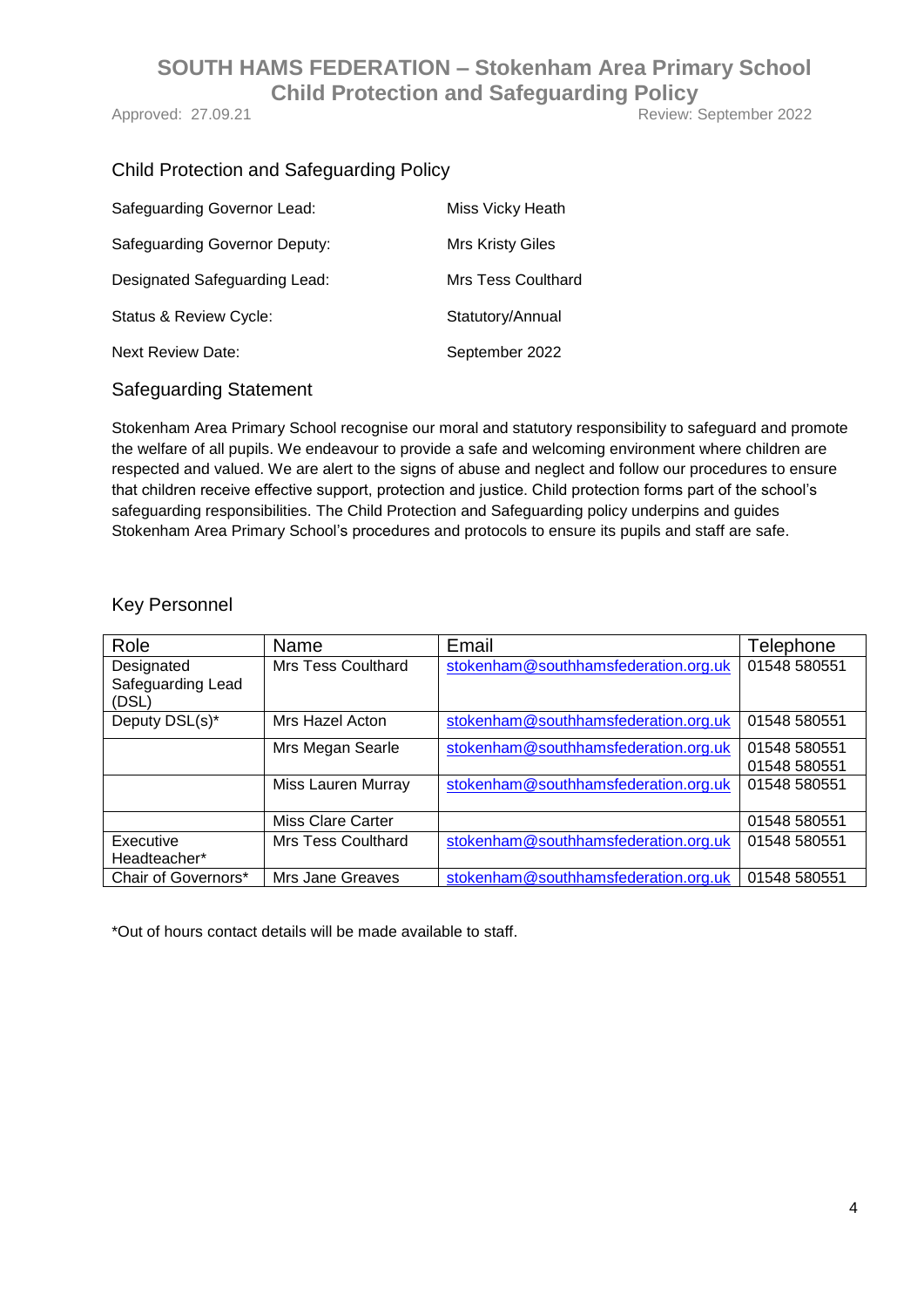Approved: 27.09.21 **Review: September 2022** 

## **Terminology**

Safeguarding and promoting the welfare of children is defined as:

- protecting children from maltreatment;
- preventing impairment of children's mental and physical health or development;
- ensuring that children grow up in circumstances consistent with the provision of safe and effective care
- taking action to enable all children to have the best outcomes.

Child Protection is a part of safeguarding and promoting welfare. It refers to the activity that is undertaken to protect specific children who are suffering, or are likely to suffer, significant harm.

Staff refers to all those working for or on behalf of the school, full or part time, temporary or permanent, in either a paid or voluntary capacity.

Child includes everyone under the age of 18.

Parents refers to birth parents and other adults who are in a parenting role, for example step-parents, foster carers and adoptive parents and LA corporate parents.

#### 1. Introduction

#### Safeguarding legislation and guidance

The following safeguarding legislation and guidance has been considered when drafting this policy:

- Section 175 of the Education Act 2002 (maintained schools only)
- Section 157 of the Education Act 2002 (Independent schools only, including academies and CTCs)
- The Education (Independent Schools Standards) (England) Regulations 2003 (Independent schools only, including academies and CTCs)
- The Safeguarding Vulnerable Groups Act 2006
- The Teacher Standards 2012
- Working Together to Safeguarding Children 2018
- Keeping Children Safe in Education 2021
- Information Sharing 2018
- What to do if you're worried a child is being abused 2015
- 2. Policy Principles

The welfare of the child is paramount

- All children regardless of age, gender, culture, language, race, ability, sexual identity or religion have equal rights to protection, safeguarding and opportunities.
- We recognise that all adults, including temporary staff<sup>1</sup>, volunteers and governors, have a full and active part to play in protecting our pupils from harm and have an equal responsibility to act on any suspicion or disclosure that may suggest a child is at risk of harm;
- All staff believe that our school should provide a caring, positive, safe and stimulating environment that promotes the social, physical, mental wellbeing and moral development of the individual child.

<sup>1</sup> <sup>1</sup> Wherever the word "staff" is used, it covers **ALL** staff on site, including ancillary supply and self-employed staff, contractors, volunteers working with children and governors.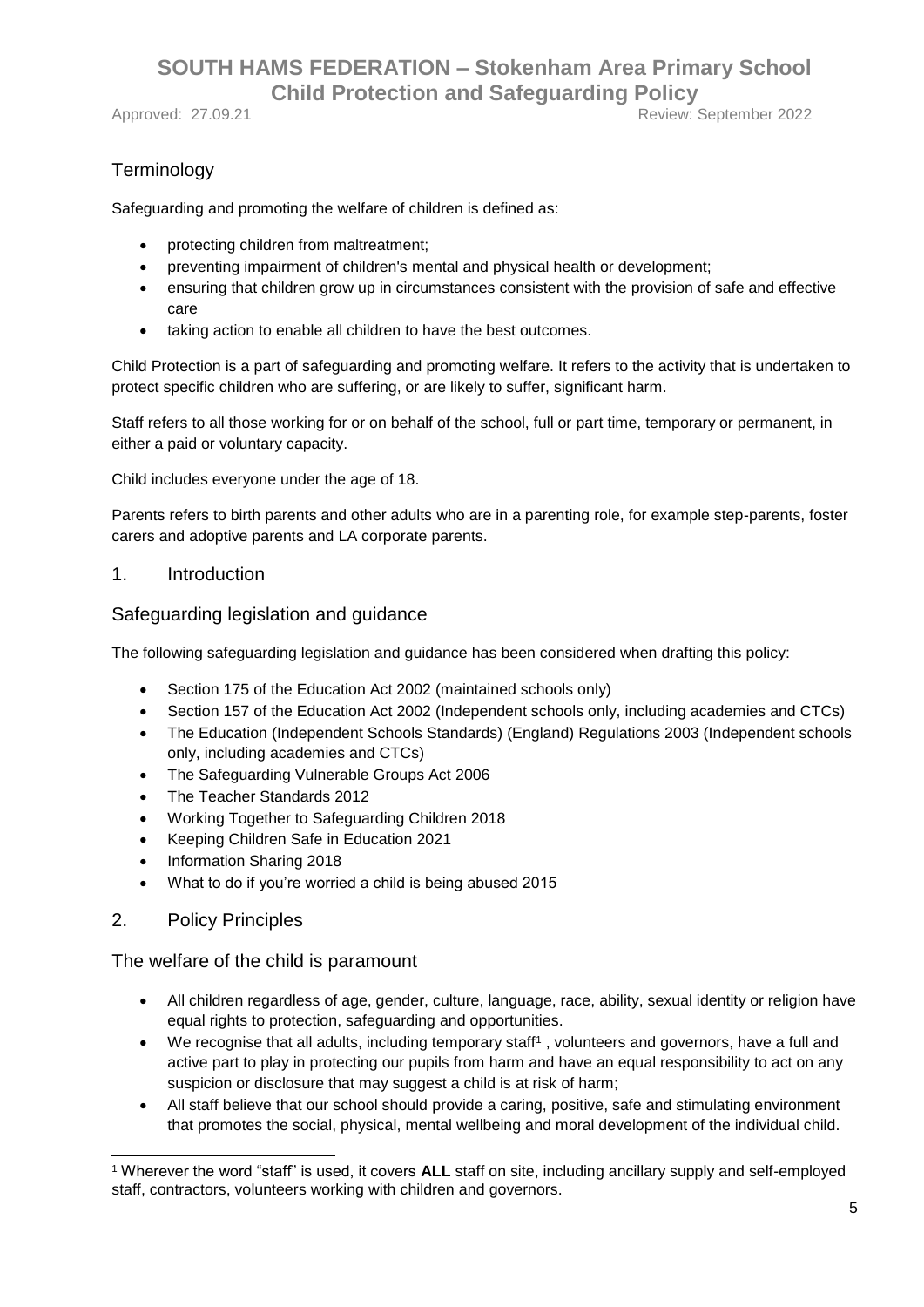Approved: 27.09.21 **Approved: 27.09.21** Review: September 2022

Pupils and staff involved in child protection issues will receive appropriate support and supervision.

#### 3. Policy Aims

- To raise the awareness of all teaching and non-teaching staff of the need to safeguard children and of their responsibilities in identifying and reporting possible cases of abuse.
- To provide an environment in which children and young people feel safe, secure, valued and respected, and feel confident to, and know how to approach adults if they are in difficulties, believing they will be effectively listened to.
- To demonstrate the school's commitment with regard to safeguarding and child protection to pupils, parents and other partners.
- Safeguarding incidents and/or behaviours can be associated with factors outside the school or college and/or can occur between children outside the school or college. All staff, but especially the designated safeguarding lead (or deputy) should be considering the context within which such incidents and/or behaviours occur.
- To ensure the Designated Safeguarding Lead (or deputy) and all staff will give full consideration to the use of appropriate assessments, resources and agency support when identifying the factors present in a child's life that are a threat to their safety and/or welfare. (Familial or contextual.)
- To provide a systematic means of monitoring children known or thought to be at risk of harm, and ensure we, the school, contribute to assessments of need and support packages for those children.
- To emphasise the need for good levels of communication between all members of staff.
- To develop a structured procedure within the school which will be followed by all members of the school community in cases of suspected abuse.
- To develop and promote effective working relationships with other agencies, especially the Police (health and CSC), and MASH.
- To ensure that all staff working within our school who have substantial access to children have been checked as to their suitability, including verification of their identity, qualifications, and a satisfactory DBS check (according to guidance)<sup>2</sup>, and a single central record is kept for audit.

#### 4. Values

#### Supporting Children

- We recognise that a child who is abused or witnesses violence may feel helpless and humiliated, may blame themselves, and find it difficult to develop and maintain a sense of self-worth.
- We recognise that the school may provide the only stability in the lives of children who have been abused or who are at risk of harm.
- We accept that research shows that the behaviour of a child in these circumstances may range from that which is perceived to be normal to aggressive or withdrawn as well as exhibiting signs of mental health problems.
- We understand the impact on a child's mental health, behaviour and education when experiencing difficulties, abuse and/or neglect.

Our school will support all children by:

- encouraging self-esteem and self-assertiveness, through the curriculum as well as our relationships, whilst not condoning aggression or bullying.
- promoting a caring, safe and positive environment within the school.

<sup>1</sup> <sup>2</sup> Guidance regarding DBS checks recently updated by the Protection of Freedoms Act 2012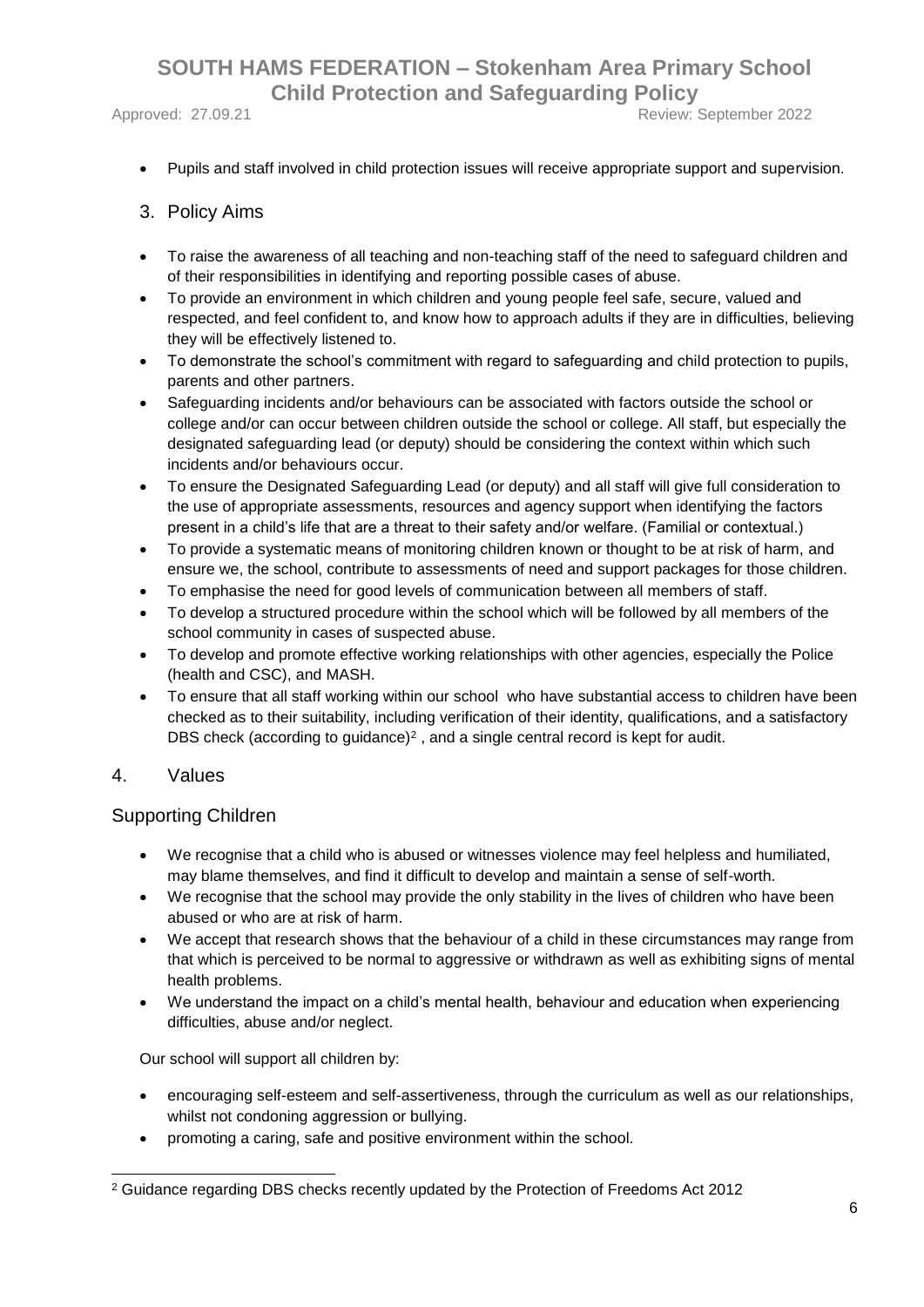Approved: 27.09.21 **Approved: 27.09.21** Review: September 2022

- responding sympathetically to any requests for time out to deal with distress and anxiety.
- offering details of helplines, counselling or other avenues of external support.
- liaising and working together with all other support services and those agencies involved in the safeguarding of children.
- notifying MASH as soon as there is a significant concern.
- providing continuing support to a child about whom there have been concerns who leaves the school by ensuring that appropriate information is copied under confidential cover to the child's new setting and ensuring the school medical records are forwarded as a matter of priority.
- children are taught to understand and manage risk through our person, social, health and economic (PHSE) education and Relationship and Sex Education and through all aspects of school life. This includes online safety;
- by accessing and utilising the necessary resources, guidance and toolkits to support the identification of children requiring mental health support, support services and assessments and the subsequent systems and processes: and
- reassuring victims that they are being taken seriously and that they will be supported and kept safe.

#### Prevention / Protection

 We recognise that the school plays a significant part in the prevention of harm to our children by providing children with good lines of communication with trusted adults, supportive friends and an ethos of protection.

The school community will therefore:

- work to establish and maintain an ethos where children feel secure, are encouraged to talk and are always listened to.
- include regular consultation with children e.g. through safety questionnaires, participation in antibullying week, asking children to report whether they have had happy/sad lunchtimes/playtimes
- ensure that all children know there are adults in the school whom they can approach if they are worried or in difficulty.
- include safeguarding across the curriculum, including PSE, opportunities which equip children with the skills they need to stay safe from harm and to know to whom they should turn for help: in particular this will include anti-bullying work, information about peer on peer abuse (sexual harassment and sexual violence, consent), online-safety, road safety, pedestrian and cycle training: provide focussed activities to prepare key year groups for transition to new settings and/or key stages e.g. more personal safety/independent travel: and
- ensure all staff , pupils and parents are aware of school guidance for their use of mobile technology and the safeguarding issues around the use of mobile technologies and their associated risks have been shared.

#### 5. Safe School, Safe Staff

We will ensure that;

• all staff and volunteers read KCSiE Part 1 and Annex B annually and sign to say they read and understood it (or Annex A – for those staff not working directly with children IF the governing body think it will provide a better basis for those staff to promote the welfare and safeguard children);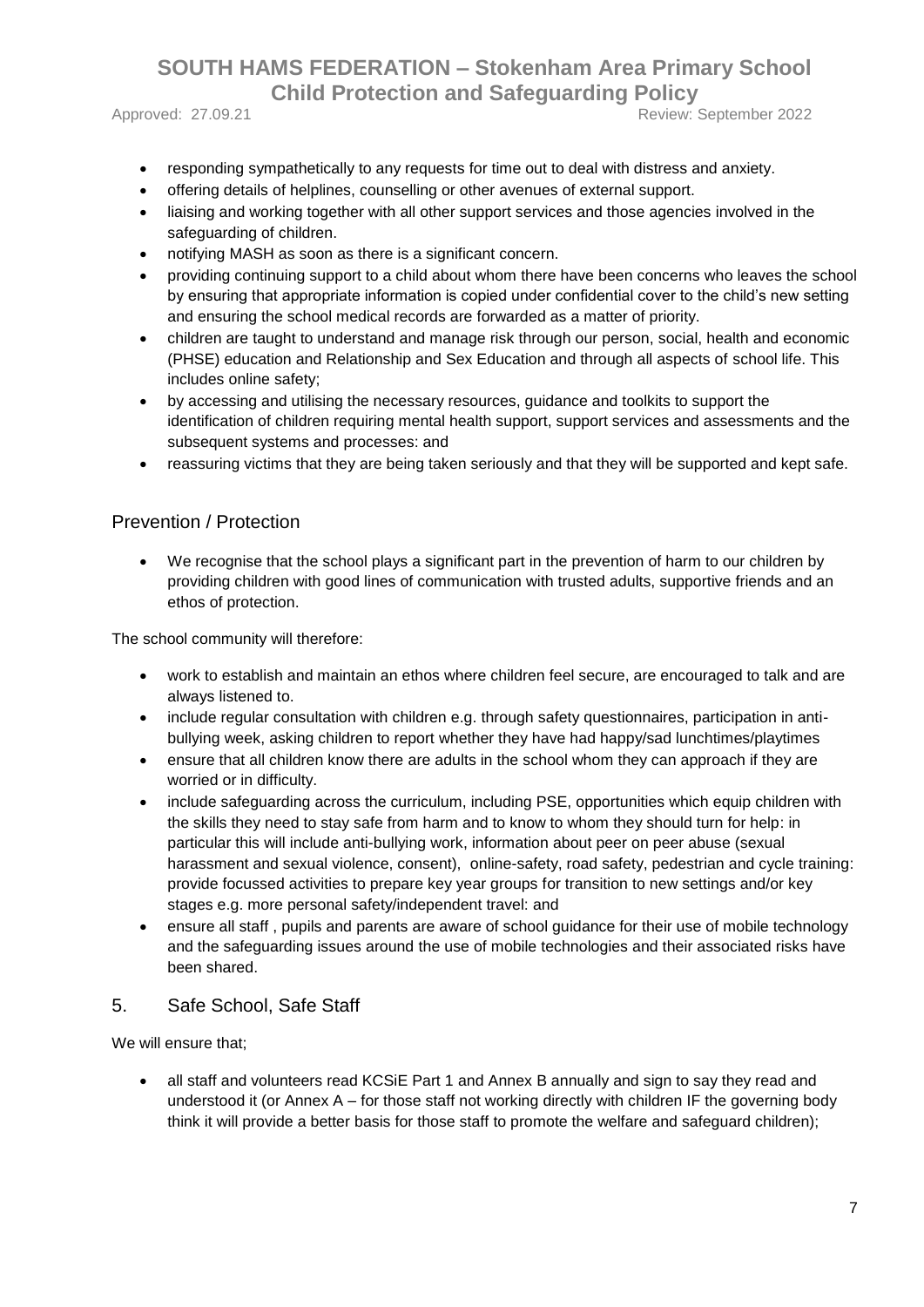Approved: 27.09.21 **Approved: 2022** 

- all staff receive information about the school's safeguarding arrangements, the school's safeguarding statement, staff behaviour policy (code of conduct)<sup>3</sup>, child protection and safeguarding policy, behaviour policy, the safeguarding response to children who go missing from education, the role and names of the Designated Safeguarding Lead and their deputies, and sign to say they have read, understood and will abide by it.
- all staff receive safeguarding and child protection information, including online safety, at induction.
- all staff receive safeguarding and child protection training, including online safety, in line with advice from Devon Children and Families Partnership which is regularly updated (for example, via email, ebulletins and staff meetings), as required, but at least annually;
- all members of staff are trained in and receive regular updates in online safety and reporting concerns;
- all staff and governors have annual Level 2 child protection awareness training, updated by the DSL as appropriate, to maintain their understanding of the signs and indicators of abuse;
- the Child Protection and Safeguarding policy is made available via the school website or other means and that parents/carers are made aware of this policy and their entitlement to have a copy via the school handbook/newsletter/website. All parents/carers are made aware of the responsibilities of staff members with regard to child protection procedures through the publication of the Child Protection Policy and reference to it in the school's handbook.
- the school provides a coordinated offer of Early Help when additional needs of children are identified and contributes to early help arrangements and inter-agency working and plans; assessment and plans are recorded on the R4C system.
- all staff will understand their role in the early help process;
- Our lettings policy will seek to ensure the suitability of adults working with children on school sites at any time; for example, by having evidence of DBS checks having been undertaken.
- Community users organising activities for children are aware of the school's Child Protection and Safeguarding Policy, guidelines and procedures;
- The name of the designated members of staff for child protection, the Designated Safeguarding Lead and deputies, are clearly advertised in the school with a statement explaining the school's role in referring and monitoring cases of suspected abuse;
- All Governors will be given a copy of Part 2 and Annex B of Keeping Children Safe in Education 2020 and will sign to say they have read, understood and will abide by the information contained.

#### 6. Roles and Responsibilities

1

- All members of The Governing Body understand and fulfil their responsibilities, namely to ensure that there is a Child Protection and Safeguarding policy together with a staff behaviour policy (code of conduct);
- Child protection, safeguarding, recruitment and managing allegations policies and procedures, including the staff behaviour policy (code of conduct), are consistent with Devon Children and Families Partnership and statutory requirements, are reviewed annually and that the Child Protection and Safeguarding policy is publically available on the school website or by other means;
- Ensures that all staff including temporary staff and volunteers are provided with the school's child protection and safeguarding policy and staff Code of Conduct;
- All staff have read Keeping Children Safe in Education (2020) Part 1 and Annex B (or Annex A if not working directly with children) and that mechanisms are in place to assist staff in understanding and discharging their roles and responsibilities as set out in the guidance.

<sup>&</sup>lt;sup>3</sup> The code of conduct should include acceptable use of technology, staff & pupil relationship boundaries and communications, including the use of social media.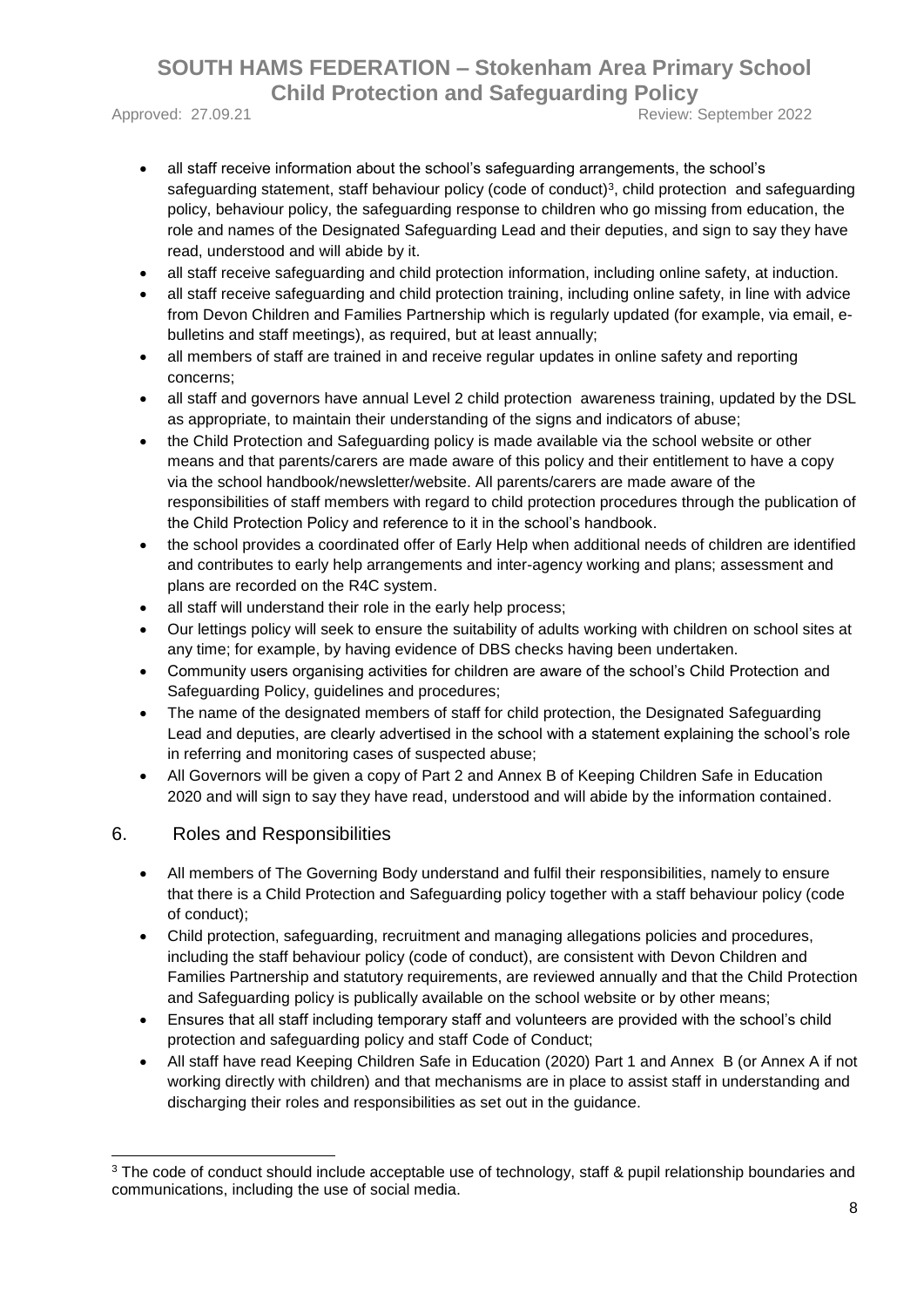Approved: 27.09.21 **Approved: 2022** 

- The school operates a safer recruitment procedure that includes statutory checks on staff suitability to work with children and disqualification by association regulations and by ensuring that there is at
- least one person on every recruitment panel who has completed safer recruitment training; The school has procedures for dealing with allegations of abuse against staff (including the headteacher), supply staff, volunteers and against other children and that a referral is made to the DBS if a person in regulated activity has been dismissed or removed due to safeguarding concerns, or would have had they not resigned.
- A member of the Governing Body/Board, usually the Chair, is nominated to liaise with the LA on Child Protection issues and in the event of an allegation of abuse made against the Headteacher
- A member of the senior leadership team has been appointed as the Designated Safeguarding Lead (DSL) by the Governing Body who will take lead responsibility for safeguarding and child protection and that the role is explicit in the role holder's job description;
- On appointment, the DSL and deputy(ies) undertake appropriate Level 3 identified training offered by DCFP or other provider every two years;
- All other staff have safeguarding training updated as appropriate; but at least annually.
- At least one member of the governing body has completed safer recruitment training to be repeated every five years.
- Children are taught about safeguarding (including online safety) as part of a broad and balanced curriculum covering relevant issues through personal social health and economic education (PSHE) and/or for maintained schools through relationship and sex education (RSE);
- Appropriate safeguarding responses are in place for children who go missing from education, particularly on repeat occasions, to help identify the risk of abuse and neglect including sexual abuse or exploitation and to help prevent the risks of their going missing in future;
- Appropriate online filtering and monitoring systems are in place;
- Enhanced DBS checks (without barred list checks, unless the governor is also a volunteer at the school) are in place for all Governors;
- Any weaknesses in Child Protection are remedied immediately;

#### The Executive Head will ensure that;

- the Child Protection and Safeguarding Policy and procedures are implemented and followed by all staff;
- sufficient time, training, support, resources, including cover arrangements where necessary, is allocated to the DSL and deputy(ies) DSL(s) to carry out their roles effectively, including the assessment of pupils and attendance at strategy discussions and other necessary meetings;
- where there is a safeguarding concern that the child's wishes and feelings are taken into account when determining what action to take and what services to provide;
- systems are in place for children to express their views and give feedback which operate with the best interest of the child at heart;
- all staff feel able to raise concerns about poor or unsafe practice and that such concerns are handled sensitively and in accordance with the whistle-blowing procedures;
- that pupils are provided with opportunities throughout the curriculum to learn about safeguarding, including keeping themselves safe online;
- they liaise with the Local Authority Designated Officer (LADO), before taking any action and on an ongoing basis, where an allegation is made against a member of staff, supply staff or volunteer;
- anyone who has harmed or may pose a risk to a child is referred to the Disclosure and Barring Service.

The Designated Safeguarding Lead;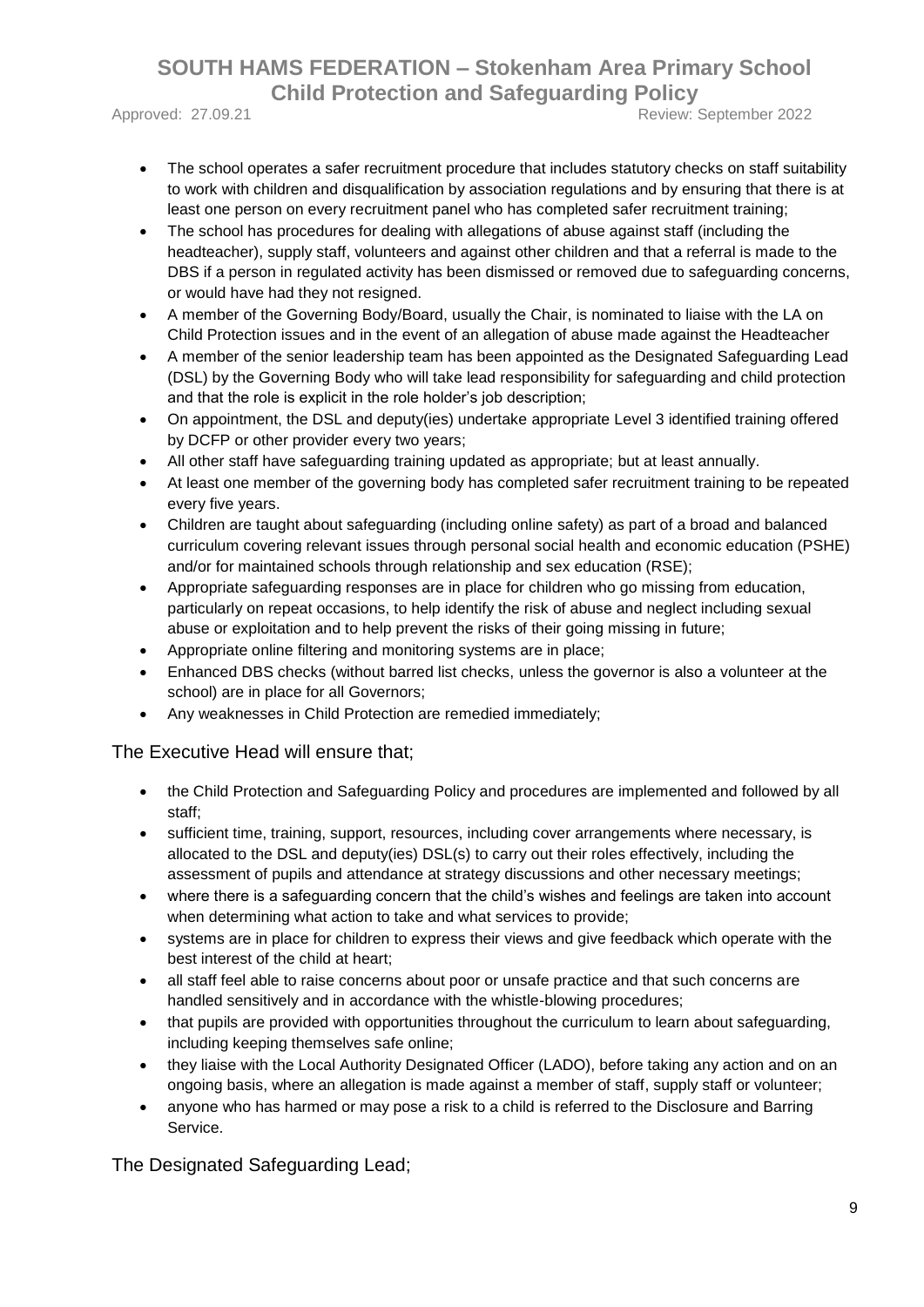-

Approved: 27.09.21 **Approved: 27.09.21** Review: September 2022

- holds ultimate responsibility for safeguarding and child protection (including online safety) in the school and is a member of the SLT;
- acts as a source of support and expertise in carrying out safeguarding duties for the whole school community;
- will have the necessary knowledge and understanding to recognise possible children at risk of contextual and/or familial abuse or exploitation:
- encourages a culture of listening to children and taking account of their wishes and feelings;
- refreshes every two years their knowledge and skills to enable them to carry ou the role and at regular intervals but at least annually accesses updated to keep up with any developments relevant to their role;
- will refer a child if there are concerns about possible abuse, to the MASH<sup>4</sup>, and act as a focal point for staff to discuss concerns. Enquiries<sup>5</sup> must be followed up in writing, if referred by telephone;
- will keep detailed, accurate records, either written or using appropriate online software, of all concerns about a child even if there is no need to make an immediate referral;
- will ensure that all such records are kept confidential, stored securely and are separate from pupil records, until the child's 25th birthday;
- will ensure that an indication of the existence of the additional file is marked on the pupil records;
- will ensure that when a pupil leaves the school, relevant child protection information is passed to the new school (separately from the main pupil file) as soon as possible, ensuring secure transit and that confirmation of receipt is obtained;
- in addition to the child protection file, the designated safeguarding lead should also consider if it would be appropriate to share any information with the new school or college in advance of a child leaving. For example, information that would allow the new school or college to continue supporting victims of abuse and have that support in place for when the child arrives. All transfers should be made securely.
- will liaise with the Local Authority, its safeguarding partners <sup>6</sup> and work with other agencies and professionals in line with Working Together to Safeguard Children;
- has a working knowledge of DCFP procedures;
- will ensure that either they, or another staff member, attend case conferences, core groups, or other multi-agency planning meetings, contribute to assessments, and provide a report where required which has been shared with the parents;
- will ensure that any pupil currently with a child protection plan who is absent in the educational setting without explanation for two days is referred to their social worker;
- will ensure that all staff sign to say they have read, understood and agree to work within the School's child protection policy, behaviour policy, staff Code of conduct and Keeping Children Safe in Education Part 1 and Annex A and ensure that the policies are used appropriately;
- will organise child protection and safeguarding induction, regularly updated training and a minimum of annual updates (including online safety) for all school staff, keep a record of attendance and address any absences;
- will contribute to and provide, with the Headteacher and Chair of Governors, the "Audit of Statutory Duties and Associated Responsibilities" (S175/157 audit) to be submitted annually to the Education Safeguarding Team working on behalf of Devon County Council;

<sup>4</sup> All new enquiries go to the MASH, DSLs can consult on 0345 155 1071. In an emergency out of hours referrals can be made to the Emergency Duty Team on 0845 6000 388 or Police. <sup>5</sup> Online forms are available via [Devon County Council](https://new.devon.gov.uk/educationandfamilies/child-protection/making-a-mash-enquiry) or [DCFP.](https://www.devonchildrenandfamiliespartnership.org.uk/)

<sup>6</sup> NPCC – when to call the police will support DSLs understand when they should consider contacting the police and what to expect when they do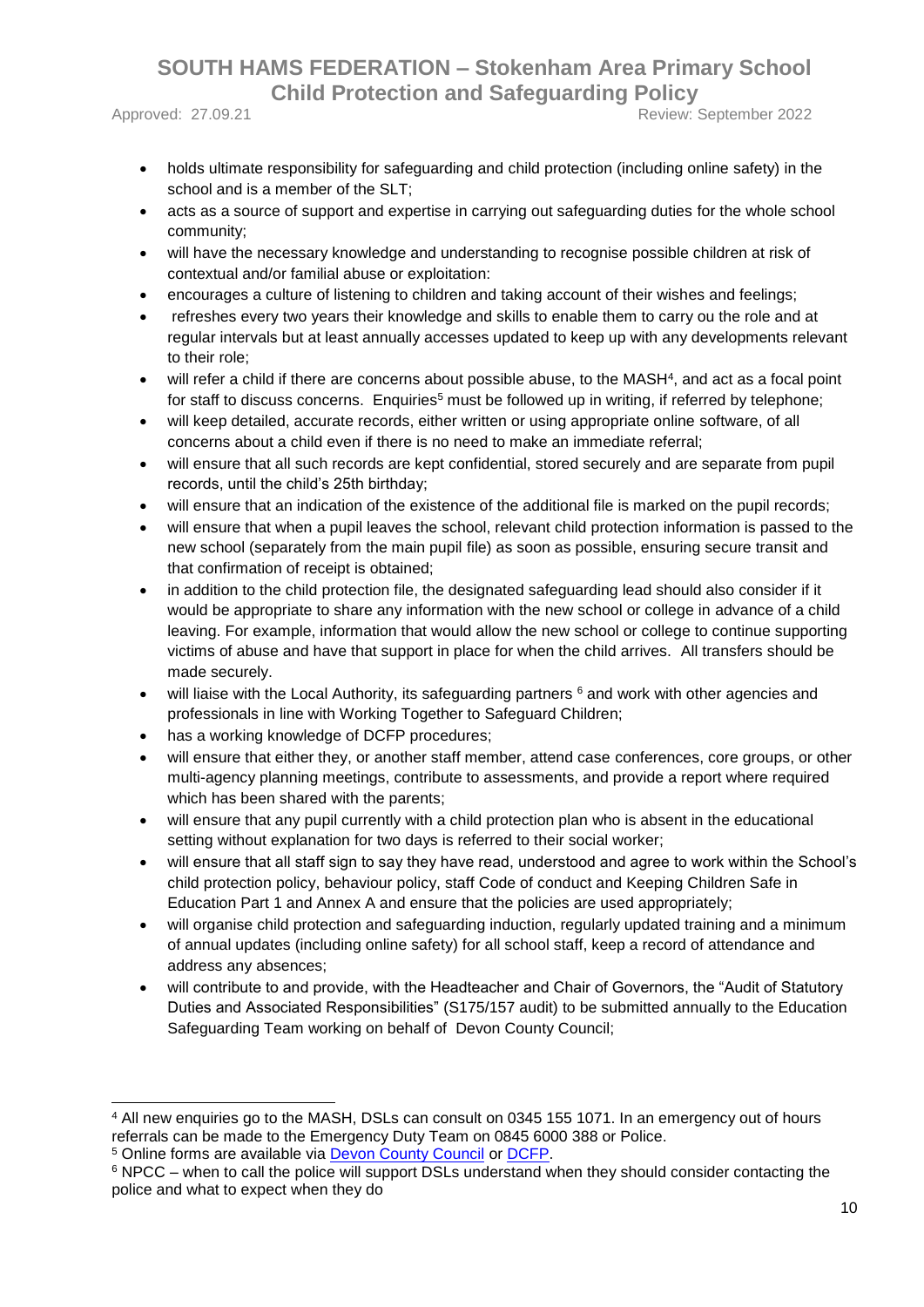Approved: 27.09.21 **Approved: 2022** 

- has an understanding of locally agreed processes for providing early help and intervention and will support members of staff where Early Help and/or Safer Me (concerns around exploitation) is appropriate and
- will ensure that the name of the designated members of staff for Child Protection, the Designated Safeguarding Lead and deputies, are clearly advertised in the school, with a statement explaining
- the school's role in referring and monitoring cases of suspected abuse.

#### The Deputy Designated Safeguarding Leads

 Are trained to the same standard as the Designated Safeguarding Lead and, in the absence of the DSL, carry out those functions necessary to ensure the ongoing safety and protection of pupils. In the event of the long-term absence of the DSL the deputy will assume all of the functions above.

#### All School Staff

- Understand that it is everyone's responsibility to safeguard and promote the welfare of children and that they have a role to play in identifying concerns, sharing information and taking prompt action;
- Consider, at all times, what is in the best interests of the child;
- Will be aware of the indicators of abuse and neglect both familial and contextual; and recognise that contextual harm can take a variety of different forms:
- Know how to respond to a pupil who discloses abuse through delivery of 'Working together to Safeguard Children', and 'What to do if you're worried a child is being abused';
- Will refer any safeguarding or child protection concerns to the DSL or if necessary where the child is at immediate risk to the police or MASH;
- Will be aware of the Case Resolution protocol or the duty to report concerns if the DSL fails to do so without reasonable cause:
- Are aware of the Early Help<sup>7</sup> process and understand their role within it including identifying emerging problems for children who may benefit from an offer of Early Help, liaising with the DSL in the first instance and supporting other agencies and professionals in an early help assessment through information sharing. In some cases staff may act as the Lead Professional in Early Help Cases.
- Will provide a safe environment in which children can learn;
- Will be able to reassure victims that they are being taken seriously.

#### 7. Confidentiality

- Stokenham Area Primary School recognises that in order to effectively meet a child's needs, safeguard their welfare and protect them from harm the school must contribute to inter-agency working in line with Working Together to Safeguard Children (2018) and share information between professionals and agencies where there are concerns.
- All staff must be aware that they have a professional responsibility to share information with other agencies in order to safeguard children and that the Data Protection Act 2018<sup>8</sup> is not a barrier to sharing information where the failure to do so would place a child at risk of harm.
- All staff must be aware that they cannot promise a child to keep secrets which might compromise the child's safety or wellbeing.

<sup>-</sup><sup>7</sup> Detailed information on early help can be found in Chapter 1 of [Working Together to safeguard children](https://www.gov.uk/government/uploads/system/uploads/attachment_data/file/592101/Working_Together_to_Safeguard_Children_20170213.pdf) <sup>8</sup> The UK Data Protection Act 2018 (DPA 2018) is supplementary to the General Data Protection Regulation 2016 (the GDPR) and replaces DPA 1998.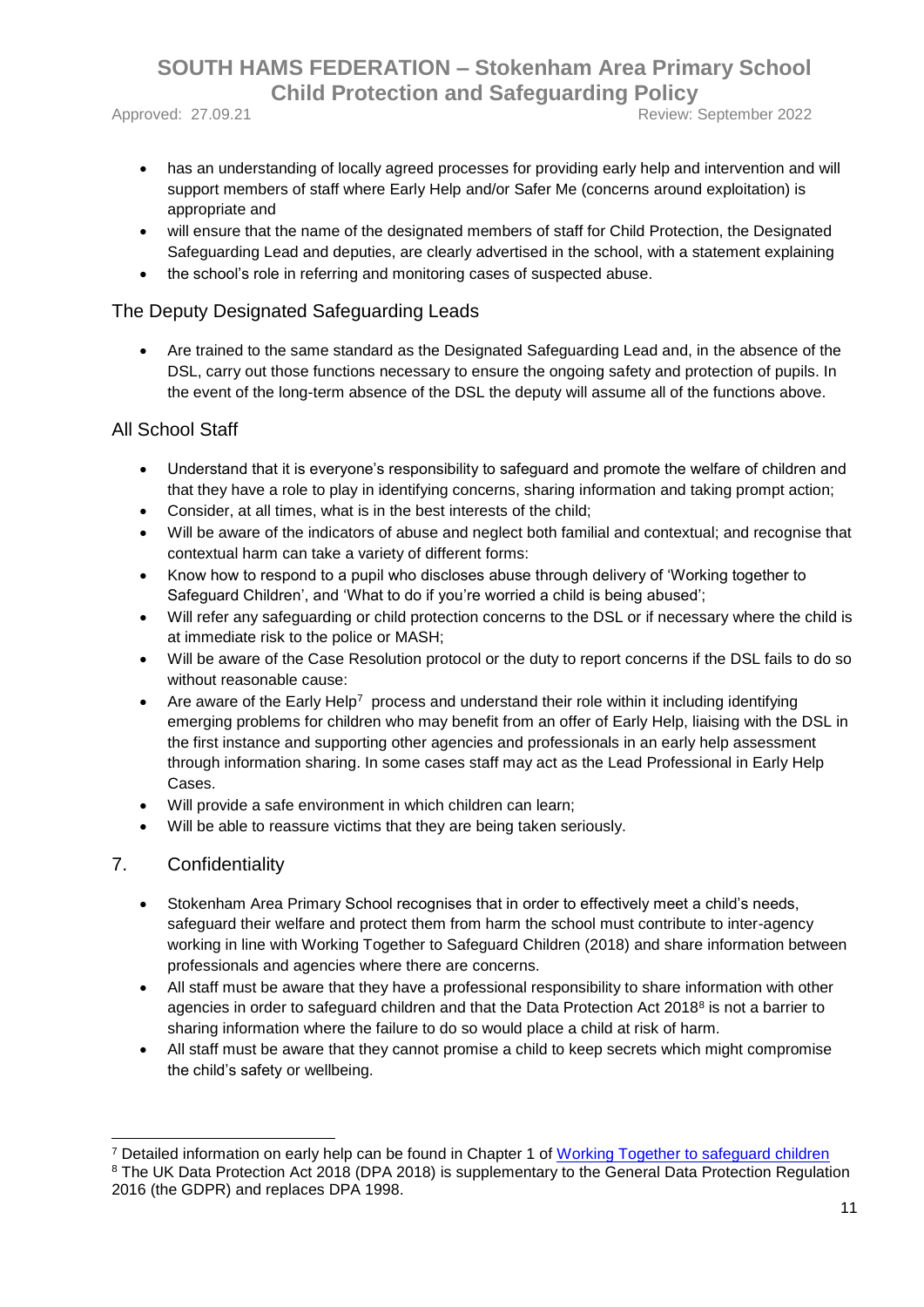Approved: 27.09.21 **Review: September 2022** 

- However, we also recognise that all matters relating to child protection are personal to children and families. Therefore, in this respect they are confidential and the Headteacher or DSLs will only disclose information about a child to other members of staff on a need to know basis.
- We will always undertake to share our intention to refer a child to MASH with their parents /carers unless to do so could put the child at greater risk of harm, or impede a criminal investigation. If in doubt, we will contact the MASH consultation line.

#### 8. Child Protection Procedures

- Abuse and neglect are forms of maltreatment of a child. Somebody may abuse or neglect a child by inflicting harm or by failing to act to prevent harm. Children may be abused in the family or in an institutional or community setting by those known to them or, more rarely, by others. Abuse can take place wholly online, or technology may be used to facilitate off line abuse. They may be abused by an adult or adults or by another child or children.
- Abuse and Neglect may also take place outside of the home, contextual safeguarding, and this may include (but not limited to), sexual exploitation, criminal exploitation, serious youth violence, radicalisation.
- Further information about the four categories of abuse; physical, emotional, sexual and neglect, and indicators that a child may be being abused can be found in appendices 1 and 2.
- Any child in any family in any school could become a victim of abuse. Staff should always maintain an attitude of **"It could happen here".**
- There are also a number of specific safeguarding concerns that we recognise our pupils may experience;
	- child missing from education
	- child missing from home or care
	- child sexual exploitation (CSE), child criminal exploitation (CCE)
	- bullying including cyberbullying
	- domestic abuse
	- drugs
	- fabricated or induced illness
	- faith abuse
	- female genital mutilation (FGM)
	- forced marriage
	- gangs and youth violence
	- gender-based violence/violence against women and girls (VAWG)
	- mental health
	- private fostering
	- radicalisation
	- youth produced sexual imagery (sexting)
	- teenage relationship abuse
	- trafficking
	- peer on peer abuse
	- upskirting
	- serious violence
	- sexual harassment

Staff are aware that behaviours linked to drug taking, alcohol abuse, truanting and sexting put children in danger and that safeguarding issues can manifest themselves via peer on peer abuse.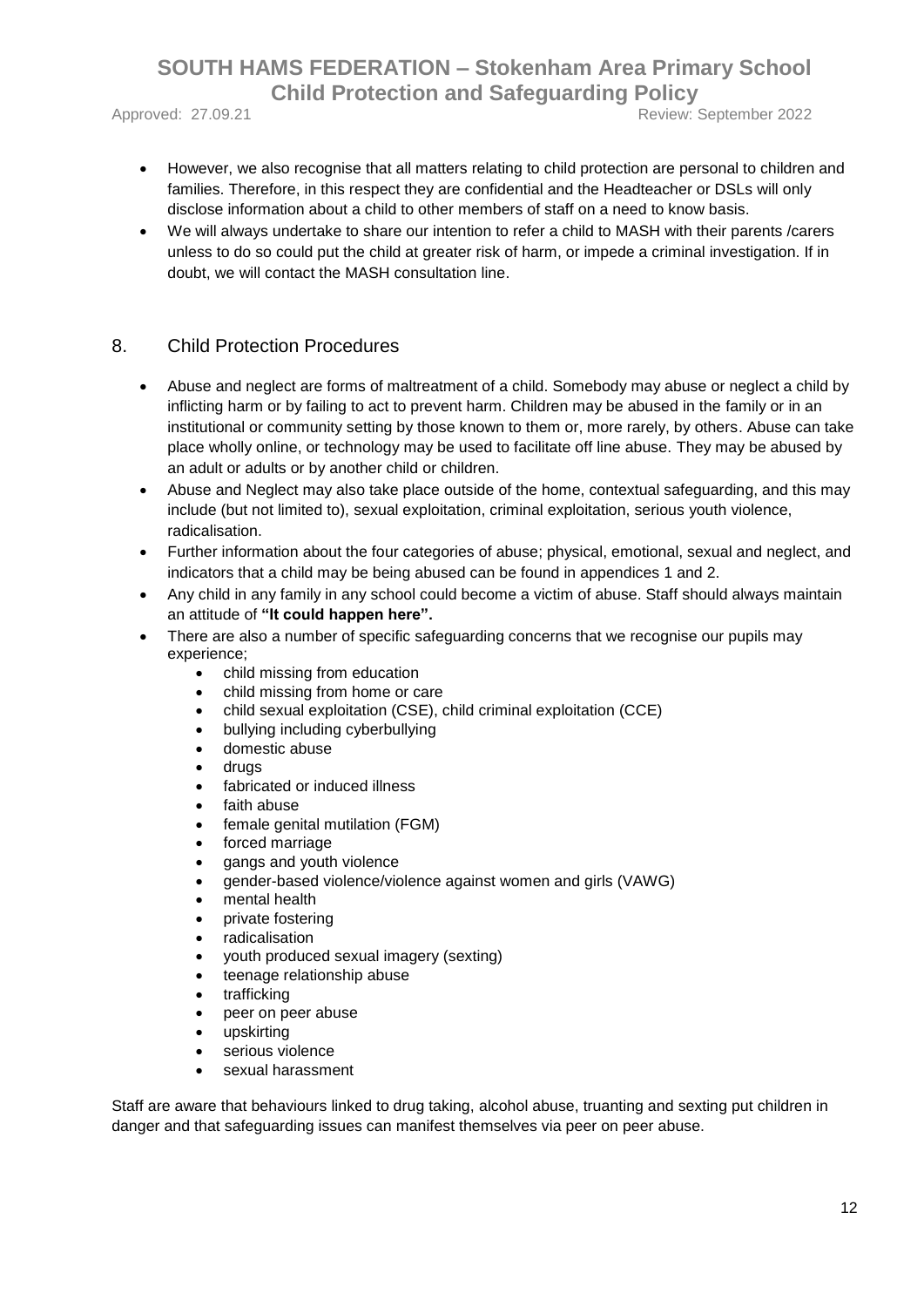Approved: 27.09.21 **Approved: 27.09.21** Review: September 2022

We also recognise that abuse, neglect and safeguarding issues are complex and are rarely standalone events that can be covered by one definition or label. Staff are aware that in most cases multiple issues will overlap one another.

If staff are concerned about a child's welfare

- If staff notice any indicators of abuse/neglect or signs that a child may be experiencing a safeguarding issue they should record these concerns on CPOMS (our electronic safeguarding system and alert the DSL and DDSLs. They may also discuss their concerns in person with the DSL but the details of the concern should be recorded in writing.
- There will be occasions when staff may suspect that a pupil may be at risk, but have no 'real' evidence. The pupil's behaviour may have changed, their artwork could be bizarre, they may write stories or poetry that reveal confusion or distress, or physical or inconclusive signs may have been noticed.
- Stokenham Area Primary School recognise that the signs may be due to a variety of factors, for example, a parent has moved out, a pet has died, a grandparent is very ill or an accident has occurred. However, they may also indicate a child is being abused or is in need of safeguarding.
- In these circumstances staff will try to give the child the opportunity to talk. It is fine for staff to ask the pupil if they are OK or if they can help in any way.
- Following an initial conversation with the pupil, if the member of staff remains concerned they should discuss their concerns with the DSL and put them in writing. Records should include:
	- A clear, factual and comprehensive summary of the concern
	- Details of how the concern was followed up and resolved;
	- A note of any action taken, decisions reached and the outcome.
- If the pupil does begin to reveal that they are being harmed, staff should follow the advice below regarding a pupil making a disclosure.

#### If a pupil discloses to a member of staff

- We recognise that it takes a lot of courage for a child to disclose they are being abused. They may feel ashamed, guilty or scared, their abuser may have threatened that something will happen if they tell, they may have lost all trust in adults or believe that was has happened is their fault. Sometimes they may not be aware that what is happening is abuse.
- A child who makes a disclosure may have to tell their story on a number of subsequent occasions to the police and/or social workers. Therefore, it is vital that their first experience of talking to a trusted adult is a positive one.

During their conversation with the pupil staff will;

- Listen to what the child has to say and allow them to speak freely
- Remain calm and not overact or act shocked or disgusted the pupil may stop talking if they feel they are upsetting the listener
- Reassure the child that it is not their fault and that they have done the right thing in telling someone
- Not be afraid of silences staff must remember how difficult it is for the pupil and allow them time to talk
- Take what the child is disclosing seriously
- Ask open questions and avoid asking leading questions
- Avoid jumping to conclusions, speculation or make accusations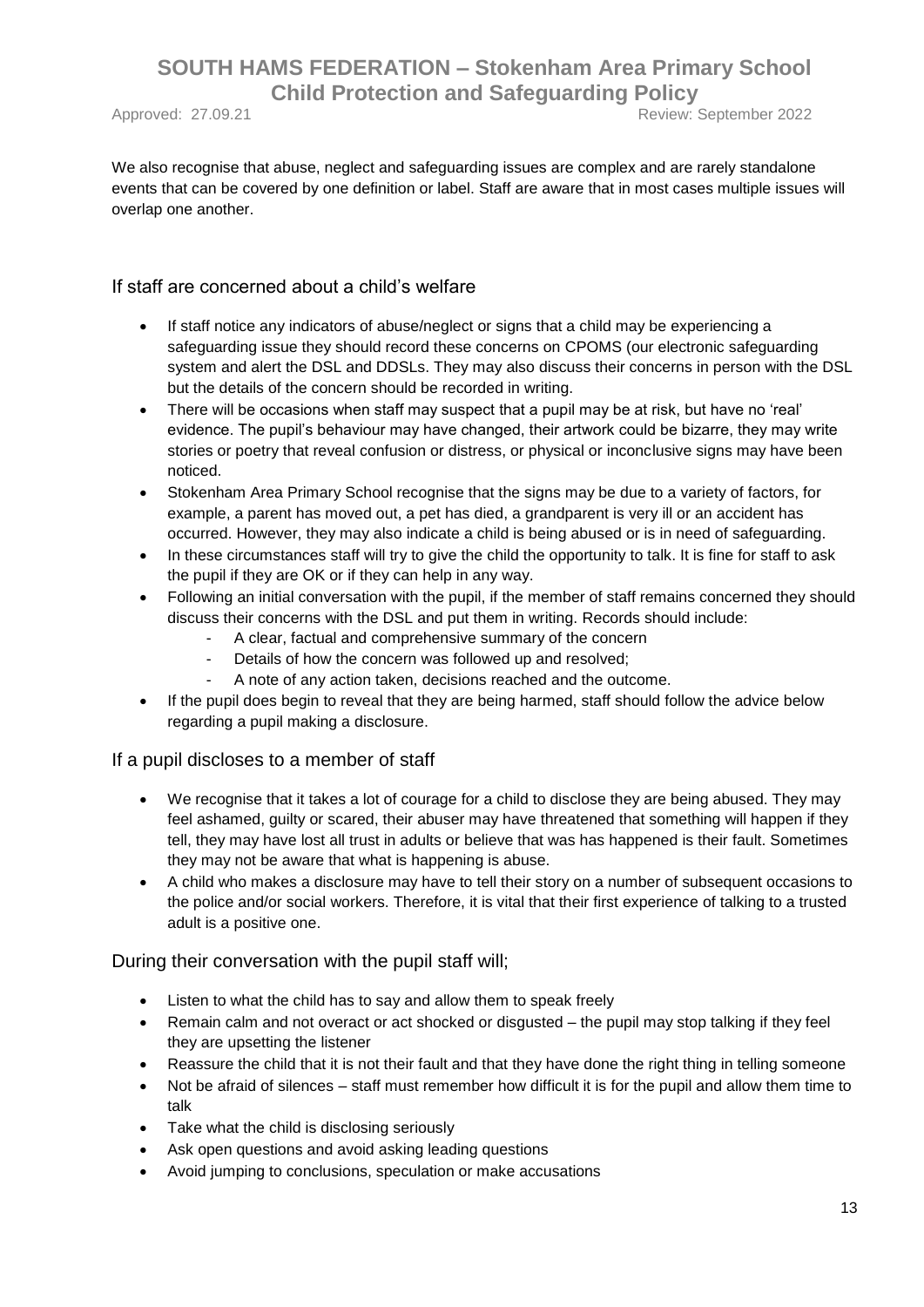Approved: 27.09.21 **Approved: 27.09.21** Review: September 2022

- Not automatically offer any physical touch as comfort. It may be anything but comforting to a child who is being abused.
- Avoid admonishing the child for not disclosing sooner. Saying things such as 'I do wish you had told me about it when it started' may be the staff member's way of being supportive but may be interpreted by the child to mean they have done something wrong.
- Tell the child what will happen next.

If a pupil talks to any member of staff about any risks to their safety or wellbeing the staff member will let the child know that they will have to pass the information on – staff are not allowed to keep secrets.

The member of staff should write up their conversation as soon as possible on CPOMS using the child's own words. Staff should make this a matter of priority. The record should be signed and dated, the member of staff's name should be printed and it should also detail where the disclosure was made and who else was present. The record should be handed to the DSL.

#### Notifying Parents

The School will normally seek to discuss any concerns about a pupil with their parents. This must be handled sensitively and normally the DSL/DDSL will make contact with the parent in the event of a concern, suspicion or disclosure.

However, if the school believes that notifying parents could increase the risk to the child or exacerbate the problem, advice will first be sought from children's MASH. E.g. familial sexual abuse.

Where there are concerns about forced marriage or honour based abuse, parents should not be informed a referral is being made as to do so may place the child at a significantly increased risk. In some circumstances it would be appropriate to contact the Police.

#### Making a referral

- Concerns about a child or a disclosure should be immediately raised with the DSL who will help decide whether a referral to children's MASH or other support is appropriate in accordance with Devon Children and Families Partnership Threshold Tool <sup>9</sup>
- If a referral is needed then the DSL should make this rapidly and systems in place to enable this to happen. However, anyone can make a referral and if for any reason a staff member thinks a referral is appropriate and one hasn't been made they can and should consider making a referral themselves.
- The child (subject to their age and understanding) and the parents will be told that a referral is being made, unless to do so would increase the risk to the child.
- If after a referral the child's situation does not appear to be improving the designated safeguarding lead (or the person that made the referral) should press for re-consideration to ensure their concerns have been addressed, and most importantly the child's situation improves.
- If a child is in immediate danger or is at risk of harm a referral should be made to children's MASH and/or the police immediately. Anybody can make a referral.
- Where referrals are not made by the DSL, the DSL should be informed as soon as possible.

#### Supporting Staff

 We recognise that staff working in the school who have become involved with a child who has suffered harm, or appears to be likely to suffer harm may find the situation stressful and upsetting.

<sup>1</sup> <sup>9</sup> DCFP Threshold Tool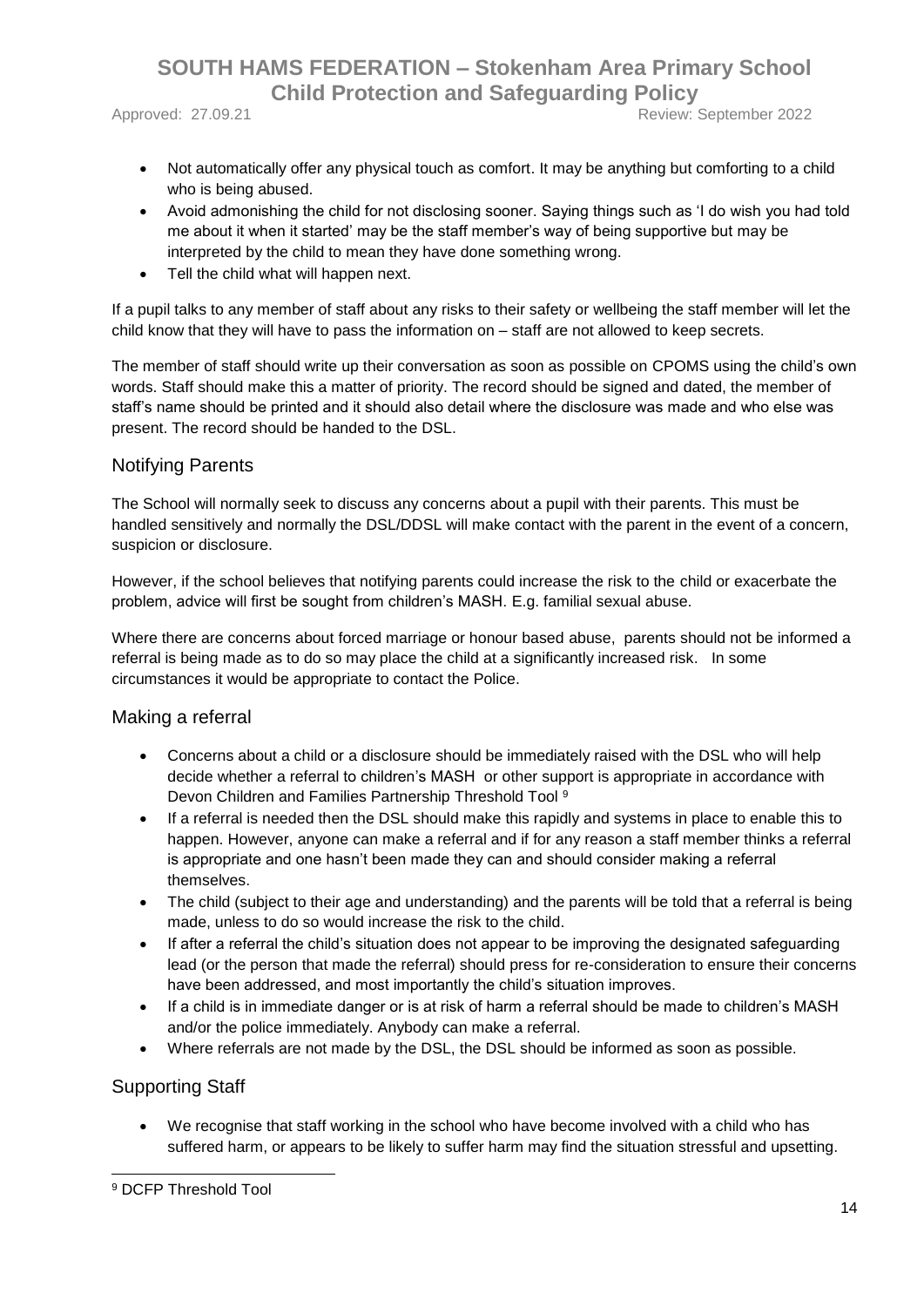Approved: 27.09.21 **Approved: 27.09.21** Review: September 2022

We will support such staff by providing an opportunity to talk through their anxieties with the DSLs and to seek further support as appropriate.

#### 9. Children who are particularly vulnerable

Stokenham Area Primary School recognises that some children are more vulnerable to abuse and neglect and that additional barriers exist when recognising abuse for some children.

We understand that this increase in risk is due more to societal attitudes and assumptions or child protection procedures which fail to acknowledge children's diverse circumstances, rather than the individual child's personality, impairment or circumstances.

In some cases possible indicators of abuse such as a child's mood, behaviour or injury might be assumed to relate to the child's impairment or disability rather than giving a cause for concern. Or a focus may be on the child's disability, special educational needs or situation without consideration of the full picture. In other cases, such as bullying, the child may be disproportionately impacted by the behaviour without outwardly showing any signs that they are experiencing it.

Some children may also find it harder to disclose abuse due to communication barriers, lack of access to a trusted adult or not being aware that what they are experiencing is abuse.

Any child may benefit from early help, but all school and college staff should be particularly alert to the potential need for early help for a child who:

- is disabled and has specific additional needs;
- has special educational needs (whether or not they have a statutory education, health and care plan);
- is a young carer;
- is showing signs of being drawn in to anti-social or criminal behaviour, including gang involvement and association with organised crime groups;
- is frequently missing/goes missing from care or from home;
- is misusing drugs or alcohol themselves;
- Is at risk of modern slavery, trafficking or exploitation;
- is in a family circumstance presenting challenges for the child, such as substance abuse, adult mental health problems or domestic abuse;
- has returned home to their family from care;
- is showing early signs of abuse and/or neglect;
- is at risk of being radicalised or exploited;
- is a privately fostered child;
- has an imprisoned parent;
- is experiencing mental health, wellbeing difficulties
- is persistently absent from education (including persistently absent for part of the school day);
- is at risk of 'honour' based abused such as FGM or Forced Marriage.

#### 10. Anti-Bullying/Cyberbullying

Our school policy on anti-bullying is set out in a separate document and acknowledges that to allow or condone bullying may lead to consideration under child protection procedures. This includes all forms e.g. cyber, racist, homophobic and gender related bullying. We keep a record of known bullying incidents which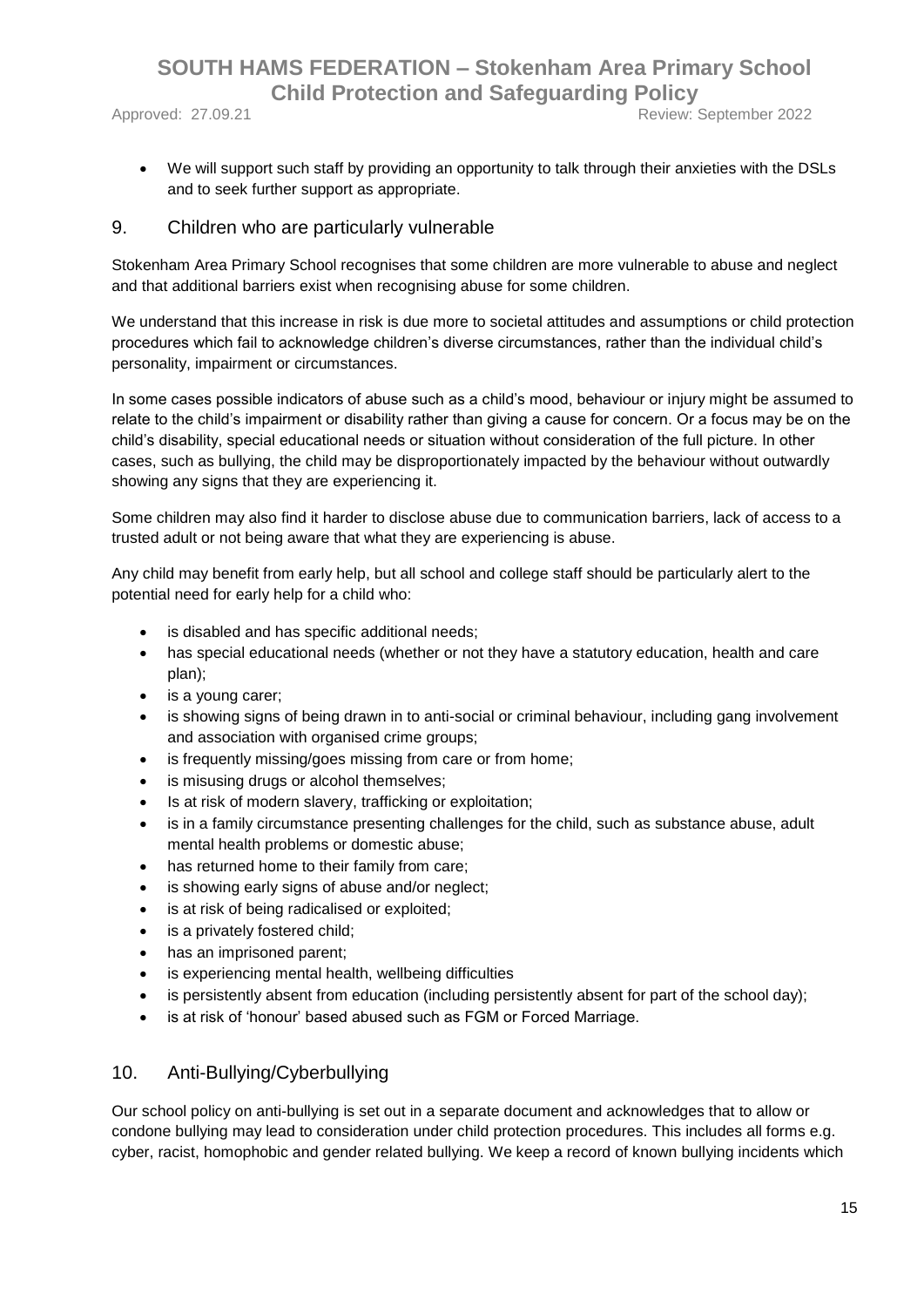Approved: 27.09.21 Review: September 2022

is shared with and analysed by the governing body. All staff are aware that children with SEND and / or differences/perceived differences are more susceptible to being bullied / victims of child abuse.

If the bullying is particularly serious, or the anti-bullying procedures are seen to be ineffective, the headteacher and the DSL will consider implementing child protection procedures.

The subject of bullying is addressed at regular intervals in PHSE education.

#### 11. Racist Incidents

Our policy on racist incidents is set out separately, and acknowledges that repeated racist incidents or a single serious incident may lead to consideration under child protection procedures. We keep a record of racist incidents and report them to the Local Authority.

#### 12. Radicalisation and Extremism

The Prevent Duty for England and Wales (2015) under section 26 of the Counter-Terrorism and Security Act 2015 places a duty on education and other children's services to have due regard to the need to prevent people from being drawn into terrorism.

Extremism is defined as 'as 'vocal or active opposition to fundamental British values, including democracy, the rule of law, individual liberty and mutual respect and tolerance of different faiths and beliefs'. We also include in our definition of extremism calls for the death of members of our armed forces, whether in this country or overseas.

Some children are at risk of being radicalised; adopting beliefs and engaging in activities which are harmful, criminal or dangerous.

Stokenham Area Primary School is clear that exploitation of vulnerable children and radicalisation should be viewed as a safeguarding concern and follows the Department for Education guidance for schools and childcare providers on preventing children and young people from being drawn into terrorism<sup>10</sup>.

Stokenham Area Primary School seeks to protect children and young people against the messages of all violent extremism including, but not restricted to, those linked to Islamist ideology, or to Far Right / Neo Nazi / White Supremacist ideology, Irish Nationalist and Loyalist paramilitary groups, and extremist Animal Rights movements.

School staff receive training to help identify early signs of radicalisation and extremism. Indicators of vulnerability to radicalisation are in detailed in Appendix 6.

Opportunities are provided in the curriculum to enable pupils to discuss issues of religion, ethnicity and culture and the school follows the DfE advice Promoting Fundamental British Values as part of SMSC (spiritual, moral, social and cultural education) in Schools  $(2014)^{11}$ .

The school governors, the Executive Head (DSL), and the Deputy Designated Safeguarding Leads (DDSL) will assess the level of risk within the school and put actions in place to reduce that risk. Risk assessment

1

<sup>10</sup> [The Prevent duty](https://www.gov.uk/government/uploads/system/uploads/attachment_data/file/439598/prevent-duty-departmental-advice-v6.pdf)

<sup>11</sup> [Promoting Fundamental British Values](https://www.gov.uk/government/uploads/system/uploads/attachment_data/file/380595/SMSC_Guidance_Maintained_Schools.pdf)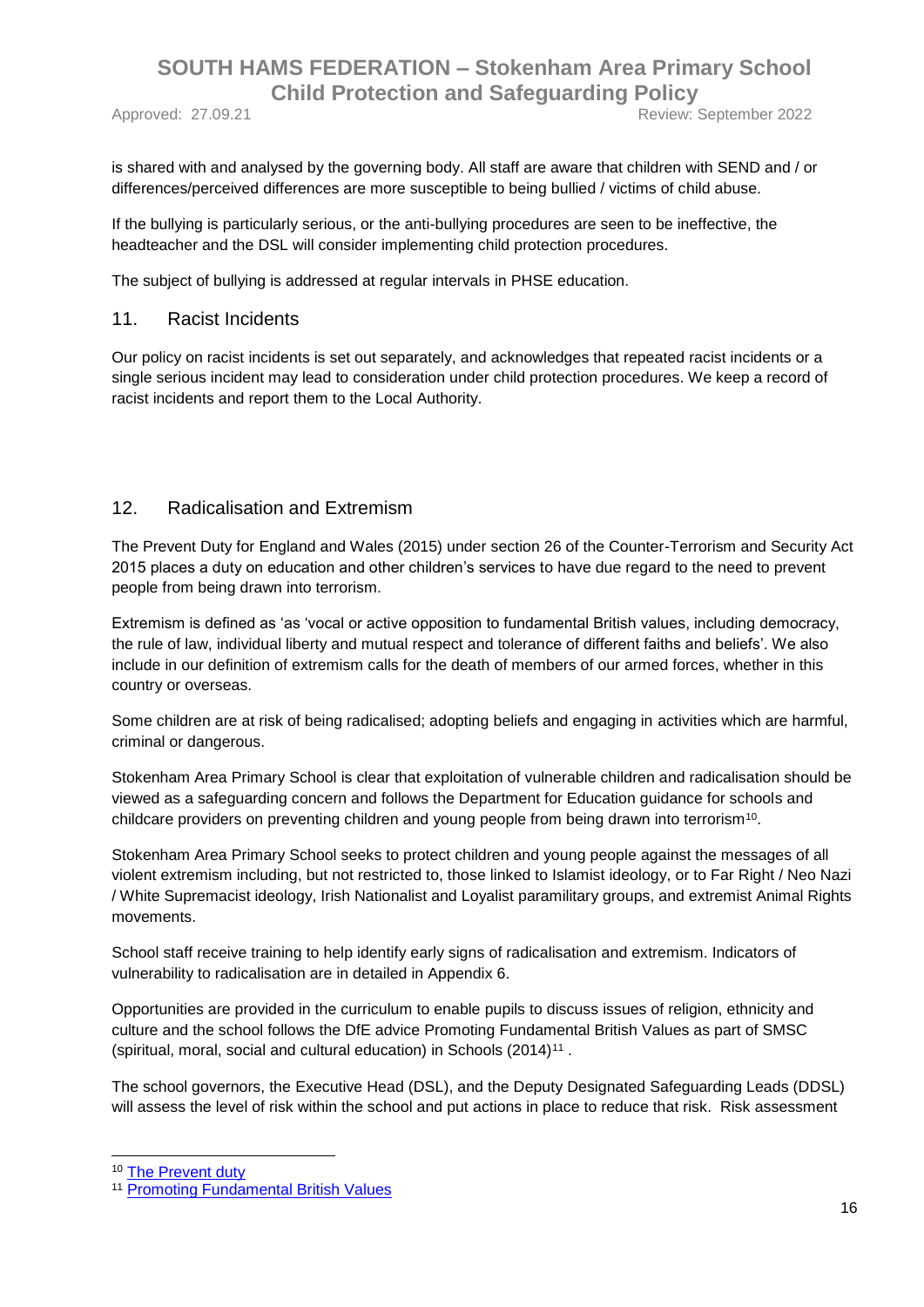Approved: 27.09.21 **Approved: 27.09.21** Review: September 2022

may include, the use of school premises by external agencies, anti-bullying policy and other issues specific to the school's profile, community and philosophy.

When any member of staff has concerns that a pupil may be at risk of radicalisation or involvement in terrorism, they should speak with the DSL. They should then follow normal safeguarding procedures. If the matter is urgent then Devon & Cornwall Police must be contacted by dialling 999. In non-urgent cases where police advice is sought then dial 101. The Department of Education has also set up a dedicated telephone helpline for staff and governors to raise concerns around Prevent (020 7340 7264).

#### 13. Domestic Abuse

Domestic abuse represents one quarter of all violent crime. It is actual or threatened physical, emotional, psychological or sexual abuse. It involves the use of power and control by one person over another. It occurs regardless of race, ethnicity, gender, class, sexuality, age, religion, mental or physical ability. Domestic abuse can also involve other types of abuse.

We use the term domestic abuse to reflect that a number of abusive and controlling behaviours are involved beyond violence.

Slapping, punching, kicking, bruising, rape, ridicule, constant criticism, threats, manipulation, sleep deprivation, social isolation, and other controlling behaviours all count as abuse.

Living in a home where domestic abuse takes place is harmful to children and can have a serious impact on their behaviour, wellbeing and understanding of healthy, positive relationships. Children who witness domestic abuse are at risk of significant harm and staff are alert to the signs and symptoms of a child suffering or witnessing domestic abuse (See Appendix 5).

#### 14. Child Sexual Exploitation (CSE) and Child Criminal Exploitation (CCE)

Both CSE and CCE are forms of abuse and both occur where an individual or group takes advantage of an imbalance in power to coerce, manipulate or deceive a child into sexual or criminal activity. This power imbalance could be due to age, gender, sexual identity, cognitive ability, physical strength, status, and /or access to economic or other resources. The abuse could be linked to an exchange for something the victim perceives that they need or want and/or will be to the financial benefit or other advantage (such as increase status) of the perpetrator or facilitator.

Victims can be exploited even when the activity appears consensual and it should be noted exploitation as well as being physical can be facilitated and/or take place online. The experience of girls who are criminally exploited can be very different from boys, the indictors may not be the same and both boys and girls that are criminally exploited may be at higher risk of sexual exploitation.

CSE can occur over time or be a one off occurrence. CSE can affect any child, who has been coerced into engaging in sexual activities. This includes 16 and 17 year olds who can legally consent to have sex.

More definitions and indicators are included in Appendix 3.

Any concerns that a child is being or is at risk of being sexually exploited should be passed without delay to the DSL. Stokenham Area Primary School is aware there is a clear link between regular school absence/truanting, CSE and CCE. Staff should consider a child to be at potential CSE/CCE risk in the case of regular school absence/truanting and make reasonable enquiries with the child and parents to assess this risk.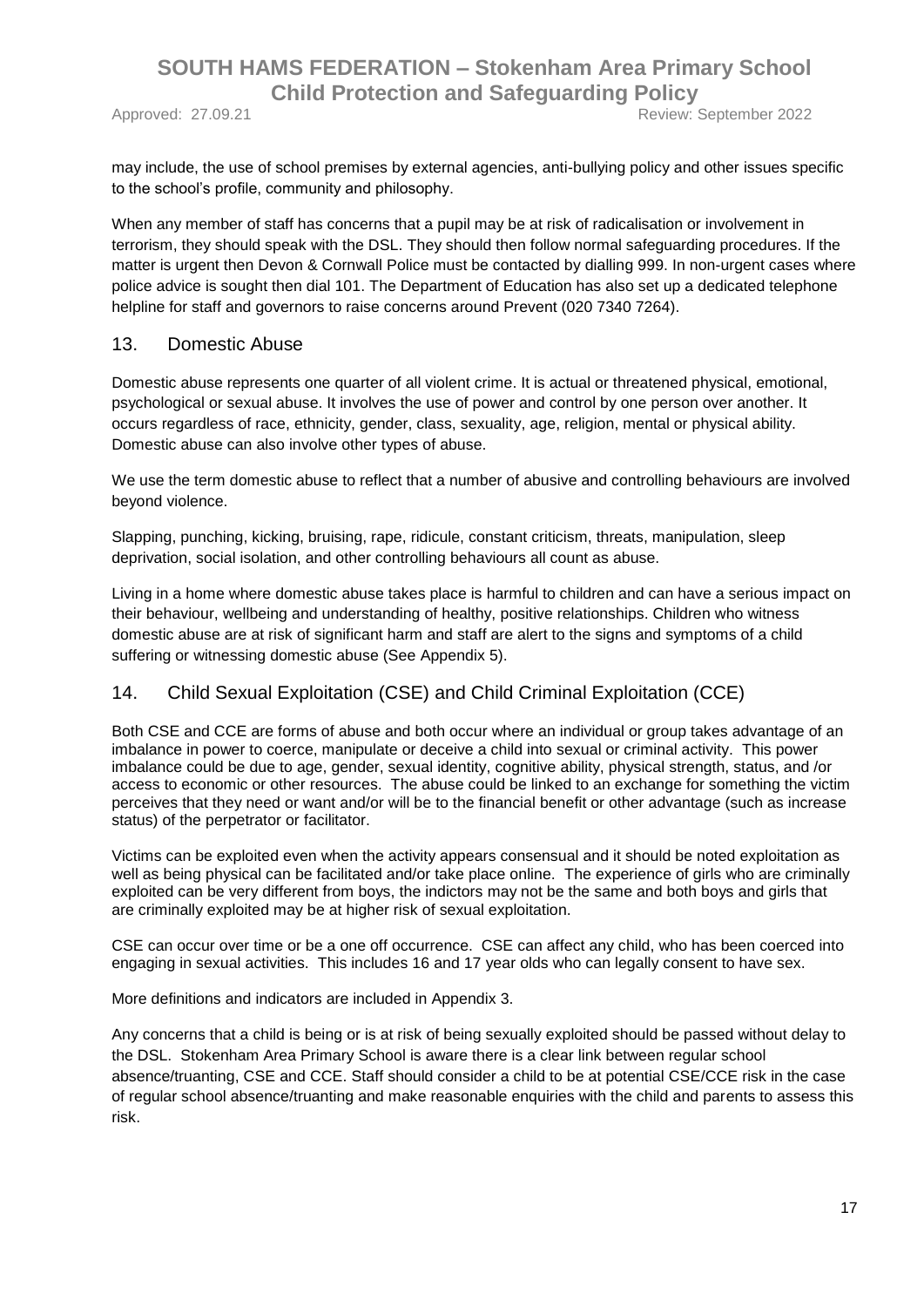Approved: 27.09.21 Review: September 2022

The DSL will use the Devon Children and Families Partnership Adolescent Safety Framework Safer Me Assessment <sup>12</sup> on all occasions when there is a concern that a child is being or is at risk of being sexually or criminally exploited or where indicators have been observed that are consistent with a child who is being or who is at risk of being sexually or criminally exploited. The Safer Me Assessment will indicate to the DSL whether a Safer Me Early Help approach or referral to the Exploitation Hub is required. If the DSL is in any doubt they will contact MASH consultation.

In all cases if the tool identified any level of concern the DSL should contact their local MACE<sup>13</sup> (Missing & Child Exploitation) and email the completed Safer Me Assessment along with a MASH enquiry form. If a child is in immediate danger the police should be called on 999.

Stokenham Area Primary School is aware that a child often is not able to recognise the coercive nature of the abuse and does not see themselves as a victim. As a consequence the child may resent what they perceive as interference by staff. However, staff must act on their concerns as they would for any other type of abuse.

Stokenham Area Primary School includes the risks of sexual exploitation in the PHSE and SRE curriculum. Pupils will be informed of the grooming process and how to protect themselves from people who may potentially be intent on causing harm. They will be supported in terms of recognising and assessing risk in relation to CSE, including online, and knowing how and where to get help.

#### 15. Female Genital Mutilation (FGM)

Female Genital Mutilation (FGM) is illegal in England and Wales under the FGM Act (2003). It is a form of child abuse and violence against women. A mandatory reporting duty requires teachers to report 'known' cases of FGM in under 18s, which are identified in the course of their professional work, to the police<sup>14</sup>.

The duty applies to all persons in Stokenham Area Primary School who is employed or engaged to carry out 'teaching work' in the school, whether or not they have qualified teacher status. The duty applies to the individual who becomes aware of the case to make a report. It should not be transferred to the Designated Safeguarding Lead however the DSL should be informed.

If a teacher is informed by a girl under 18 that an act of FGM has been carried out on her or a teacher observes physical signs which appear to show that an act of FGM has been carried out on a girl under 18 and they have no reason to believe the act was necessary for the girl's physical or mental health or for purposes connected with labour or birth, the teacher should personally make a report to the police force in which the girl resides by calling 101. The report should be made by the close of the next working day.

School staff are trained to be aware of risk indicators of FGM which are set out in Appendix 4. Concerns about FGM outside of the mandatory reporting duty should be reported as per Stokenham Area Primary School's child protection procedures. Staff should be particularly alert to suspicions or concerns expressed by female pupils about going on a long holiday during the summer vacation period. There should also be consideration of potential risk to other girls in the family and practicing community.

Where there is a risk to life or likelihood of serious immediate harm the teacher should report the case immediately to the police, including dialling 999 if appropriate.

There are **no** circumstances in which a teacher or other member of staff should examine a girl.

-

<sup>12</sup> DCFP [screening tool](https://www.devonchildrenandfamiliespartnership.org.uk/workers-volunteers/child-sexual-exploitation/)

<sup>13</sup> [DCFP MACE guidance](https://www.dcfp.org.uk/child-abuse/child-sexual-exploitation/child-exploitation-information-for-professionals/)

<sup>14</sup> [FGM procedural information](https://www.gov.uk/government/uploads/system/uploads/attachment_data/file/573782/FGM_Mandatory_Reporting_-_procedural_information_nov16_FINAL.pdf)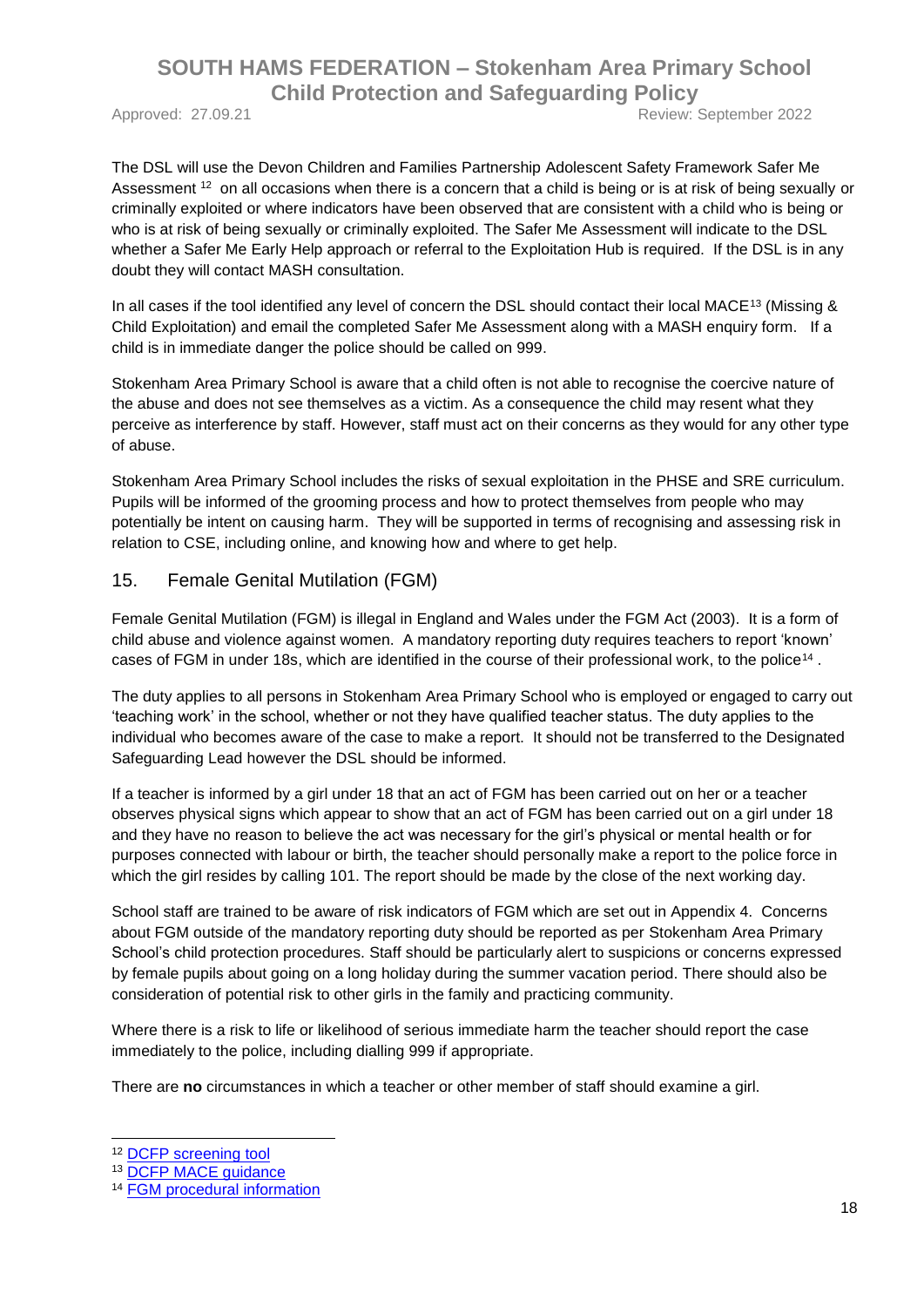Approved: 27.09.21 **Review: September 2022** 

#### 16. Forced Marriage

A forced marriage is a marriage in which one or both people do not (or in cases of people with learning disabilities cannot) consent to the marriage but are coerced into it. Coercion may include physical, psychological, financial, sexual and emotional pressure. It may also involve physical or sexual violence and abuse.

Forced marriage is an appalling and indefensible practice and is recognised in the UK as a form of violence against women and men, domestic/child abuse and a serious abuse of human rights. Since June 2014 forcing someone to marry has become a criminal offence in England and Wales under the Anti-Social Behaviour, Crime and Policing Act 2014.

A forced marriage is not the same as an arranged marriage which is common in several cultures. The families of both spouses take a leading role in arranging the marriage but the choice of whether or not to accept the arrangement remains with the prospective spouses.

School staff should never attempt to intervene directly as a school or through a third party. Contact should be made with MASH

#### 17. Honour-based Abuse

Honour based abuse (HBV) can be described as a collection of practices, which are used to control behaviour within families or other social groups to protect perceived cultural and religious beliefs and/or honour. Such violence can occur when perpetrators perceive that a relative has shamed the family and/or community by breaking their honour code.

Honour based abuse might be committed against people who;

- become involved with a boyfriend or girlfriend from a different culture or religion;
- want to get out of an arranged marriage;
- want to get out of a forced marriage;
- wear clothes or take part in activities that might not be considered traditional within a particular culture.

It is a violation of human rights and may be a form of domestic and/or sexual abuse. There is no, and cannot be, honour or justification for abusing the human rights of others.

#### 18. One Chance Rule

All staff are aware of the 'One Chance' Rule' in relation to forced marriage, FGM and HBV. Staff recognise they may only have one chance' to speak to a pupil who is a potential victim and have just one chance to save a life.

Stokenham Area Primary School are aware that if the victim is not offered support following disclosure that the 'One Chance' opportunity may be lost. Therefore, all staff are aware of their responsibilities and obligations when they become aware of potential forced marriage, FGM and HBV cases.

#### 19. Mental Health

Staff will be aware that mental health problems can, in some cases, be an indicator that a child has suffered or is at risk of suffering abuse, neglect or exploitation. Whilst school recognise that only appropriately trained professionals can diagnose mental health problems; staff are able to make day to day observations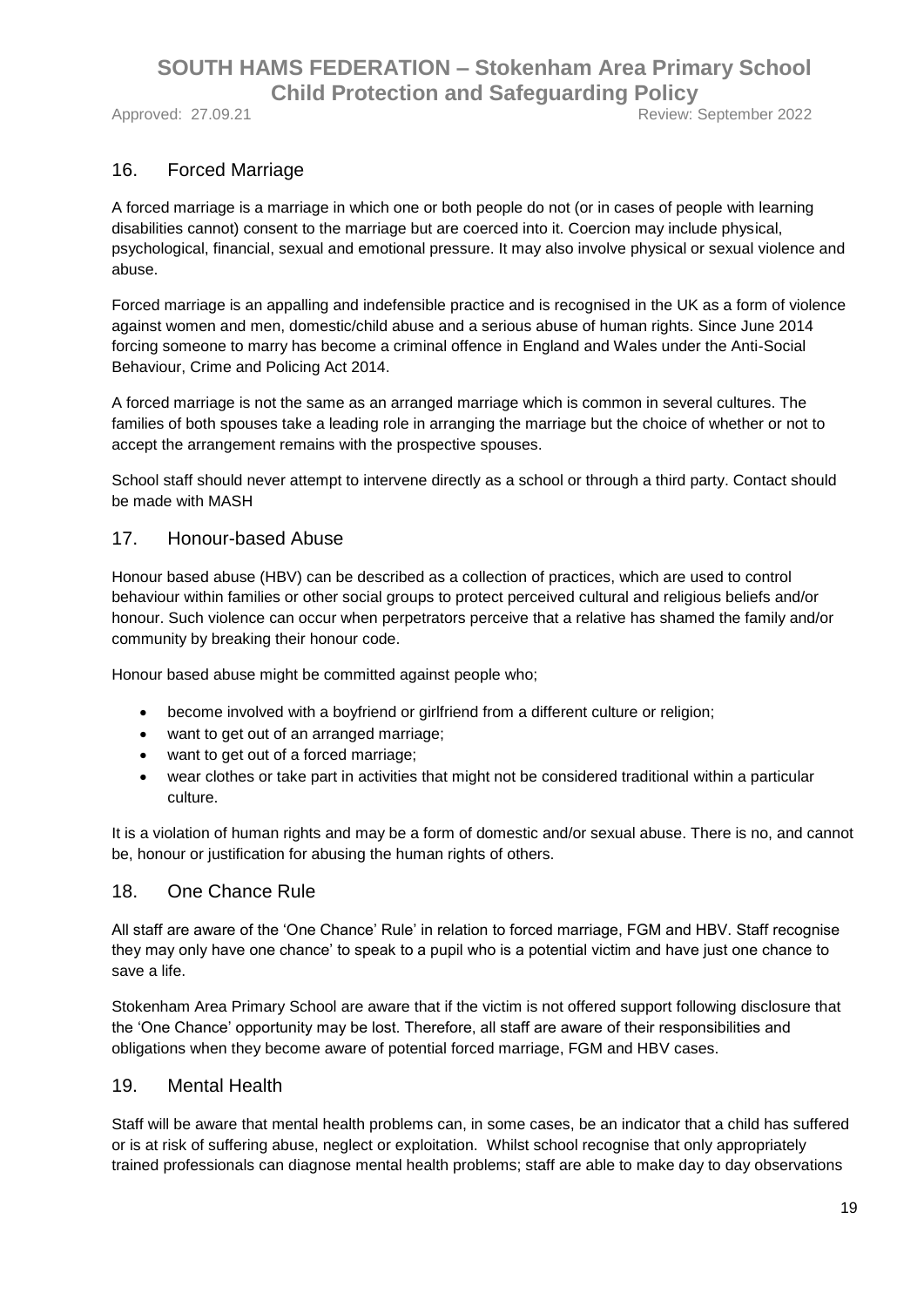of children and identify such behaviour that may suggest they are experiencing a mental health problem or be at risk of developing one.

How traumatic ACEs and experiences of abuse and neglect can impact on a child's mental health, behaviour and education through to adolescence and adulthood will be covered in safeguarding awareness training and updates. If staff have a mental health concern about a child that is also a safeguarding concern they will share this with the DSL or deputy. School will also refer to the mental health and behaviour school guidance. 15

#### 20. Private Fostering Arrangements

A private fostering arrangement occurs when someone other than a parent or close relative cares for a child for a period of 28 days or more, with the agreement of the child's parents. It applies to children under the age of 16 or 18 if the child is disabled. Children looked after by the local authority or who are place in residential schools, children's homes or hospitals are not considered to be privately fostered.

Private fostering occurs in all cultures, including British culture and children may be privately fostered at any age.

Stokenham Area Primary School recognise that most privately fostered children remain safe and well but are aware that safeguarding concerns have been raised in some cases. Therefore, all staff are alert to possible safeguarding issues, including the possibility that the child has been trafficked into the country.

By law, a parent, private foster carer or other persons involved in making a private fostering arrangement must notify children's services as soon as possible. However, where a member of staff becomes aware that a pupil may be in a private fostering arrangement they will raise this will the DSL and the DSL will notify MASH of the circumstances.

#### 21. Looked after children and previously looked after children

The most common reason for children becoming looked after is as a result of abuse and neglect. Stokenham Area Primary school ensures that staff have the necessary skills and understanding to keep looked after/previously looked after children safe. Appropriate staff have information about a child's looked after legal status and care arrangements, including the level of authority delegated to the carer by the authority looking after the child and contact arrangements with birth parents or those with parental responsibility.

The designated teacher for looked after children and the DSL have details of the child's social worker and the name and contact details of the Devon County Council's virtual school head for children in care.

The designated teacher for looked after children works with the virtual school head to discuss how Pupil Premium Plus funding can be best used to support the progress of looked after children in the school and meet the needs in the child's personal education plan. The designated teacher will follow the statutory guidance 'Promoting the education of Looked After Children'.

#### 22. Children Missing Education

1

Attendance, absence and exclusions are closely monitored. The school will hold more than one emergency contact number for pupils and students where reasonably possible. A child going missing from education is a potential indicator of abuse and neglect, including sexual abuse and sexual exploitation.

<sup>15</sup> [Mental health and behaviour in schools: guidance](https://www.gov.uk/government/publications/mental-health-and-behaviour-in-schools--2)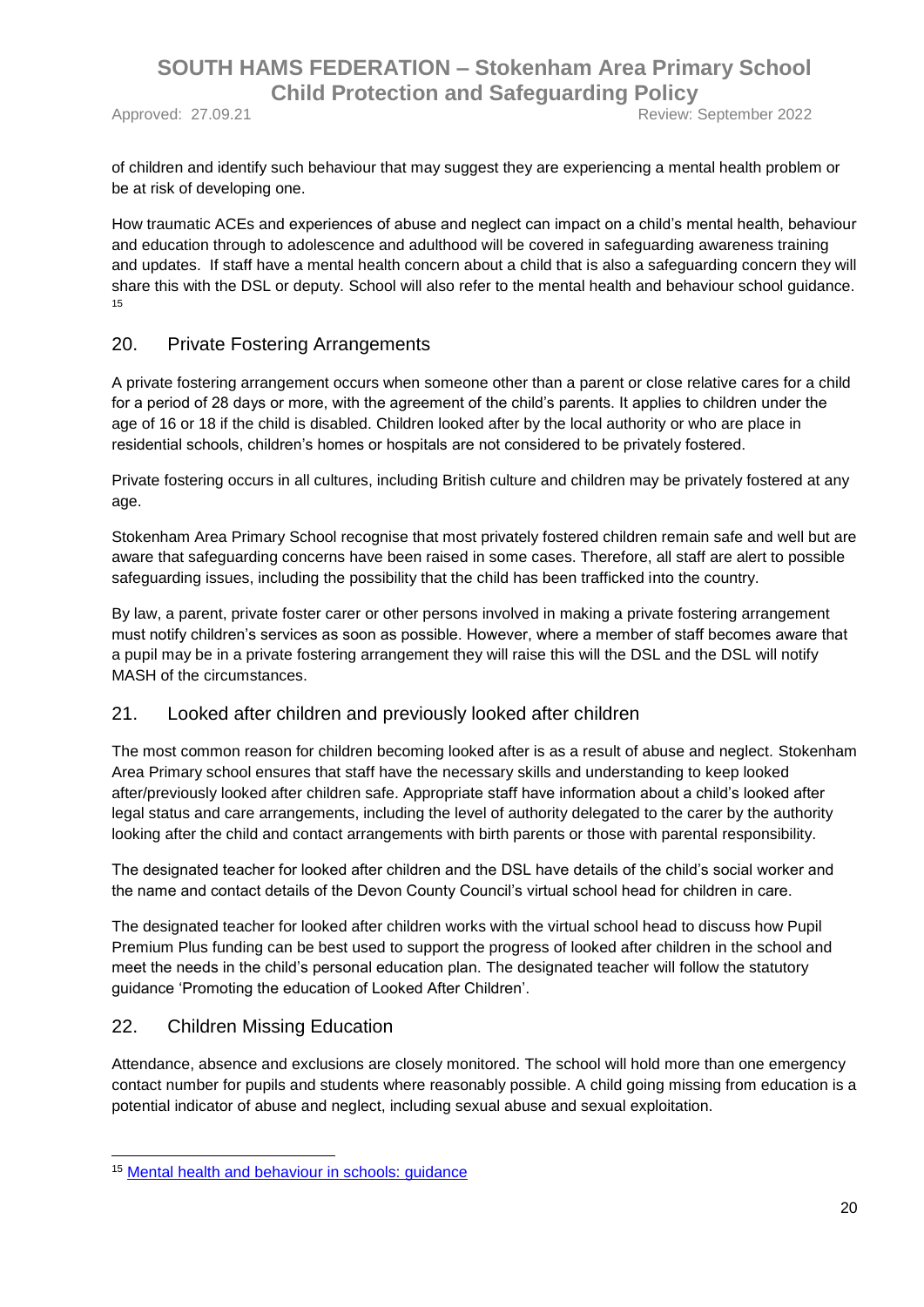Approved: 27.09.21 **Approved: 27.09.21** Review: September 2022

The DSL will monitor unauthorised absences and take appropriate action including notifying the local authority particularly where children go missing on repeat occasions and/or are missing for periods during the school day in conjunction with 'Children Missing Education: Statutory Guidance for Local Authorities<sup>16</sup>.

Staff must be alert to signs of children at risk of travelling to conflict zones, female genital mutilation and forced marriage.

#### 23. Online Safety

Our pupils increasingly use electronic equipment on a daily basis to access the internet and share content and images via social media sites such as Facebook, twitter, Instagram, Snapchat and ooVoo.

Unfortunately, some adults and other children use these technologies to harm children. The harm might range from sending hurtful or abusive texts or emails, to grooming and enticing children to engage in sexual behaviour such as webcam photography or face-to-face meetings. Pupils may also be distressed or harmed by accessing inappropriate material such as pornographic websites or those which promote extremist behaviour, criminal activity, suicide or eating disorders

Stokenham Area Primary School has an online safety policy which explains how we try to keep pupils safe in school and how we respond to online safety incidents (See flowchart, Appendix 7).

Stokenham Area Primary School will also provide advice to parents when pupils are being asked to learn on line at home and consider how best to safeguard both pupils and staff.

Pupils are taught about online safety throughout the curriculum and all staff receive online safety training which is regularly updated. The school online safety co-ordinators are: Mrs Hannah Watt for KS2 and Mrs Victoria Page for KS1.

#### 24. Peer on peer Abuse (Child on Child) incl Sexual violence and sexual harassment

The DSL, Governing Body/Board and Head Teacher will take due regard to Section 5, KCSiE 2021

In most instances, the conduct of pupils towards each other will be covered by our behaviour policy. However, some allegations may be of such a serious nature that they may raise safeguarding concerns. Stokenham Area Primary School recognise that children are capable of abusing their peers. It will not be passed off as 'banter' or 'part of growing up'. The forms of peer on peer abuse are outlined below.

- Domestic abuse an incident or pattern of actual or threatened acts of physical, sexual, financial and/or emotional abuse, perpetrated by an adolescent against a current or former dating partner regardless of gender or sexuality.
- Bullying (including cyberbullying, prejudice-based and discriminatory bullying);
- Child Sexual Exploitation children under the age of 18 may be sexually abused in the context of exploitative relationships, contexts and situations by peers who are also under 18.
- Harmful Sexual Behaviour Children and young people presenting with sexual behaviours that are outside of developmentally 'normative' parameters and harmful to themselves and others (For more information, please see Appendix 2).
- Upskirting which typically involves taking a picture under a person's clothing without them knowing, with the intention of viewing their genitals or buttocks to obtain sexual gratification, or cause the victim humiliation, distress or alarm
- Serious Youth Violence <sup>17</sup> Any offence of most serious violence or weapon enabled crime, where the victim is aged 1-19' i.e. murder, manslaughter, rape, wounding with intent and causing grievous

<sup>1</sup> <sup>16</sup> [CME Statutory Guidance for Local Authorities](https://www.gov.uk/government/uploads/system/uploads/attachment_data/file/550416/Children_Missing_Education_-_statutory_guidance.pdf)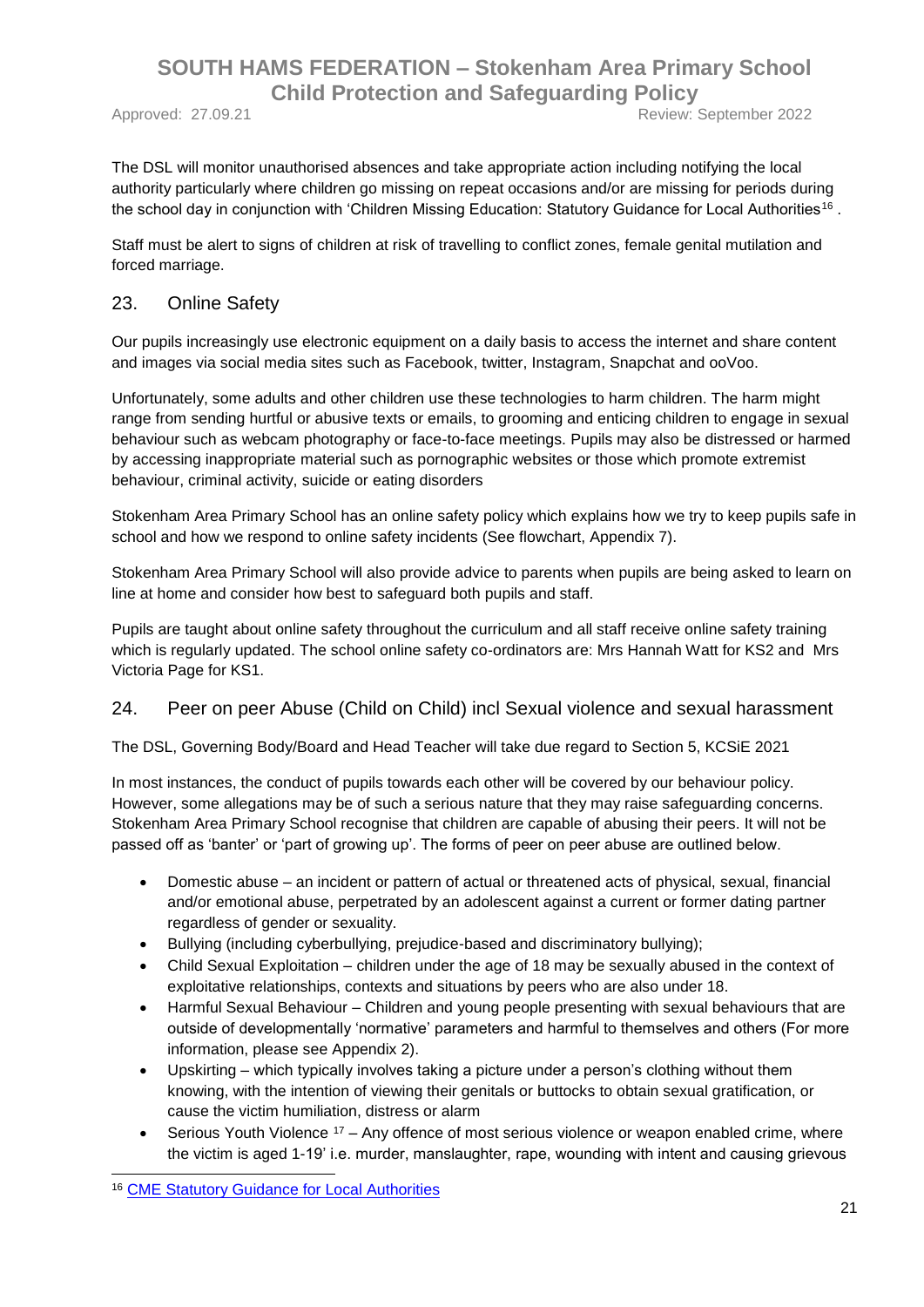Approved: 27.09.21 **Approved: 27.09.21** Review: September 2022

bodily harm. 'Youth violence' is defined in the same way, but also includes assault with injury offences. All staff will receive training so that they are aware of indicators which may signal that children are at risk from, or involved with serious violence and crime;

- initiation/hazing type violence and rituals (this could include activities involving harassment, abuse or humiliation used as a way of initiating a person into a group and may also include an online element); and
- consensual and non-consensual sharing of nudes and semi nudes images and or videos13 (also known as sexting or youth produced sexual imagery).

The term peer-on-peer abuse can refer to all of these definitions and a child may experience one or multiple facets of abuse at any one time. Therefore, our response will cut across these definitions and capture the complex web of their experiences.

There are also different gender issues that can be prevalent when dealing with peer on peer abuse (i.e. girls being sexually touched/assaulted or boys being subjected to initiation/hazing type violence).

Stokenham Area Primary School aims to reduce the likelihood of peer on peer abuse through;

- the established ethos of respect, friendship, courtesy and kindness;
- high expectations of behaviour;
- clear consequences for unacceptable behaviour;
- providing a developmentally appropriate PSHE curriculum which develops pupils' understanding of healthy relationships, acceptable behaviour, consent and keeping themselves safe;
- systems for any pupil to raise concerns with staff, knowing that they will be listened to, valued and believed;
- robust risk assessments and providing targeted work for pupils identified as being a potential risk to other pupils and those identified as being at risk.

Research indicates that young people rarely disclose peer on peer abuse and that if they do, it is likely to be to their friends. Therefore, Stokenham Area Primary School will also educate pupils in how to support their friends if they are concerned about them, that they should talk to a trusted adult in the school and what services they can contact for further advice.

Any concerns, disclosures or allegations of peer on peer abuse in any form should be referred to the DSL using Stokenham Area Primary School's child protection procedures as set out in this policy. Where a concern regarding peer on peer abuse has been disclosed to the DSL(s), advice and guidance will be sought from MASH and where it is clear a crime has been committed or there is a risk of crime being committed the Police will be contacted.

Working with external agencies the school will respond to the unacceptable behaviour. If a pupil's behaviour negatively impacts on the safety and welfare of other pupils then safeguards will be put in place to promote the well-being of the pupils affected and the victim and perpetrator will be provided with support.

#### 25. Youth produced sexual imagery (sexting)<sup>18</sup>

The practice of children sharing images and videos via text message, email, social media or mobile messaging apps has become commonplace. However, this online technology has also given children the opportunity to produce and distribute sexual imagery in the form of photos and videos. Such imagery involving anyone under the age of 18 is illegal.

1

<sup>&</sup>lt;sup>17</sup> [Preventing youth violence and gang involvement](https://assets.publishing.service.gov.uk/government/uploads/system/uploads/attachment_data/file/418131/Preventing_youth_violence_and_gang_involvement_v3_March2015.pdf)

<sup>&</sup>lt;sup>18</sup> Youth refers to anyone under the age of 18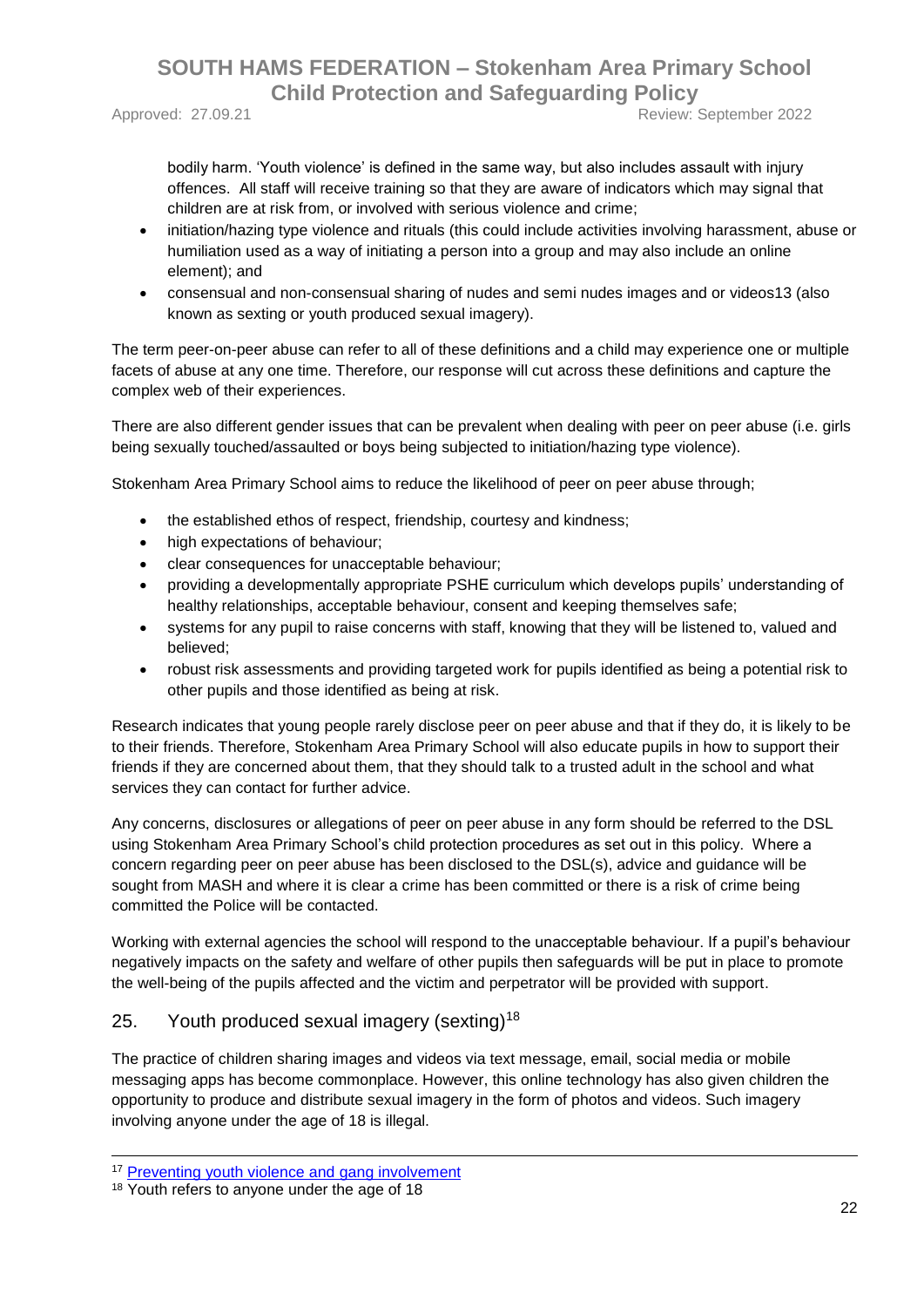Approved: 27.09.21 **Approved: 27.09.21** Review: September 2022

Youth produced sexual imagery refers to both images and videos where;

- A person under the age of 18 creates and shares sexual imagery of themselves with a peer under the age of 18.
- A person under the age of 18 shares sexual imagery created by another person under the age of 18 with a peer under the age of 18 or an adult.
- A person under the age if 18 is in possession of sexual imagery created by another person under the age of 18.

All incidents of this nature should be treated as a safeguarding concern and in line with the UKCCIS guidance 'Sexting in schools and colleges: responding to incidents and safeguarding young people'<sup>19</sup>, and 'Sharing nudes and semi-nudes: how to respond to an incident  $20$ .

Cases where sexual imagery of people under 18 has been shared by adults and where sexual imagery of a person of any age has been shared by an adult to a child is child sexual abuse and should be responded to accordingly.

If a member of staff becomes aware of an incident involving youth produced sexual imagery they should follow the child protection procedures and refer to the DSL as soon as possible. The member of staff should confiscate the device involved and set it to flight mode or, if this is not possible, turn it off. Staff should not view, copy or print the youth produced sexual imagery.

The DSL should hold an initial review meeting with appropriate school staff and subsequent interviews with the children involved (if appropriate). Parents should be informed at an early stage and involved in the process unless there is reason to believe that involving parents would put the child at risk of harm. At any point in the process if there is concern a young person has been harmed or is at risk of harm a referral should be made to MASH or the Police as appropriate.

Immediate referral at the initial review stage should be made to MASH/Police if;

- The incident involves an adult;
- There is good reason to believe that a young person has been coerced, blackmailed or groomed or if there are concerns about their capacity to consent (for example, owing to special education needs);
- What you know about the imagery suggests the content depicts sexual acts which are unusual for the child's development stage or are violent;
- The imagery involves sexual acts;
- The imagery involves anyone aged 12 or under;
- There is reason to believe a child is at immediate risk of harm owing to the sharing of the imagery, for example the child is presenting as suicidal or self-harming.

If none of the above apply then the DSL will use their professional judgement to assess the risk to pupils involved and may decide, with input from the DDSLs, to respond to the incident without escalation to MASH or the police.

In applying judgement the DSL will consider if;

- there is a significant age difference between the sender/receiver;
- there is any coercion or encouragement beyond the sender/receiver:

1

<sup>19</sup> [Sexting in schools and colleges](https://www.gov.uk/government/groups/uk-council-for-child-internet-safety-ukccis)

<sup>&</sup>lt;sup>20</sup> Sharing nudes and semi-nudes: how to respond to an incident (UCKIS)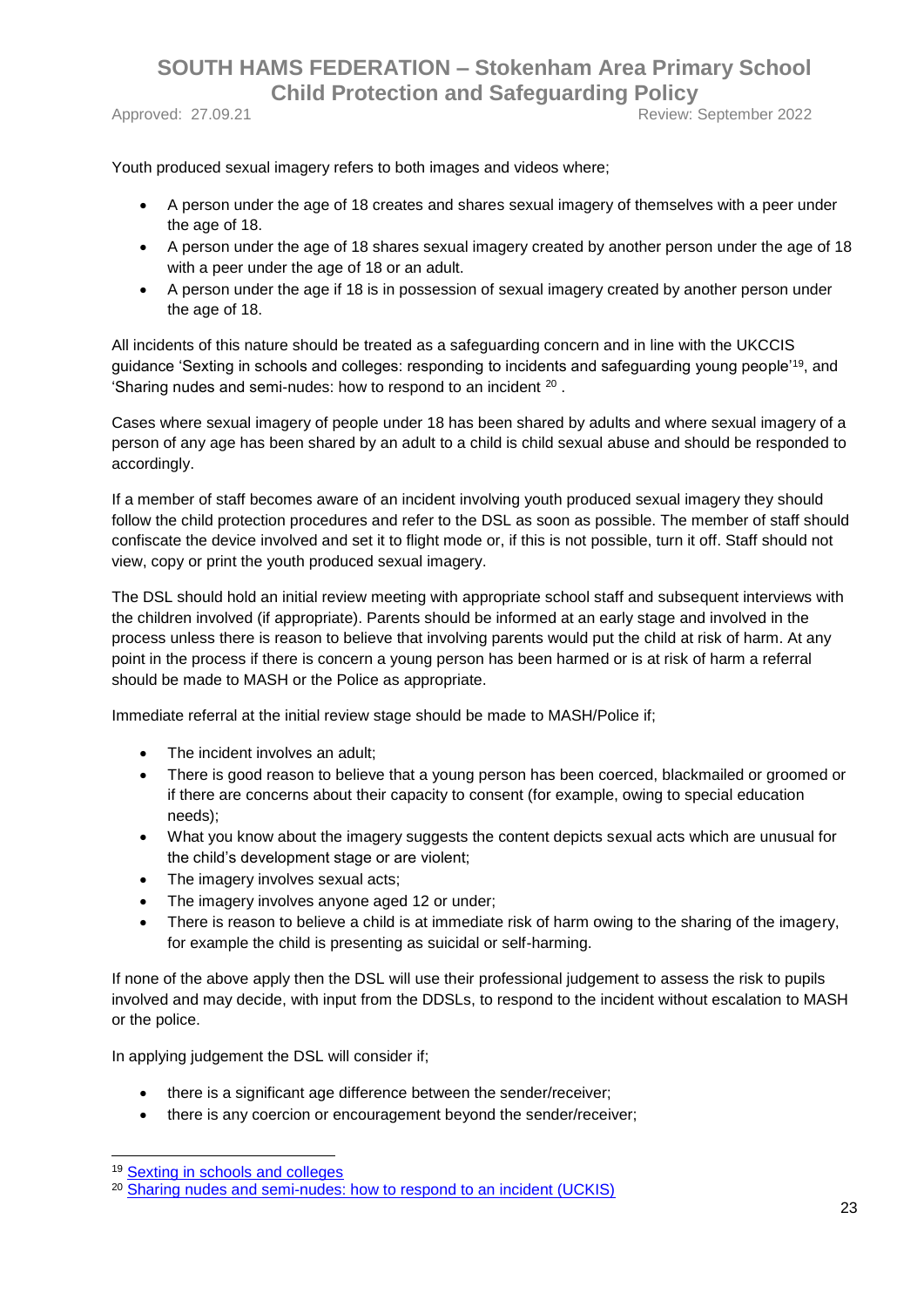Approved: 27.09.21 **Approved: 27.09.21** Review: September 2022

- the imagery was shared and received with the knowledge of the child in the imagery;
- the child is more vulnerable than usual i.e. at risk;
- there is a significant impact on the children involved;
- the image is of a severe or extreme nature:
- the child involved understands consent;
- the situation is isolated or if the image been more widely distributed;
- there other circumstances relating to either the sender or recipient that may add cause for concern i.e. difficult home circumstances;
- the children have been involved in incidents relating to youth produced imagery before.

If any of these circumstances are present the situation will be escalated according to our child protection procedures, including reporting to the police or MASH. Otherwise, the situation will be managed within the school.

The DSL will record all incidents of youth produced sexual imagery, including both the actions taken, actions not taken, reasons for doing so and the resolution in line with safeguarding recording procedures.

#### 26. Allegations against staff

All school staff should take care not to place themselves in a vulnerable position with a child. It is always advisable for interviews or work with individual children or parents to be conducted in view of other adults.

Guidance about conduct and safe practice, including safe use of mobile phones by staff and volunteers will be given at induction $21$ .

We understand that a pupil may make an allegation against a member of staff or staff may have concerns about another staff member.

If such an allegation is made, or information is received which suggests that a person may be unsuitable to work with children, the member of staff receiving the allegation or aware of the information, will immediately inform the Headteacher<sup>22</sup>.

The Headteacher on all such occasions will discuss the content of the allegation with the Local Authority Designated Officer (LADO)<sup>23</sup> at the earliest opportunity and before taking any further action.

If the allegation made to a member of staff concerns the Headteacher, the person receiving the allegation will immediately inform the Chair of Governors who will consult the LADO as above, without notifying the Headteacher first. [NB where the headteacher is also the sole proprietor of an independent school the concerns should be reported directly to the LADO]

The school will follow the Devon procedures for managing allegations against staff, procedures set out in Keeping Children Safe in Education (2020) and the school's Managing Allegations policy and procedures.

Suspension of the member of staff, excluding the Headteacher, against whom an allegation has been made, needs careful consideration, and the Headteacher will seek the advice of the LADO and an HR Consultant in making this decision.

In the event of an allegation against the Headteacher, the decision to suspend will be made by the Chair of Governors with advice as above.

-

<sup>&</sup>lt;sup>21</sup> Refer to "Guidance for Safe Working Practice"

<sup>&</sup>lt;sup>22</sup> Chair of Governors in the event of an allegation against the Headteacher

<sup>23</sup> Duty LADO 01392 384964 or email [ladosecure-mailbox@devon.gcsx.gov.uk](mailto:ladosecure-mailbox@devon.gcsx.gov.uk)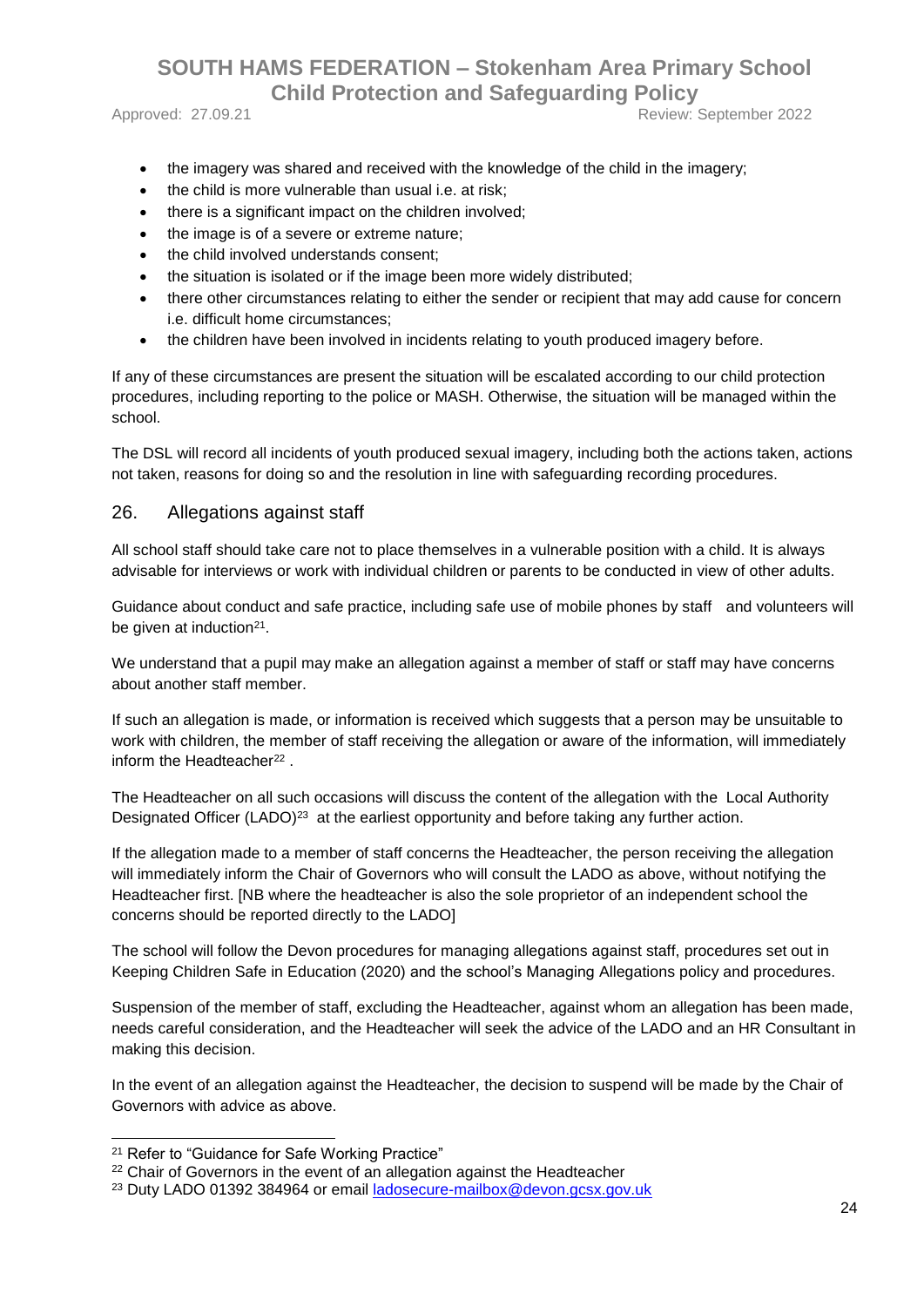Approved: 27.09.21 Review: September 2022

We have a procedure for managing the suspension of a contract for a community user in the event of an allegation arising in that context.

Staff, parents and governors are reminded that publication of material that may lead to the identification of a teacher who is the subject of an allegation is prohibited by law. Publication includes verbal conversations or writing including content placed on social media sites.

#### 27. Whistle-blowing

We recognise that children cannot be expected to raise concerns in an environment where staff fail to do so.

All staff should be aware of their duty to raise concerns, where they exist, about the management of child protection, which may include the attitude or actions of colleagues, poor or unsafe practice and potential failures in the school's safeguarding arrangements. If it becomes necessary to consult outside the school, they should speak in the first instance, to the LADO following the Whistleblowing Policy.

The NSPCC whistleblowing helpline is available for staff who do not feel able to raise concerns regarding child protection failures internally. Staff can call: 0800 028 0285 line is available from 8:00 AM to 8:00 PM, Monday to Friday and email: [help@nspcc.org.uk](mailto:help@nspcc.org.uk)

Whistle-blowing re the Headteacher should be made to the Chair of the Governing Body whose contact details are readily available to staff (as pertinent to setting).

#### 28. Physical Intervention

We acknowledge that staff must only ever use physical intervention as a last resort, when a child is endangering him/herself or others, and that at all times it must be the minimal force necessary to prevent injury to another person.

Such events should be recorded and signed by a witness.

Staff who are likely to need to use physical intervention will be appropriately trained.

We understand that physical intervention of a nature which causes injury or distress to a child may be considered under child protection or disciplinary procedures.

We recognise that touch is appropriate in the context or working with children, and all staff have been given 'Safe Practice' guidance to ensure they are clear about their professional boundary.

#### 29. Confidentiality, sharing information and GDPR

All staff will understand that child protection issues warrant a high level of confidentiality, not only out of respect for the pupil and staff involved but also to ensure that information being released into the public domain does not compromise evidence.

School and college staff should be proactive in sharing as early as possible to help identify, assess and respond to risks or concerns about the safety and welfare of children, whether this is when problems are first emerging, or where a child is already known to local authority children's social care.

Staff should only discuss concerns with the DSL, headteacher/principal or chair of governors (depending on who is the subject of the concern). That person will then decide who else needs to have the information and they will disseminate it on a 'need-to-know' basis.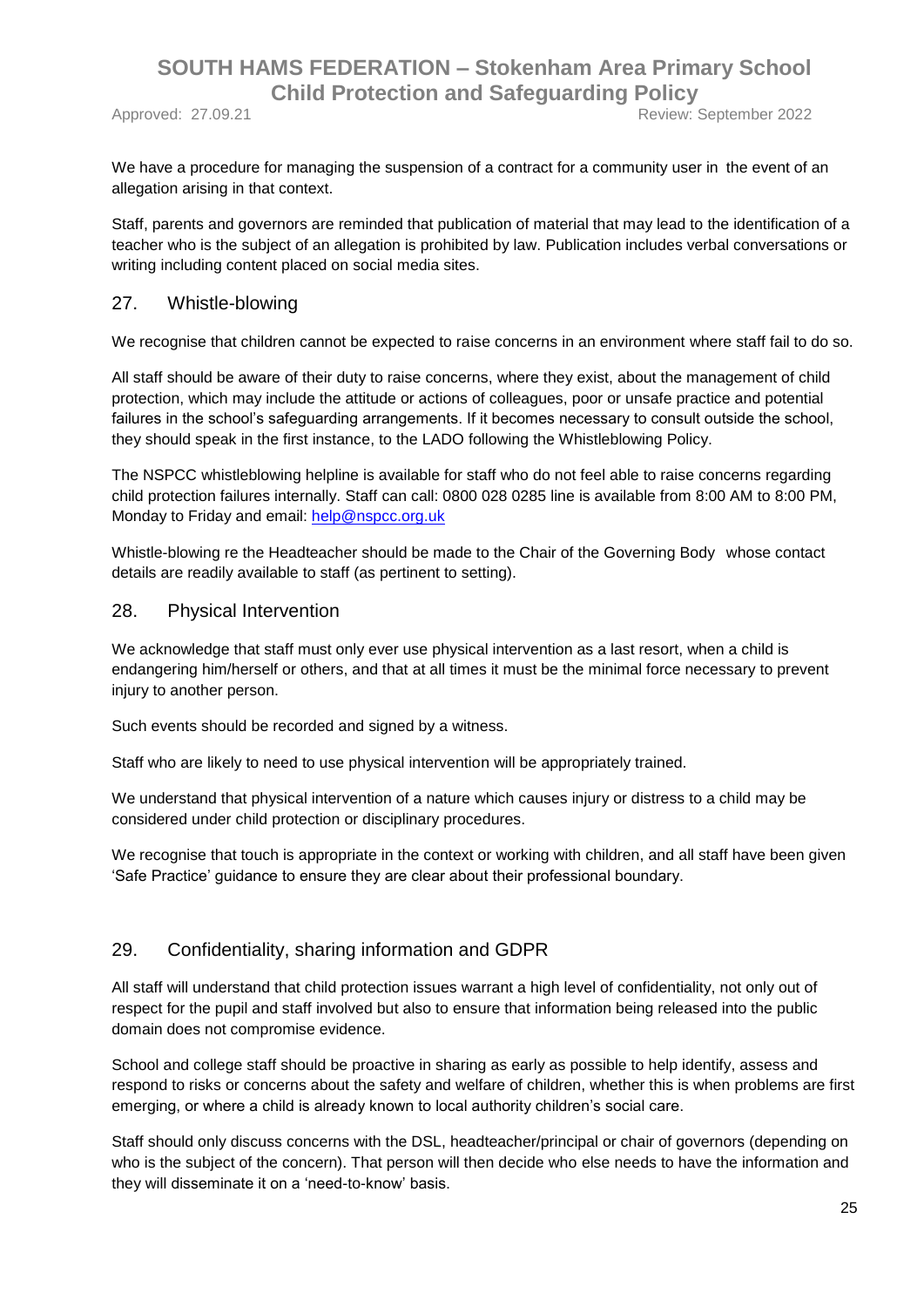Approved: 27.09.21 **Review: September 2022** 

However, following a number of cases where senior leaders in school had failed to act upon concerns raised by staff, Keeping Children Safe in Education (2020) emphasises that any member of staff can contact children's social care if they are concerned about a child.

Child protection information will be stored and handled in line with the Data Protection Act 2018<sup>24</sup> and HM Government Information Sharing and Advice for practitioners providing safeguarding services to children, young people, parents and carers, July 2018

Information sharing is guided by the following principles:

- necessary and proportionate
- relevant
- adequate
- accurate
- timely
- secure

Fears about sharing information cannot be allowed to stand in the way of the need to promote the welfare and protect the safety of children.

30. This policy also links to our policies on:

- Behaviour
- Code of Conduct for Employees
- Whistleblowing
- Anti-bullying
- Health & Safety
- Allegations against staff
- Complaints and Procedures
- Attendance
- PSHE
- Teaching and Learning
- Administration of medicines
- Drug Education and Incident Management
- Relationships and Sex Education
- Physical intervention and Restraint
- Use of Internet
- Mobile Device
- Security and Risk Assessment
- Recruitment and Selection
- Child Sexual Exploitation
- Intimate Care including Preschool
- Preventing Radicalisation
- Data Protection

1

Supporting Children with Medical Conditions

<sup>&</sup>lt;sup>24</sup> The UK Data Protection Act 2018 (DPA 2018) is supplementary to the General Data Protection Regulation 2016 (the GDPR) and replaces DPA 1998.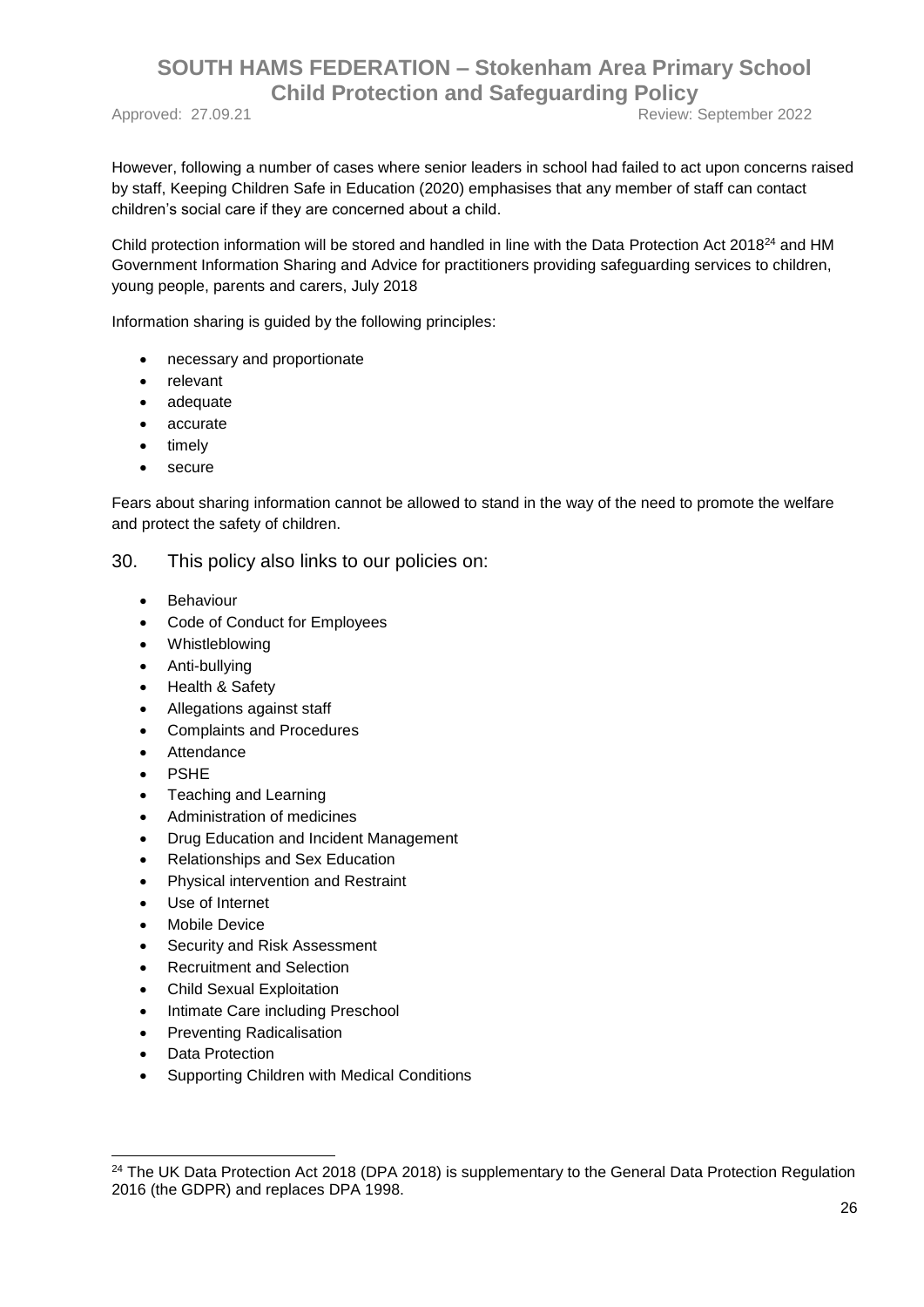Approved: 27.09.21 **Approved: 27.09.21** Review: September 2022

## **Appendix 1**

#### Recognising signs of child abuse

Categories of Abuse:

- Physical Abuse
- Emotional Abuse (including Domestic Abuse)
- Sexual Abuse (including child sexual exploitation)
- Neglect

Signs of Abuse in Children:

The following non-specific signs may indicate something is wrong:

- Significant change in behaviour
- Extreme anger or sadness
- Aggressive and attention-needing behaviour
- Suspicious bruises with unsatisfactory explanations
- Lack of self-esteem
- Self-injury
- Depression and/or anxiousness
- Age inappropriate sexual behaviour
- Child Sexual Exploitation
- **Criminality**
- Substance abuse
- Mental health problems
- Poor attendance

#### Risk Indicators

The factors described in this section are frequently found in cases of child abuse. Their presence is not proof that abuse has occurred, but:

- Must be regarded as indicators of the possibility of significant harm
- Justifies the need for careful assessment and discussion with designated / named / lead person, manager, (or in the absence of all those individuals, an experienced colleague)
- May require consultation with and / or referral to Children's Services

The absence of such indicators does not mean that abuse or neglect has not occurred.

In an abusive relationship the child may:

- Appear frightened of the parent/s
- Act in a way that is inappropriate to her/his age and development (though full account needs to be taken of different patterns of development and different ethnic groups)

The parent or carer may:

- Persistently avoid child health promotion services and treatment of the child's episodic illnesses
- Have unrealistic expectations of the child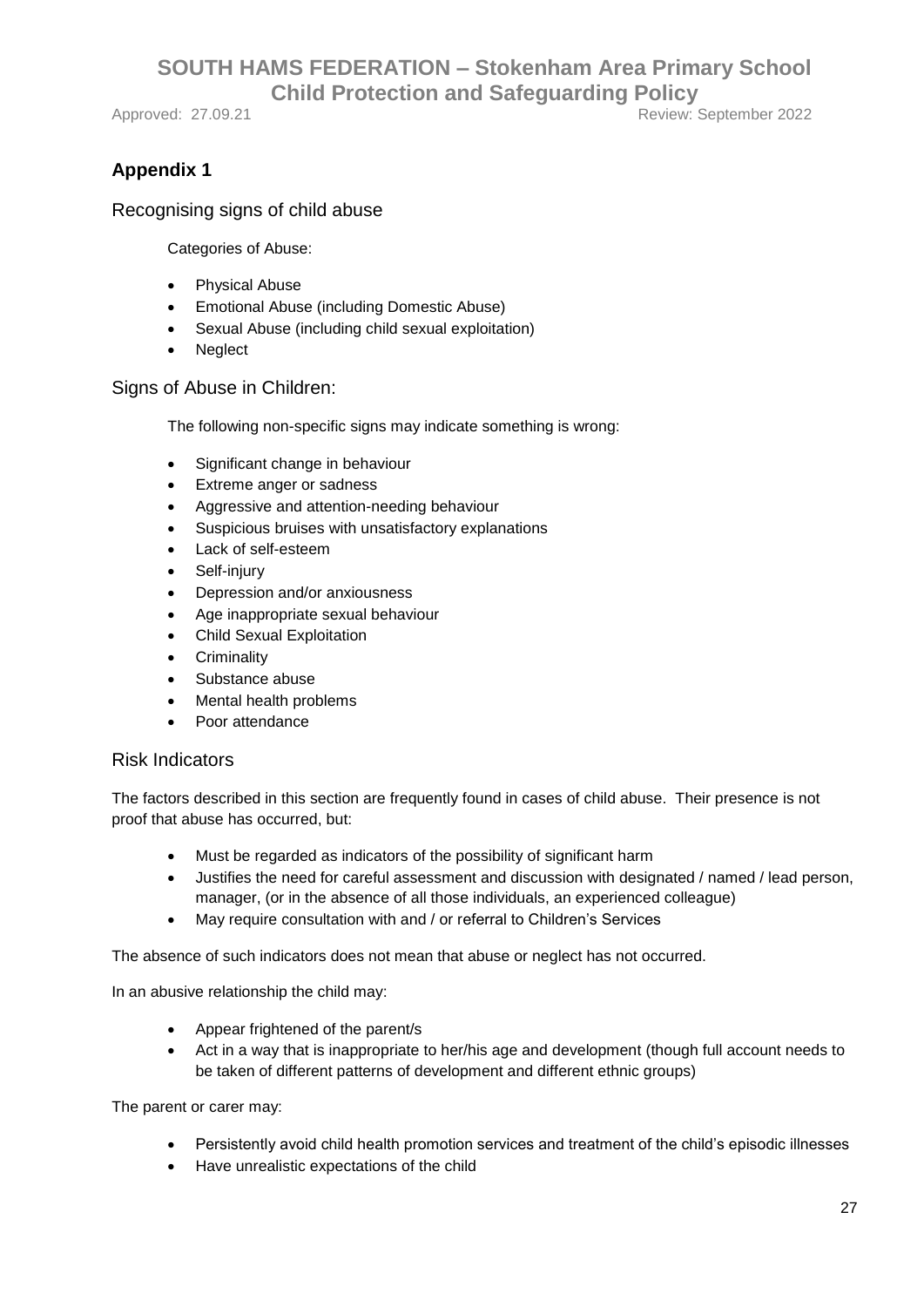Approved: 27.09.21 **Approved: 27.09.21** Review: September 2022

- Frequently complain about/to the child and may fail to provide attention or praise (high criticism/low warmth environment)
- Be absent or misusing substances
- Persistently refuse to allow access on home visits
- Be involved in domestic abuse

Staff should be aware of the potential risk to children when individuals, previously known or suspected to have abused children, move into the household.

#### Recognising Physical Abuse

The following are often regarded as indicators of concern:

- An explanation which is inconsistent with an injury
- Several different explanations provided for an injury
- Unexplained delay in seeking treatment
- The parents/carers are uninterested or undisturbed by an accident or injury
- Parents are absent without good reason when their child is presented for treatment
- Repeated presentation of minor injuries (which may represent a "cry for help" and if ignored could lead to a more serious injury)
- Family use of different doctors and A&E departments
- Reluctance to give information or mention previous injuries

#### **Bruising**

Children can have accidental bruising, but the following must be considered as non-accidental unless there is evidence or an adequate explanation provided:

- Any bruising to a pre-crawling or pre-walking baby
- Bruising in or around the mouth, particularly in small babies which may indicate force feeding
- Two simultaneous bruised eyes, without bruising to the forehead, (rarely accidental, though a single bruised eye can be accidental or abusive)
- Repeated or multiple bruising on the head or on sites unlikely to be injured accidentally
- Variation in colour possibly indicating injuries caused at different times
- The outline of an object used e.g. belt marks, hand prints or a hair brush
- Bruising or tears around, or behind, the earlobe/s indicating injury by pulling or twisting
- Bruising around the face
- Grasp marks on small children
- Bruising on the arms, buttocks and thighs may be an indicator of sexual abuse

#### Bite Marks

Bite marks can leave clear impressions of the teeth. Human bite marks are oval or crescent shaped. Those over 3 cm in diameter are more likely to have been caused by an adult or older child.

A medical opinion should be sought where there is any doubt over the origin of the bite.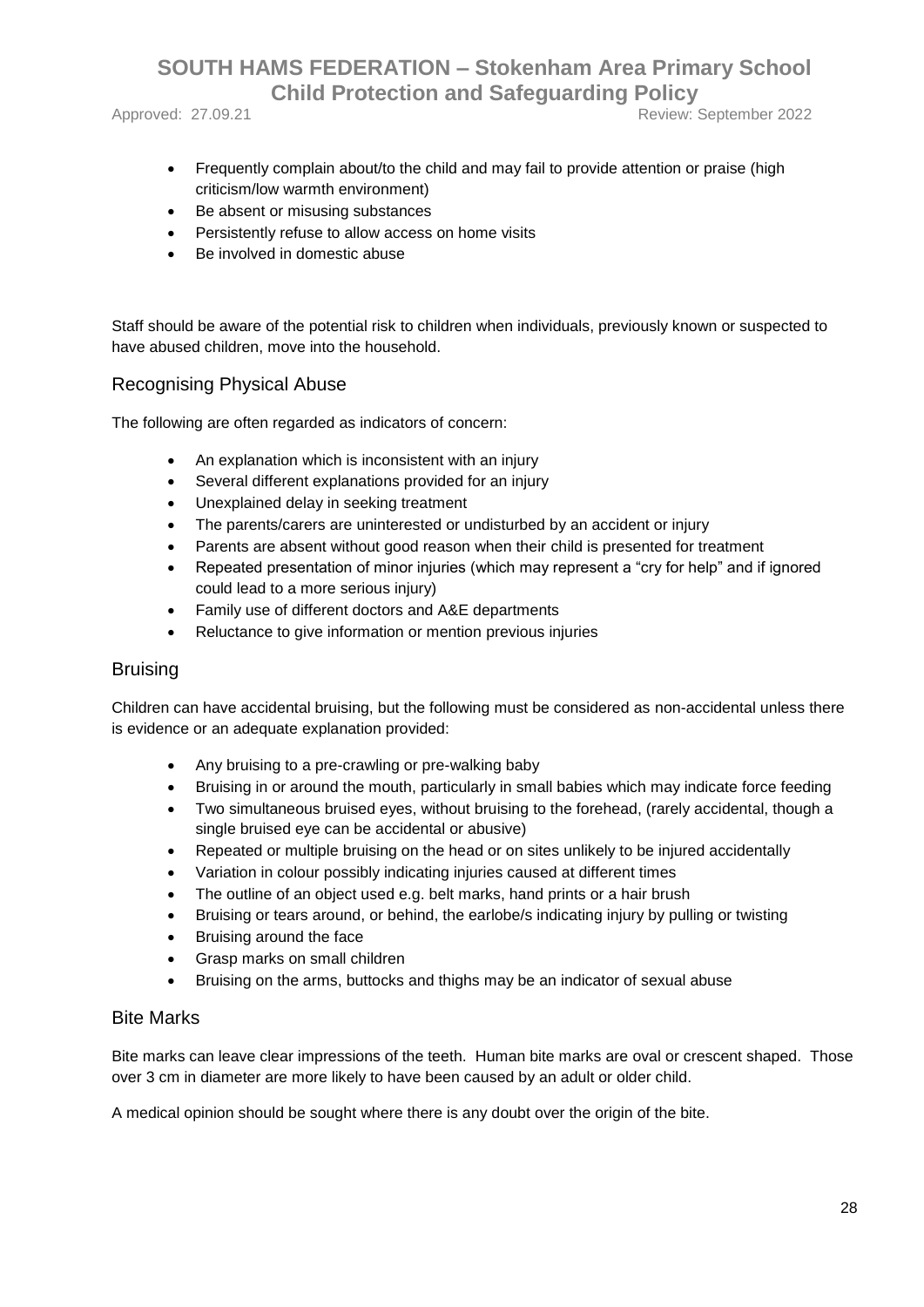#### Burns and Scalds

It can be difficult to distinguish between accidental and non-accidental burns and scalds, and will always require experienced medical opinion. Any burn with a clear outline may be suspicious e.g.:

- Circular burns from cigarettes (but may be friction burns if along the bony protuberance of the spine)
- Linear burns from hot metal rods or electrical fire elements
- Burns of uniform depth over a large area
- Scalds that have a line indicating immersion or poured liquid (a child getting into hot water is his/her own accord will struggle to get out and cause splash marks)
- Old scars indicating previous burns/scalds which did not have appropriate treatment or adequate explanation

Scalds to the buttocks of a small child, particularly in the absence of burns to the feet, are indicative of dipping into a hot liquid or bath.

#### **Fractures**

Fractures may cause pain, swelling and discolouration over a bone or joint. Non-mobile children rarely sustain fractures.

There are grounds for concern if:

- The history provided is vague, non-existent or inconsistent with the fracture type
- There are associated old fractures
- Medical attention is sought after a period of delay when the fracture has caused symptoms such as swelling, pain or loss of movement
- There is an unexplained fracture in the first year of life

#### Scars

A large number of scars or scars of different sizes or ages, or on different parts of the body, may suggest abuse.

#### Recognising Emotional Abuse

Emotional abuse may be difficult to recognise, as the signs are usually behavioural rather than physical. The manifestations of emotional abuse might also indicate the presence of other kinds of abuse. The indicators of emotional abuse are often also associated with other forms of abuse. The following may be indicators of emotional abuse:

- Developmental delay
- Abnormal attachment between a child and parent/carer e.g. anxious, indiscriminate or not attachment
- Indiscriminate attachment or failure to attach
- Aggressive behaviour towards others
- Scapegoated within the family
- Frozen watchfulness, particularly in pre-school children
- Low self-esteem and lack of confidence
- Withdrawn or seen as a "loner" difficulty relating to others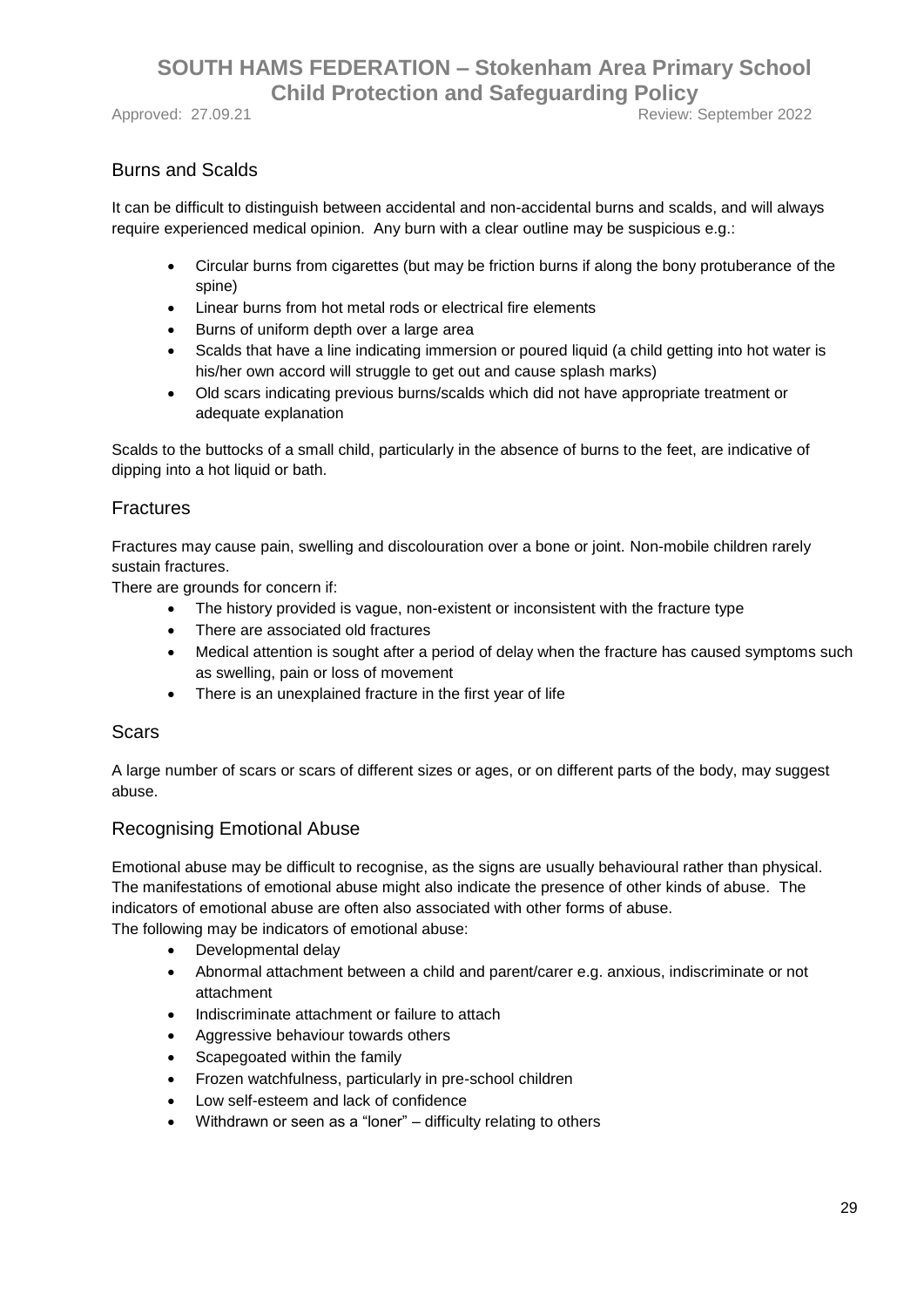Approved: 27.09.21 **Approved: 2022** 

#### Recognising Signs of Sexual Abuse

Boys and girls of all ages may be sexually abused and are frequently scared to say anything due to guilt and/or fear. This is particularly difficult for a child to talk about and full account should be taken of the cultural sensitivities of any individual child/family.

Recognition can be difficult, unless the child discloses and is believed. There may be no physical signs and indications are likely to be emotional/behavioural.

Some behavioural indicators associated with this form of abuse are:

- Inappropriate sexualised conduct
- Sexually explicit behaviour, play or conversation, inappropriate to the child's age
- Continual and inappropriate or excessive masturbation
- Self-harm (including eating disorder), self-mutilation and suicide attempts
- Involvement in prostitution or indiscriminate choice of sexual partners
- An anxious unwillingness to remove clothes e.g. for sports events (but this may be related to cultural norms or physical difficulties)

Some physical indicators associated with this form of abuse are:

- Pain or itching of genital area
- Blood on underclothes
- Pregnancy in a younger girl where the identity of the father is not disclosed
- Physical symptoms such as injuries to the genital or anal area, bruising to buttocks, abdomen and thighs, sexually transmitted disease, presence of semen on vagina, anus, external genitalia or clothing

#### Recognising Neglect

Evidence of neglect is built up over a period of time and can cover different aspects of parenting. Indicators include:

- Failure by parents or carers to meet the basic essential needs e.g. adequate food, clothes, warmth, hygiene and medical care
- A child seen to be listless, apathetic and irresponsive with no apparent medical cause
- Failure of child to grow within normal expected pattern, with accompanying weight loss
- Child thrives away from home environment
- Child frequently absent from school
- Child left with adults who are intoxicated or violent
- Child abandoned or left alone for excessive periods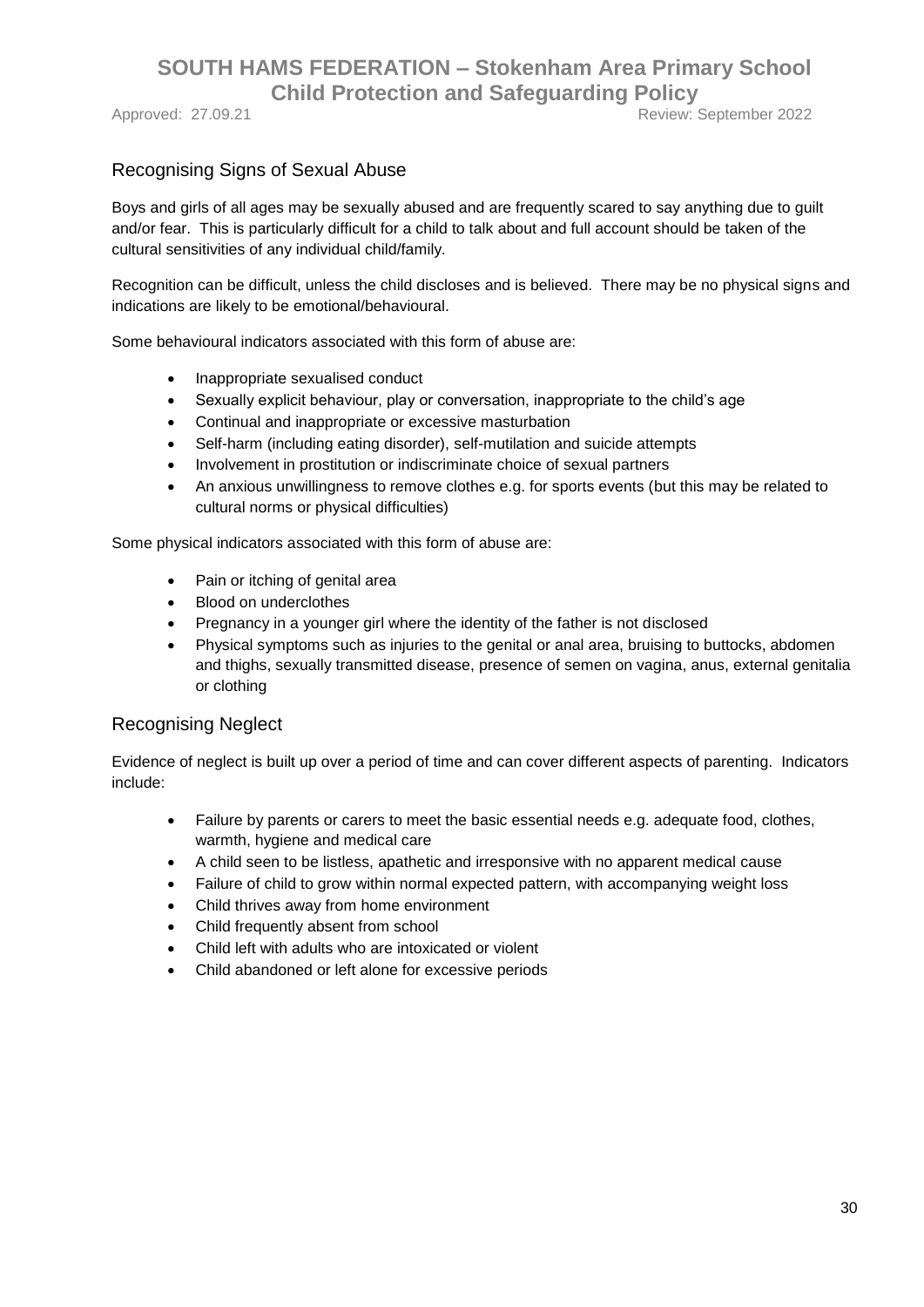Approved: 27.09.21 **Approved: 27.09.21** Review: September 2022

## **Appendix 2**

#### **Sexual Abuse & Sexual Harassment**

The boundary between what is abusive and what is part of normal childhood or youthful experimentation can be blurred. The determination of whether behaviour is developmental, inappropriate or abusive will hinge around the related concepts of true consent, power imbalance and exploitation. This may include children and young people who exhibit a range of sexually problematic behaviour such as indecent exposure, obscene telephone calls, fetishism, bestiality and sexual abuse against adults, peers or children. Staff should be vigilant to:

- bullying (including cyberbullying)
- physical abuse such as hitting, kicking, shaking, biting, hair pulling, or otherwise causing physical harm
- sexual violence and sexual harassment
- sexting (also known as youth produced sexual imagery)
- initiation/hazing type violence and rituals
- upskirting

#### Developmental Sexual Activity

Encompasses those actions that are to be expected from children and young people as they move from infancy through to an adult understanding of their physical, emotional and behavioural relationships with each other. Such sexual activity is essentially information gathering and experience testing. It is characterised by mutuality and of the seeking of consent.

#### Inappropriate Sexual Behaviour

Can be inappropriate socially, in appropriate to development, or both. In considering whether behaviour fits into this category, it is important to consider what negative effects it has on any of the parties involved and what concerns it raises about a child or young person. It should be recognised that some actions may be motivated by information seeking, but still cause significant upset, confusion, worry, physical damage, etc. It may also be that the behaviour is "acting out" which may derive from other sexual situations to which the child or young person has been exposed. If an act appears to have been inappropriate, there may still be a need for some form of behaviour management or intervention. For some children, educative inputs may be enough to address the behaviour.

Abusive sexual activity included any behaviour involving coercion, threats, aggression together with secrecy, or where one participant relies on an unequal power base. In order to more fully determine the nature of the incident the following factors should be given consideration. The presence of exploitation in terms of:

Equality – consider differentials of physical, cognitive and emotional development, power and control and authority, passive and assertive tendencies

Consent – agreement including all the following:

- Understanding that is proposed based on age, maturity, development level, functioning and experience
- Knowledge of society's standards for what is being proposed
- Awareness of potential consequences and alternatives
- Assumption that agreements or disagreements will be respected equally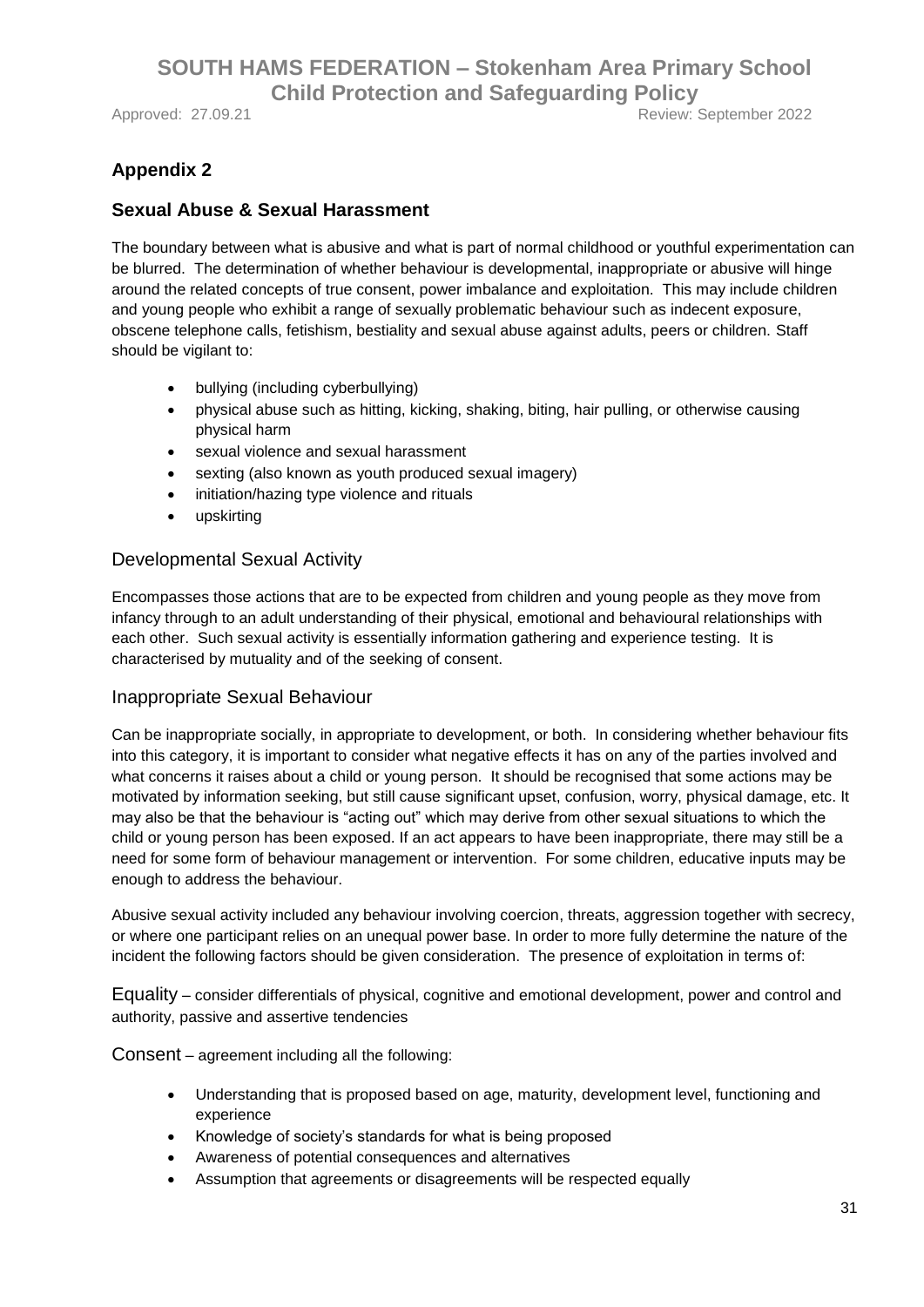Approved: 27.09.21 Review: September 2022

- Voluntary decision
- Mental competence

Coercion – the young perpetrator who abuses may use techniques like bribing, manipulation and emotional threats of secondary gains and losses that is loss of love, friendship, etc. Some may use physical force, brutality or the threat of these regardless of victim resistance.

In evaluating sexual behaviour of children and young people, the above information should be used only as a guide. Further information and advice is available in the Devon multi-agency protocol "Working with Sexually Active Young People" available at [www.devon.gov.uk/safeguarding](http://www.devon.gov.uk/safeguarding) by choosing Safeguarding Children – Protocols and Guidance for Professionals.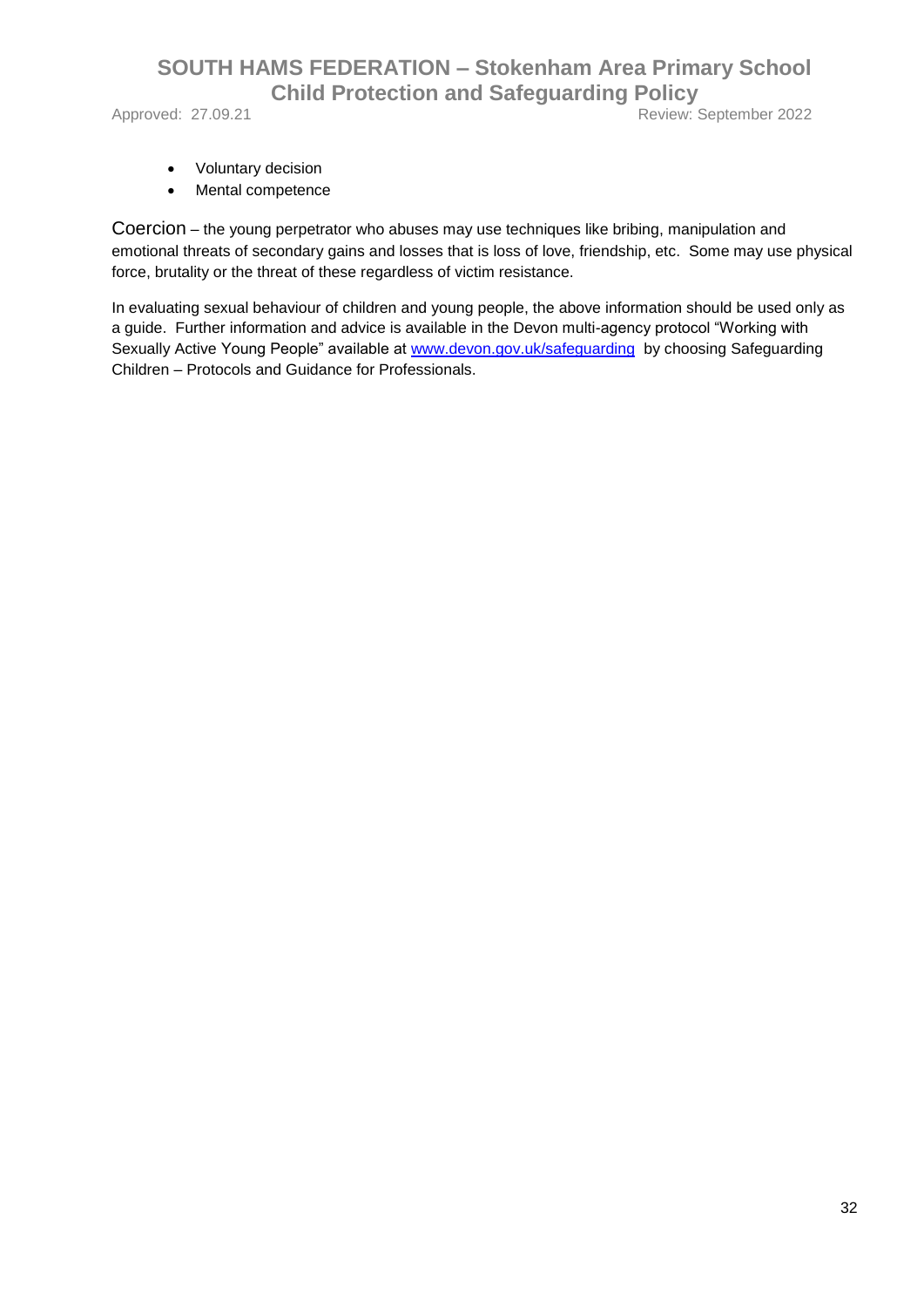## **Appendix 3**

#### **Exploitation** (including Child Sex Exploitation, Child Criminal Exploitation and County Lines)

The following list of indicators is not exhaustive or definitive but it does highlight common signs which can assist professionals in identifying children or young people who may be victims of sexual exploitation.

Signs include:

- going missing from home or school
- regular school absence/truanting
- underage sexual activity
- inappropriate sexual or sexualised behaviour
- sexually risky behaviour, 'swapping' sex
- repeat sexually transmitted infections
- in girls, repeat pregnancy, abortions, miscarriage
- receiving unexplained gifts or gifts from unknown sources
- having multiple mobile phones and worrying about losing contact via mobile
- online safety concerns such as youth produced sexual imagery or being coerced into sharing explicit images.
- having unaffordable new things (clothes, mobile) or expensive habits (alcohol, drugs)
- changes in the way they dress
- going to hotels or other unusual locations to meet friends
- seen at known places of concern
- moving around the country, appearing in new towns or cities, not knowing where they are
- getting in/out of different cars driven by unknown adults
- having older boyfriends or girlfriends
- contact with known perpetrators
- involved in abusive relationships, intimidated and fearful of certain people or situations
- hanging out with groups of older people, or anti-social groups, or with other vulnerable peers
- associating with other young people involved in sexual exploitation
- recruiting other young people to exploitative situations
- truancy, exclusion, disengagement with school, opting out of education altogether
- unexplained changes in behaviour or personality (chaotic, aggressive, sexual)
- mood swings, volatile behaviour, emotional distress
- self-harming, suicidal thoughts, suicide attempts, overdosing, eating disorders
- drug or alcohol misuse
- getting involved in crime
- police involvement, police records
- involved in gangs, gang fights, gang membership
- injuries from physical assault, physical restraint, sexual assault.

Child Criminal Exploitation can include children being forced or manipulated into transporting drugs or money through county lines, working in cannabis factories, shoplifting or pickpocketing. They can also be forced or manipulated into committing vehicle crime or threatening/committing serious violence to others

County lines is a term used to describe gangs and organised criminal networks involved in the exporting of illegal drugs (primarily crack cocaine and heroin) into one or more importing areas (within the UK), using dedicated mobile phone lines or other form of 'deal line.'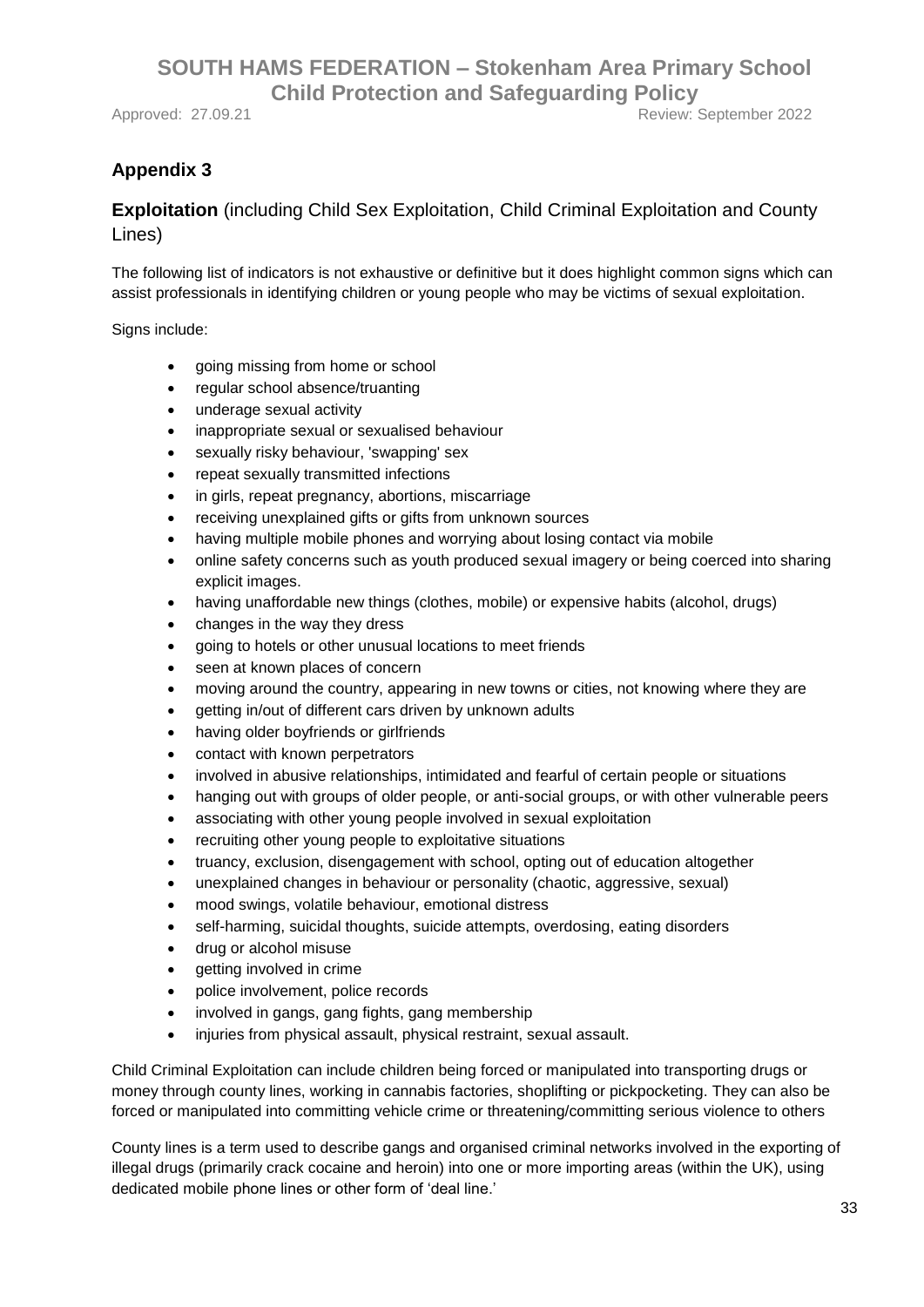Approved: 27.09.21 Review: September 2022

Exploitation is an integral part of the county lines offending model with children ad vulnerable adults being exploited to move (and store) drugs and money. The same grooming models used to coerce, intimidate and abuse individuals for sexual and criminal exploitation are also used for grooming vulnerable individuals for county lines.

CSE is a form of child sexual abuse. Sexual abuse may involve physical contact, including assault by penetration (for example, rape or oral sex) or nonpenetrative acts such as masturbation, kissing, rubbing, and touching outside clothing. It may include non-contact activities, such as involving children in the production of sexual images, forcing children to look at sexual images or watch sexual activities, encouraging children to behave in sexually inappropriate ways or grooming a child in preparation for abuse including via the internet.

For further information on signs of a child's involvement in sexual exploitation: Child sexual [exploitation: guide for practitioners](https://assets.publishing.service.gov.uk/government/uploads/system/uploads/attachment_data/file/591903/CSE_Guidance_Core_Document_13.02.2017.pdf)

**For further information on County Lines:** [Criminal exploitation of children and vulnerable adults: county](https://www.gov.uk/government/publications/criminal-exploitation-of-children-and-vulnerable-adults-county-lines)  [lines guidance](https://www.gov.uk/government/publications/criminal-exploitation-of-children-and-vulnerable-adults-county-lines)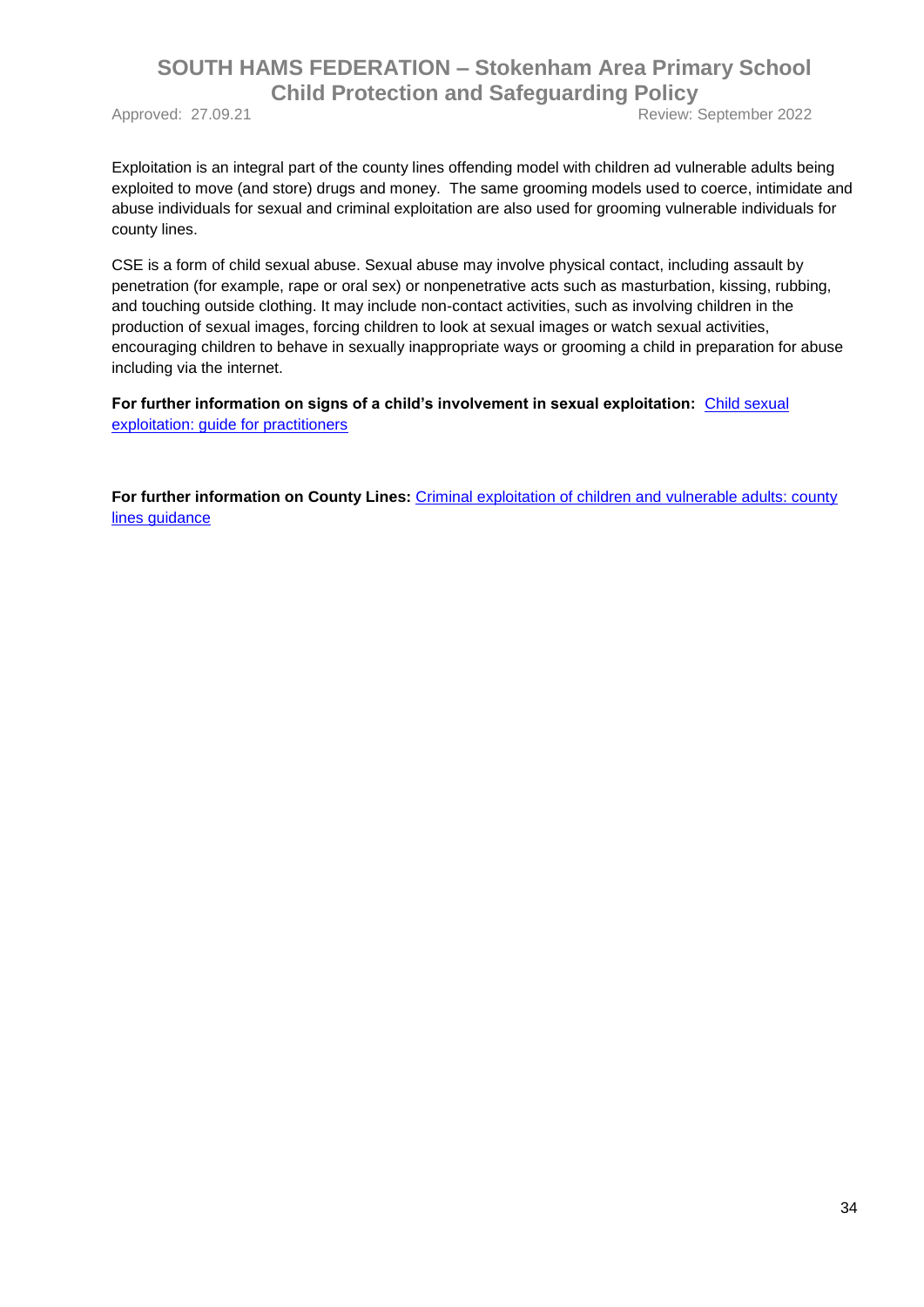Approved: 27.09.21 **Review: September 2022** 

## **Appendix 4**

#### **Female Genital Mutilation (FGM)**

It is essential that staff are aware of FGM practices and the need to look for signs, symptoms and other indicators of FGM. If a member of staff, in the course of their work, discovers that an act of FGM appears to have been carried out, the member of staff must report this to the Police.

Female Genital Mutilation (FGM) is illegal in England and Wales under the FGM Act 2003 ("the 2003 Act"). It is a form of child abuse and violence against women. FGM comprises all procedures involving partial or total removal of the external female genitalia for non-medical reasons.

Section 5B of the 2003 Act1 introduces a mandatory reporting duty which requires regulated health and social care professionals and teachers in England and Wales to report 'known' cases of FGM in under 18s which they identify in the course of their professional work to the police. The duty came into force on 31 October 2015.

What is FGM?

It involves procedures that intentionally alter/injure the female genital organs for non-medical reasons.

4 types of procedure:

Type 1 Clitoridectomy – partial/total removal of clitoris

Type 2 Excision – partial/total removal of clitoris and labia minora

Type 3 Infibulation entrance to vagina is narrowed by repositioning the inner/outer labia

Type 4 all other procedures that may include: pricking, piercing, incising, cauterising and scraping the genital area.

Why is it carried out? Belief that:

- FGM brings status/respect to the girl social acceptance for marriage
- Preserves a girl's virginity
- Part of being a woman / rite of passage
- Upholds family honour
- Cleanses and purifies the girl
- Gives a sense of belonging to the community
- Fulfils a religious requirement
- Perpetuates a custom/tradition
- Helps girls be clean / hygienic
- Is cosmetically desirable
- Mistakenly believed to make childbirth easier

#### Is FGM legal?

FGM is internationally recognised as a violation of human rights of girls and women. It is illegal in most countries including the UK.

Circumstances and occurrences that may point to FGM happening are:

- Child talking about getting ready for a special ceremony
- Family taking a long trip abroad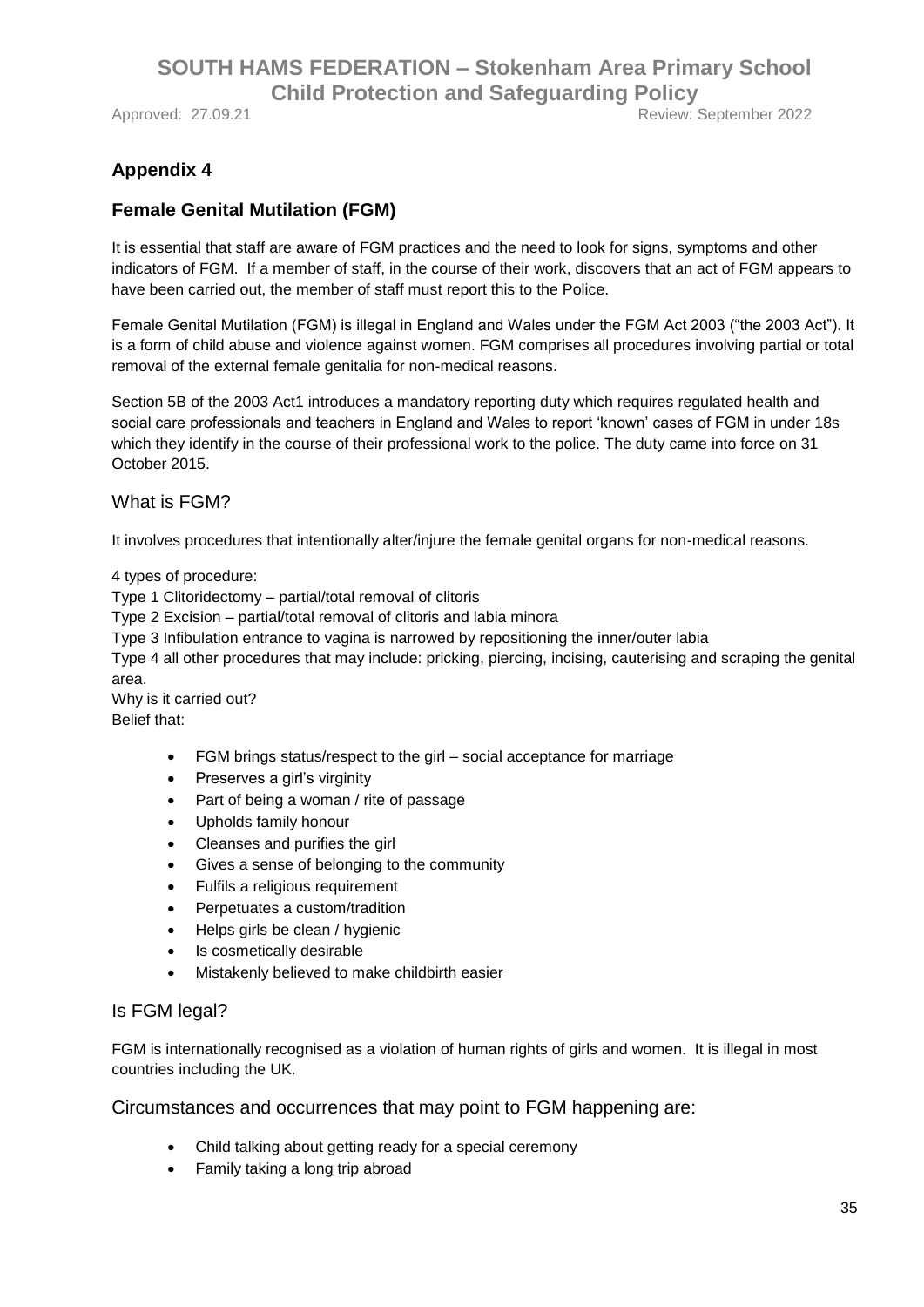Approved: 27.09.21 Review: September 2022

- Child's family being from one of the 'at risk' communities for FGM (Kenya, Somalia, Sudan, Sierra Leon, Egypt, Nigeria, Eritrea as well as non-African communities including Yemeni, Afghani, Kurdistan, Indonesia and Pakistan)
- Knowledge that the child's sibling has undergone FGM
- Child talks about going abroad to be 'cut' or to prepare for marriage

Signs that may indicate a child has undergone FGM:

- Prolonged absence from school and other activities
- Behaviour change on return from a holiday abroad, such as being withdrawn and appearing subdued
- Bladder or menstrual problems
- Finding it difficult to sit still and looking uncomfortable
- Complaining about pain between the legs
- Mentioning something somebody did to them that they are not allowed to talk about
- Secretive behaviour, including isolating themselves from the group
- Reluctance to take part in physical activity
- Repeated urinal tract infection
- **Disclosure**

#### The 'One Chance' rule

As with Forced Marriage there is the 'One Chance' rule. It is essential that settings /schools/colleges take action **without delay** and make a referral to children's services.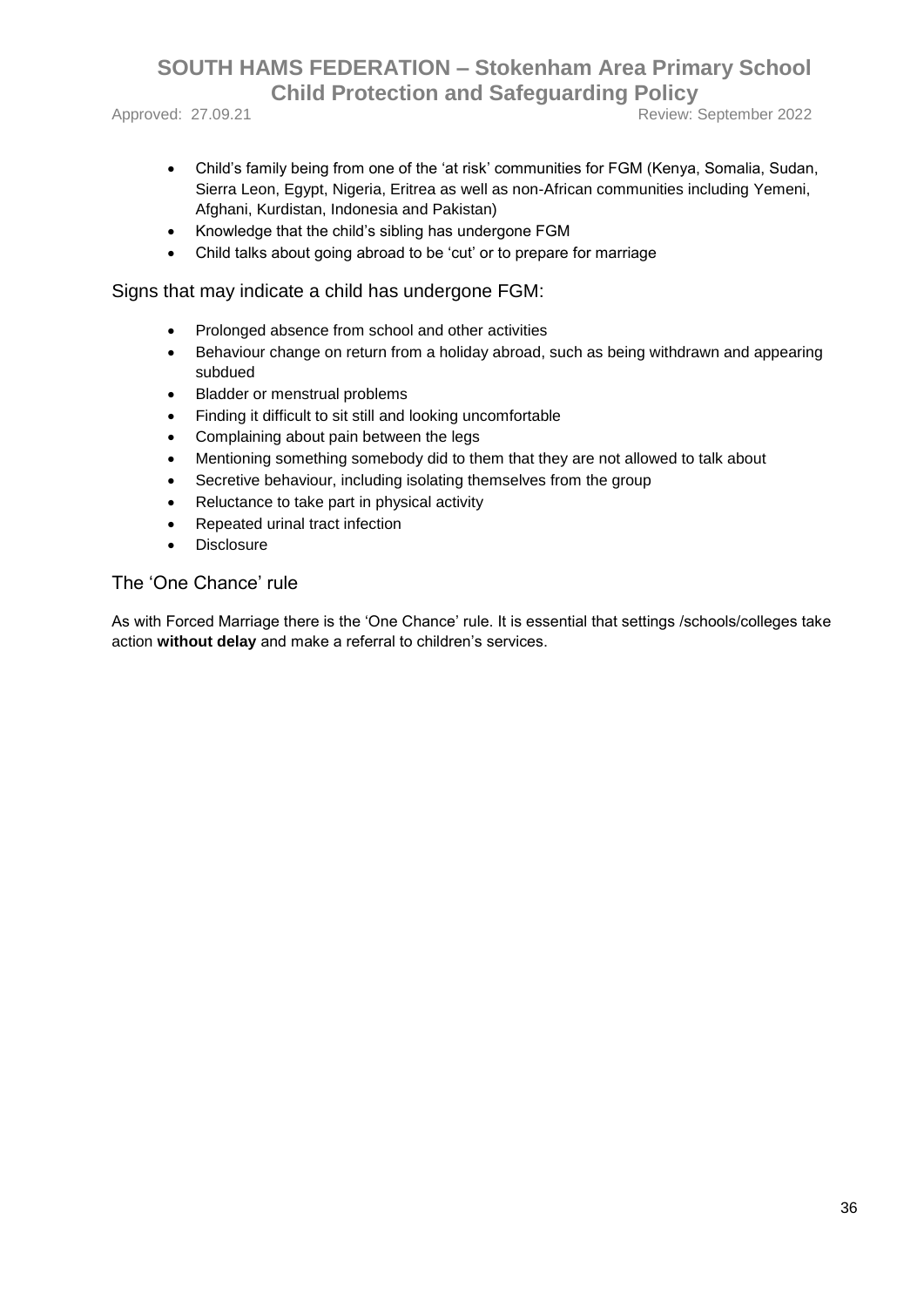Approved: 27.09.21 **Approved: 27.09.21** Review: September 2022

## **Appendix 5**

Domestic Abuse (incl Operation Encompass)

How does it affect children?

Children can be traumatised by seeing and hearing violence and abuse. They may also be directly targeted by the abuser or take on a protective role and get caught in the middle. In the long term this can lead to serious long lasting emotional and psychological impact on children. In some cases children may blame themselves for the abuse or may have had to leave the family home as a result.

What are the signs to look out for?

Children affected by domestic abuse reflect their distress in a variety of ways. They may change their usual behaviour and become withdrawn, tired, start to wet the bed and have behavioural difficulties. They may not want to leave their house or may become reluctant to return. Others will excel, using their time in your care as a way to escape from their home life. None of these signs are exclusive to domestic abuse so when you are considering changes in behaviours and concerns about a child, think about whether domestic abuse may be a factor.

What should I do if I suspect a family is affected by domestic abuse?

Contact:<https://new.devon.gov.uk/dsva/>

**If you are concerned about a child or young person** in Devon please contact the **Multi-Agency** [Safeguarding Hub \(MASH\)](https://www.devon.gov.uk/educationandfamilies/child-protection/making-a-mash-enquiry) on 0345 155 1071 or email [mashsecure@devon.gov.uk.](mailto:mashsecure@devon.gov.uk)

**If you are concerned about an adult (aged 16+)** in Devon please complete the Risk Identification [Checklist](https://new.devon.gov.uk/dsva/files/2014/03/adva-caada-dash-ric-september-2010.pdf) (Safelives DASH RIC) to identify the level of risk which support service to refer them too, and follow the advice on the [MARAC page](https://new.devon.gov.uk/dsva/information-for-professionals/marac/) for all levels of risk.

**If you are concerned about a vulnerable adult** please contact [Care Direct](https://new.devon.gov.uk/devonsafeguardingadultsboard/reporting-concerns) on 0845 155 1007 (8am – 8pm Monday to Friday and 9am – 1pm on Saturdays) In an emergency, please contact the Emergency Duty Service 0845 6000 388 or email [csc.caredirect@devon.gov.uk.](mailto:csc.caredirect@devon.gov.uk)

**[Splitz Support Service](https://www.splitz.org/devon.html)** is a charity delivering support services to women and young people experiencing the trauma of domestic abuse and sexual violence. Telephone 0345 155 1074 or email [admin@splitzdevon.org](mailto:admin@splitzdevon.org)

**SAFE [\(Stop Abuse For Everyone\)](https://www.safe-services.org.uk/)** is a charity based in Exeter providing help and support to children and families who have experienced domestic abuse and violence. Telephone 030 30 30 0112 or email [hello@safe-services.org.uk](mailto:info@safe-services.org.uk) (Monday to Friday, 9am – 5pm)

**National Domestic Abuse Helpline** Refuge runs the National Domestic Abuse Helpline, available 24hour a day 0808 2000 247 and its website offers guidance and support for potential victims.

[Refuge https://www.refuge.org.uk/](file://///white01.babcockgroup.co.uk/homeshare$/EXTC/stea1083/Documents/BABCOCK/WORK%20TO%20COMPLETE/MODEL%20POLICY/Refuge%20https:/www.refuge.org.uk/)

Operation Encompass helps police and schools work together to provide emotional and practical help for children. Police will inform the 'key adult' within school if they have been called to an incident of domestic abuse, where there are children in the household before registration the next day.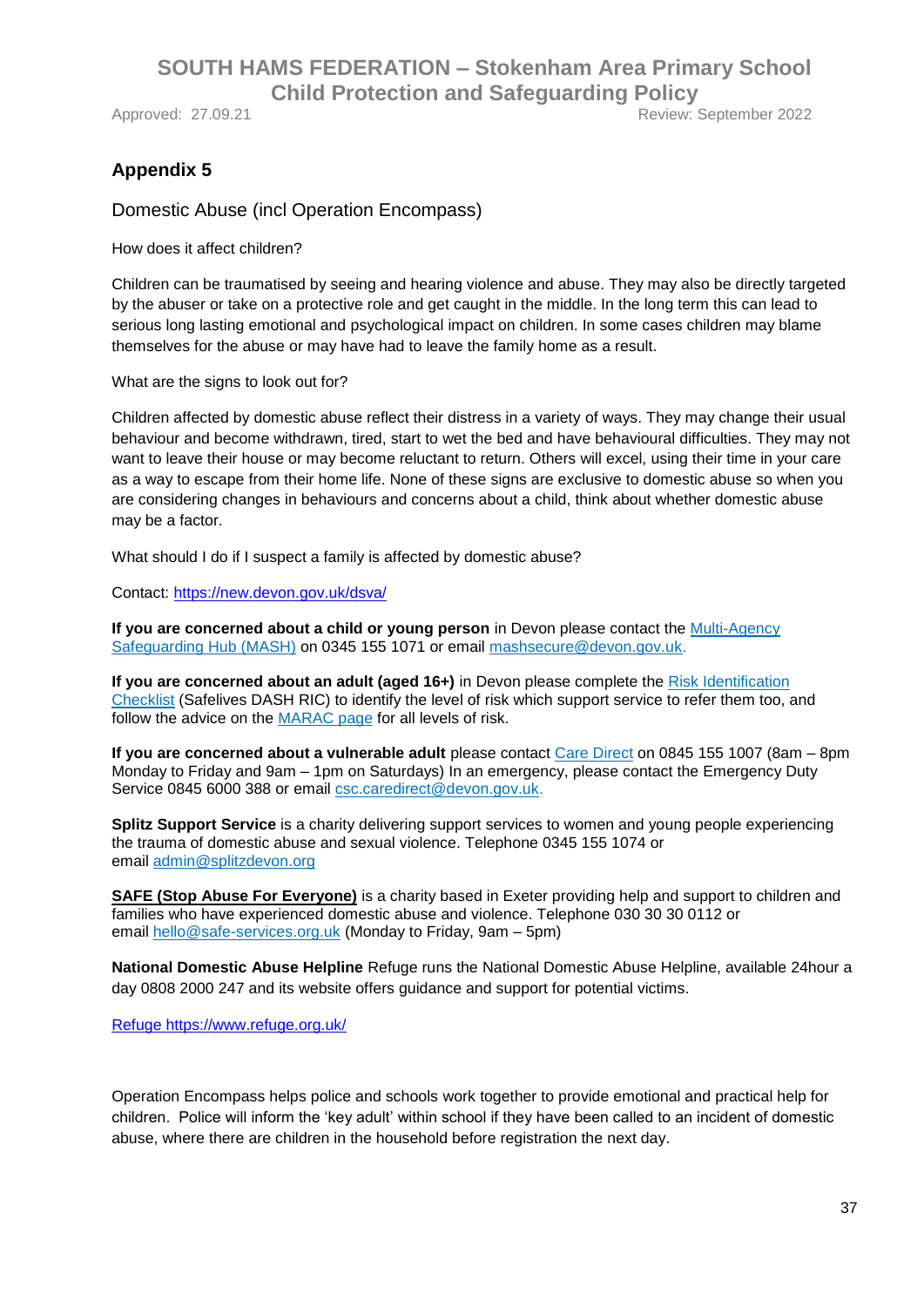Approved: 27.09.21 **Approved: 27.09.21** Review: September 2022

## **Appendix 6**

#### INDICATORS OF VULNERABILITY TO RADICALISATION

- 1. Radicalisation refers to the process by which a person comes to support terrorism and forms of extremism leading to terrorism.
- 2. Extremism is defined by the Government in the Prevent Strategy as:

*Vocal or active opposition to fundamental British values, including democracy, the rule of law, individual liberty and mutual respect and tolerance of different faiths and beliefs. We also include in our definition of extremism calls for the death of members of our armed forces, whether in this country or overseas.*

- 3. Extremism is defined by the Crown Prosecution Service as: The demonstration of unacceptable behaviour by using any means or medium to express views which:
	- Encourage, justify or glorify terrorist violence in furtherance of particular beliefs;
	- Seek to provoke others to terrorist acts;
	- Encourage other serious criminal activity or seek to provoke others to serious criminal acts; or
	- Foster hatred which might lead to inter-community violence in the UK.

There is no such thing as a "typical extremist": those who become involved in extremist actions come from a range of backgrounds and experiences, and most individuals, even those who hold radical views, do not become involved in violent extremist activity.

Pupils may become susceptible to radicalisation through a range of social, personal and environmental factors - it is known that violent extremists exploit vulnerabilities in individuals to drive a wedge between them and their families and communities. It is vital that school staff are able to recognise those vulnerabilities.

Indicators of vulnerability include:

- Identity Crisis the student / pupil is distanced from their cultural / religious heritage and experiences discomfort about their place in society;
- Personal Crisis the student / pupil may be experiencing family tensions; a sense of isolation; and low self-esteem; they may have dissociated from their existing friendship group and become involved with a new and different group of friends; they may be searching for answers to questions about identity, faith and belonging;
- Personal Circumstances migration; local community tensions; and events affecting the student / pupil's country or region of origin may contribute to a sense of grievance that is triggered by personal experience of racism or discrimination or aspects of Government policy;
- Unmet Aspirations the student / pupil may have perceptions of injustice; a feeling of failure; rejection of civic life;
- Experiences of Criminality which may include involvement with criminal groups, imprisonment, and poor resettlement / reintegration;
- Special Educational Need students / pupils may experience difficulties with social interaction, empathy with others, understanding the consequences of their actions and awareness of the motivations of others.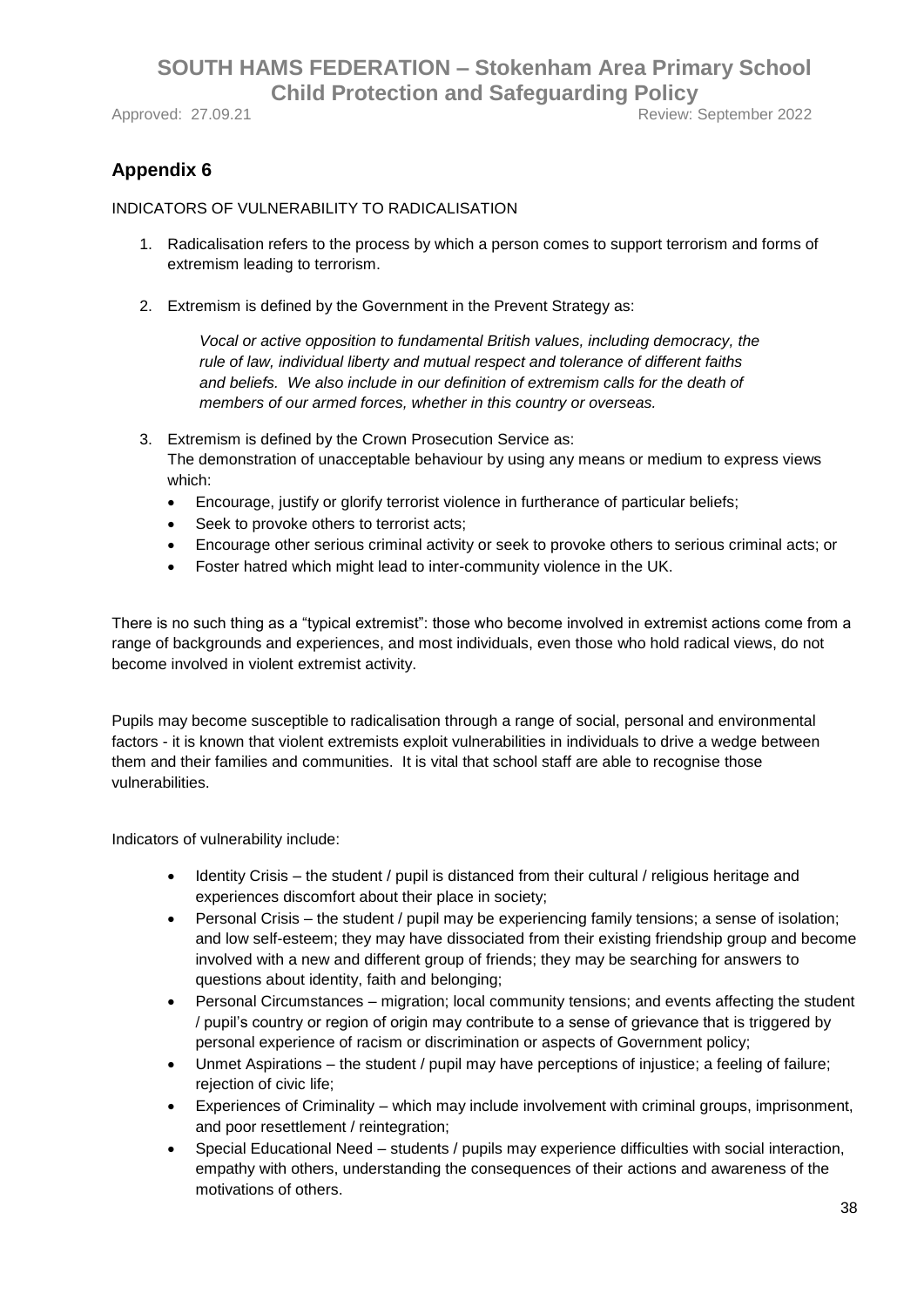Approved: 27.09.21 **Approved: 27.09.21** Review: September 2022

However, this list is not exhaustive, nor does it mean that all young people experiencing the above are at risk of radicalisation for the purposes of violent extremism.

More critical risk factors could include:

- Being in contact with extremist recruiters;
- Accessing violent extremist websites, especially those with a social networking element;
- Possessing or accessing violent extremist literature;
- Using extremist narratives and a global ideology to explain personal disadvantage;
- Justifying the use of violence to solve societal issues;
- Joining or seeking to join extremist organisations; and
- Significant changes to appearance and / or behaviour;
- Experiencing a high level of social isolation resulting in issues of identity crisis and / or personal crisis.

The Prevent duty ensures schools and colleges have 'due regard' to the need to prevent people from being draw into terrorism.

Channel is the voluntary, confidential support programme which focuses on providing support at an early stage to individuals that have been identified as being vulnerable to radicalisation. Prevent referrals may be passed to the multi-agency Channel panel to determine whether individuals require support.

[The Prevent Duty can be accessed via this link.](https://www.gov.uk/government/uploads/system/uploads/attachment_data/file/445977/3799_Revised_Prevent_Duty_Guidance__England_Wales_V2-Interactive.pdf) (school specific para's 57-76)

[Summary of The Prevent Duty for Schools and Childcare Providers \(June 2015\)](https://assets.publishing.service.gov.uk/government/uploads/system/uploads/attachment_data/file/439598/prevent-duty-departmental-advice-v6.pdf) 

[The Prevent Duty, for Further Education Institutions](https://www.gov.uk/government/publications/prevent-duty-guidance/prevent-duty-guidance-for-further-education-institutions-in-england-and-wales)

Guidance on Channel<https://www.gov.uk/government/publications/channel-guidance>

Further information can be obtained from the Home Office website.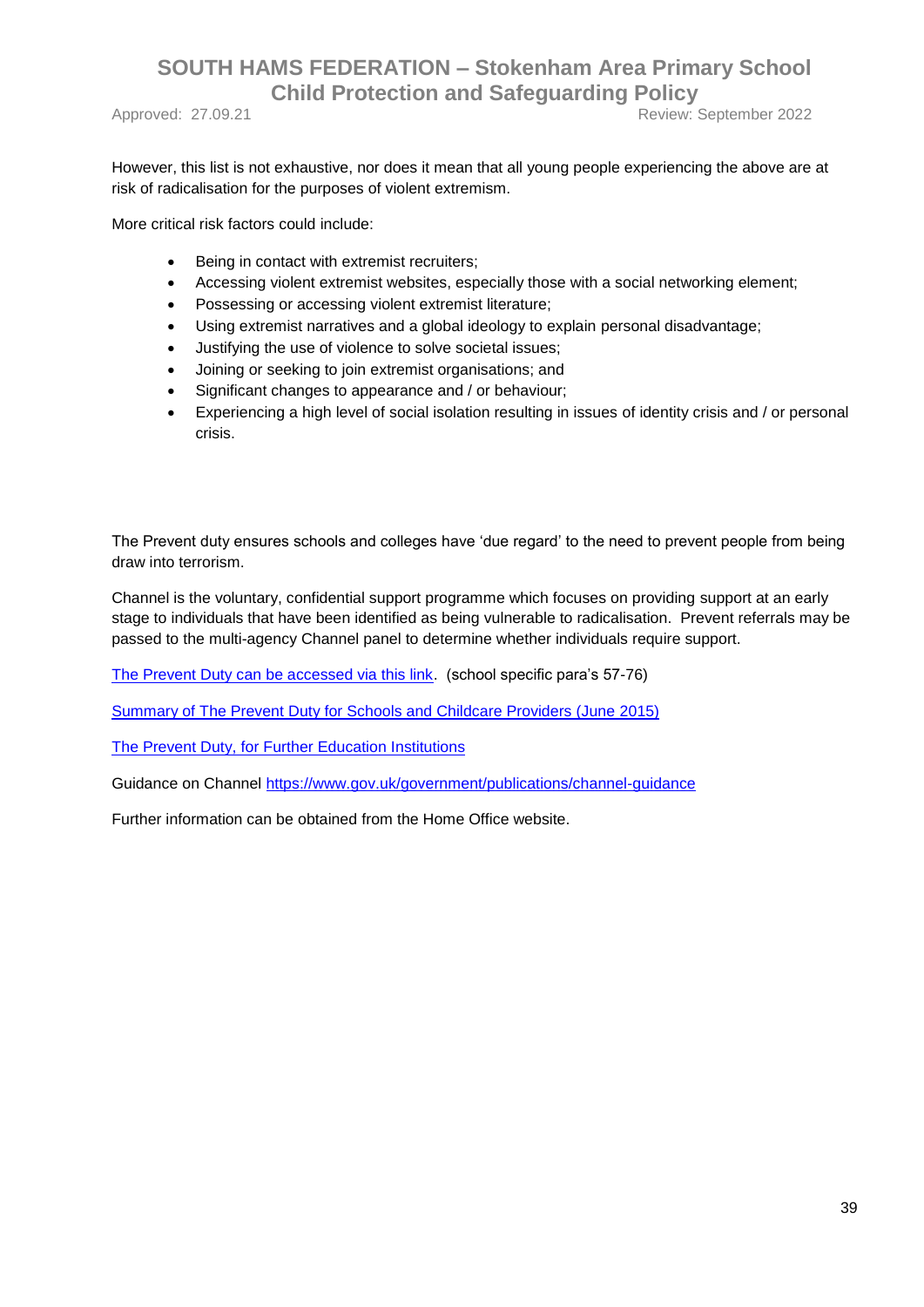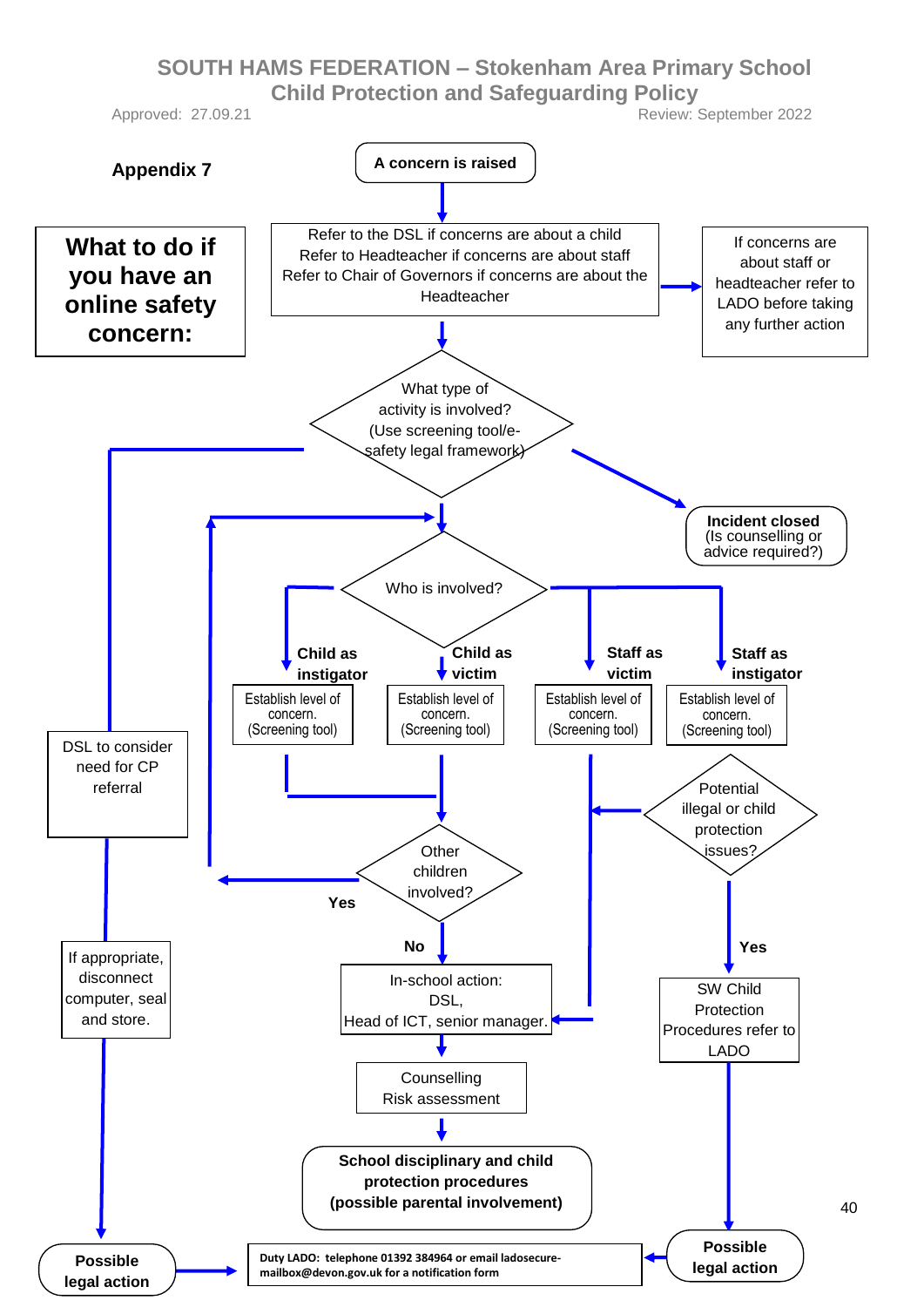Approved: 27.09.21 Review: September 2022

#### **Appendix 8**

Further advice on child protection is available from:

NSPCC: <http://www.nspcc.org.uk/>

Childline: <http://www.childline.org.uk/pages/home.aspx>

Anti-Bullying Alliance: <http://anti-bullyingalliance.org.uk/>

Beat Bullying: <http://www.beatbullying.org/>

Childnet International –making the internet a great and safe place for children. Includes resources for professionals and parents<http://www.childnet.com/>

Thinkuknow (includes resources for professionals and parents)<https://www.thinkuknow.co.uk/>

Safer Internet Centre<http://www.saferinternet.org.uk/>

Transgender<http://www.mermaidsuk.org.uk/>

[Schools transgender toolkit](http://www.mermaidsuk.org.uk/assets/media/East%20Sussex%20schools%20transgender%20toolkit.pdf)

[Intercom trust transgender guidance](https://www.intercomtrust.org.uk/item/55-schools-transgender-guidance-july-2015)